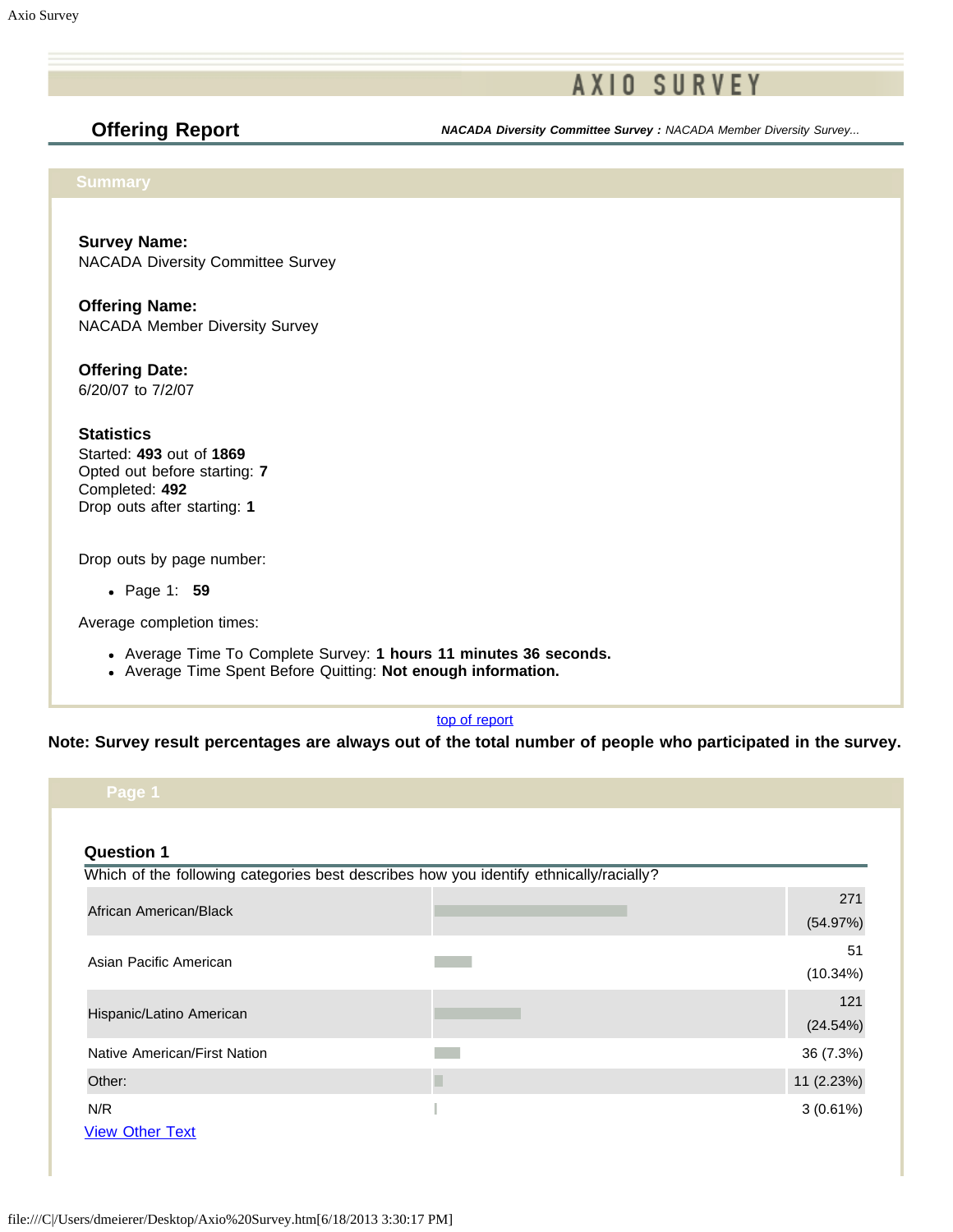# **AXIO SURVEY**

### **User Responses**

### **Which of the following categories best describes how you identify ethnically/racially?**

- No Response
- Asian American
- Alaska Native
- Biracial
- Black
- Indian American
- Spanish
- multi racial & bi cultural
- Caribbean Black
- Japanese/White
- Black American

Close

Close

**[Feedback](https://online.ksu.edu/Survey/public/feedback.jsp) | [Privacy](https://online.ksu.edu/Survey/public/privacy.jsp) | [Contact Us](https://online.ksu.edu/Survey/public/plain_about_us.jsp) © 2013 Axio Learning. All Rights Reserved.**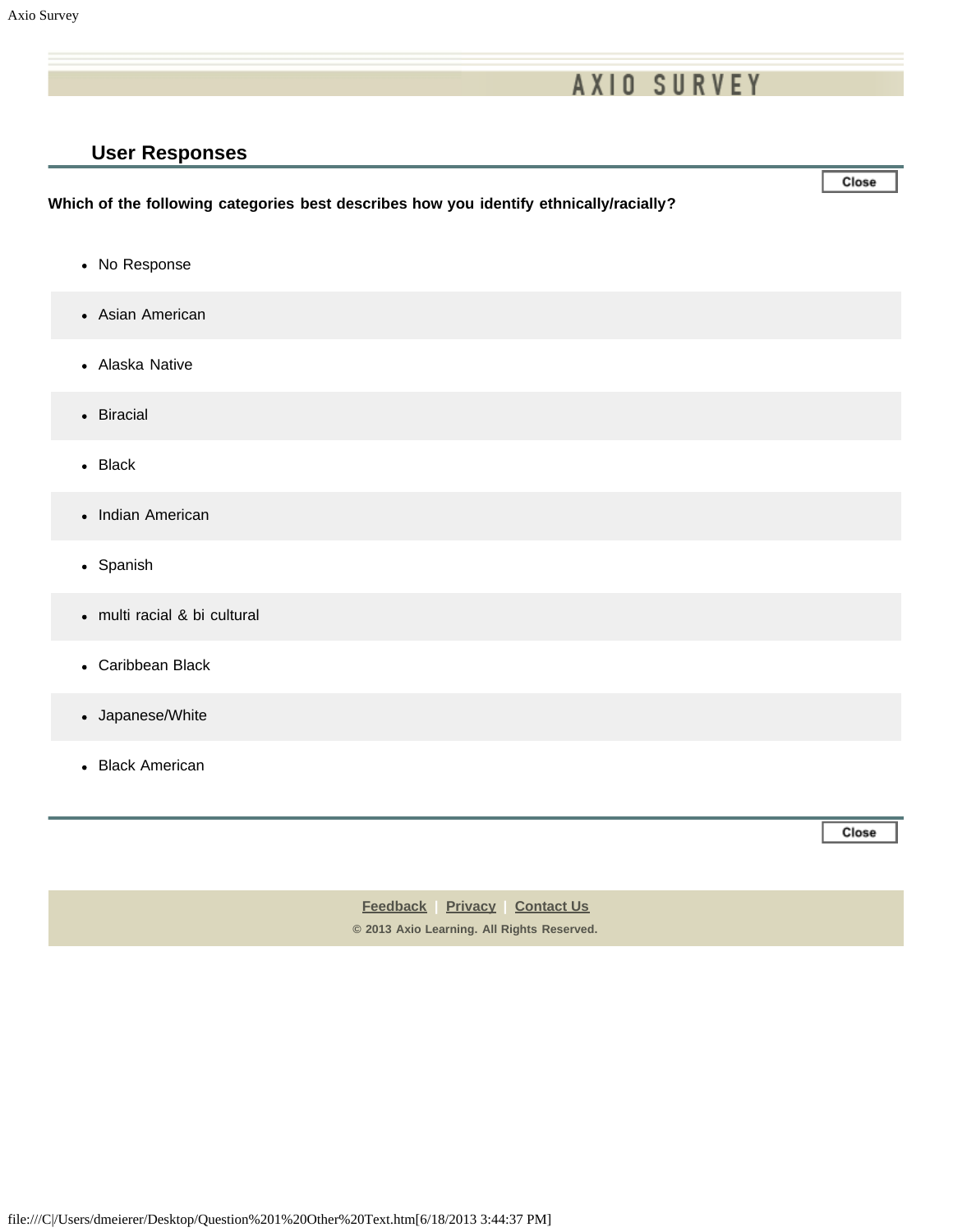| <b>Question 2</b>                          |                 |
|--------------------------------------------|-----------------|
| How long have you been a member of NACADA? |                 |
| $1 - 3$ years                              | 255<br>(51.72%) |
| $3 - 5$ years                              | 90<br>(18.26%)  |
| 5 - 10 years                               | 82<br>(16.63%)  |
| More than 10 years                         | 60<br>(12.17%)  |
| N/R                                        | 6(1.22%)        |

## **Question 3**

| You live in which NACADA Region:                                                              |                        |
|-----------------------------------------------------------------------------------------------|------------------------|
| Northeast Region 1 (ME, VT, NY, NH, MA, RI, CT,<br>Quebec, New Brunswick, Maritime provinces) | 38 (7.71%)             |
| Mid-Atlantic Region 2 (PA, NJ, DE, MD, VA, DC)                                                | 64                     |
| Mid-South Region 3 (WV, KY, TN, NC, SC)                                                       | (12.98%)<br>37 (7.51%) |
| Southeast Region 4 (MS, AL, GA, FL, Caribbean)                                                | 55<br>(11.16%)         |
| Great Lakes Region 5 (WI, IL, MI, IN, OH, Ontario)                                            | 85<br>(17.24%)         |
| North Central Region 6 (NE, IA, SD, ND, MN, MT,<br>Saskatchewan, Manitoba)                    | 11 (2.23%)             |
| South Central Region 7 (KS, MO, OK, AR, TX, LA)                                               | 86<br>(17.44%)         |
| Northwest Region 8 (AK, WA, OR, ID, MT, British<br>Columbia, Alberta)                         | 23 (4.67%)             |
| Pacific Region 9 (CA, NV, HI)                                                                 | 49 (9.94%)             |
| Rocky Mountain Region 10 (AZ, CO, NM, UT, WY)                                                 | 42 (8.52%)             |
| International (other than Canada)                                                             | $1(0.2\%)$             |
| N/R                                                                                           | $2(0.41\%)$            |

## **Question 4**

| As a member of color, have you found the climate of NACADA welcoming to you? |  |            |  |
|------------------------------------------------------------------------------|--|------------|--|
| Very Welcoming                                                               |  | 155        |  |
|                                                                              |  | (31.44%)   |  |
| Welcoming                                                                    |  | 306        |  |
|                                                                              |  | (62.07%)   |  |
| Unwelcoming                                                                  |  | 14 (2.84%) |  |
|                                                                              |  |            |  |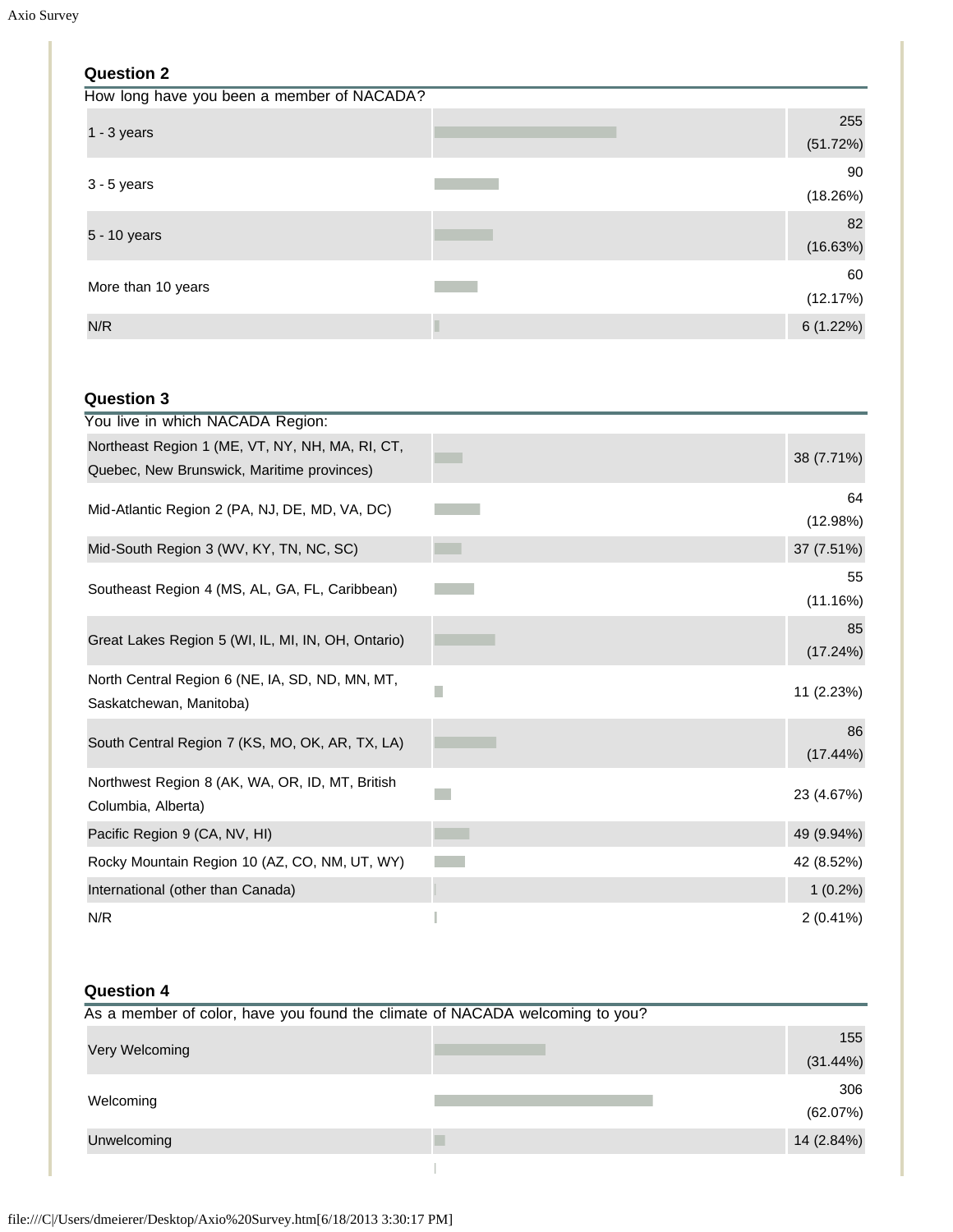| N/R                                             | ٠                                                                                                                                                                                                                          | 17 (3.45%) |
|-------------------------------------------------|----------------------------------------------------------------------------------------------------------------------------------------------------------------------------------------------------------------------------|------------|
|                                                 |                                                                                                                                                                                                                            |            |
| <b>Question 5</b>                               |                                                                                                                                                                                                                            |            |
| <b>Hide Responses</b>                           | Please provide comments you have concerning the overall climate of NACADA. (Note: the survey software limits<br>responses to 232 characters. Email additional comments to nacada@ksu.edu                                   |            |
| conference and the climate was a bit different. | I regularly attend the national conferences and never have I felt uncomfortable. I attended a regional                                                                                                                     |            |
| I do not know                                   |                                                                                                                                                                                                                            |            |
|                                                 | It would be great to have a consortium/interest group or even sessions on what it's like working in higher<br>education as a person of color, and how to meet the needs of ALL students.                                   |            |
|                                                 | The Indianapolis meeting was the first I ever attended. I was a presenter, volunteer and I attended some of<br>the workshops. I didn't find anything out of the ordinary. I felt comfortable among my professional peers.  |            |
| was a regional event, in my own state.          | I have only been to one NACADA event so far and everyone was very nice, friendly and allof that, but it                                                                                                                    |            |
| then a "New M                                   | I have only been a member for a few months. I am feeling a little isolated at not sure how to get involved. I<br>have not been able to attend any conference however I am sure once I do I will feel more connected. Until |            |
| the climate of NACADA.                          | I'm a new member and have not had any interactions with NACADA. I cannot comment, at this time, on                                                                                                                         |            |
|                                                 | I think that the overall climate of NACAD is very inclusive. I attended the regional meeting at FSU.<br>Everyone was very professional. I appreciate the sharing of information on best practices.                         |            |
|                                                 | I have only participated in one NACADA event. I felt that the event was very representated.                                                                                                                                |            |
| I find the overall climate at Nacada welcoming. |                                                                                                                                                                                                                            |            |
|                                                 | Domiance of four-year perspective, and leadership.                                                                                                                                                                         |            |
|                                                 | There is a real problem with diversity, and insensitivity to that diversity by NACADA members conference<br>organizers. This is really the case at the national conferences. The regional conferences are a little better. |            |
| group activity back                             | For many years was very involved in the members of color special acitivies (i.e. group dinner). The climate<br>is very good, but the individuals who coordinated these activities have moved on. Would like to see some    |            |
|                                                 | at times I wonder whether NACADA is "cliquish" and require "seasoning time period."                                                                                                                                        |            |
|                                                 | I feel welcomed in NACADA, but I do not see many people of color in my region.                                                                                                                                             |            |

noticed few ethnic minorities at this event, it did not hinder my positive experience.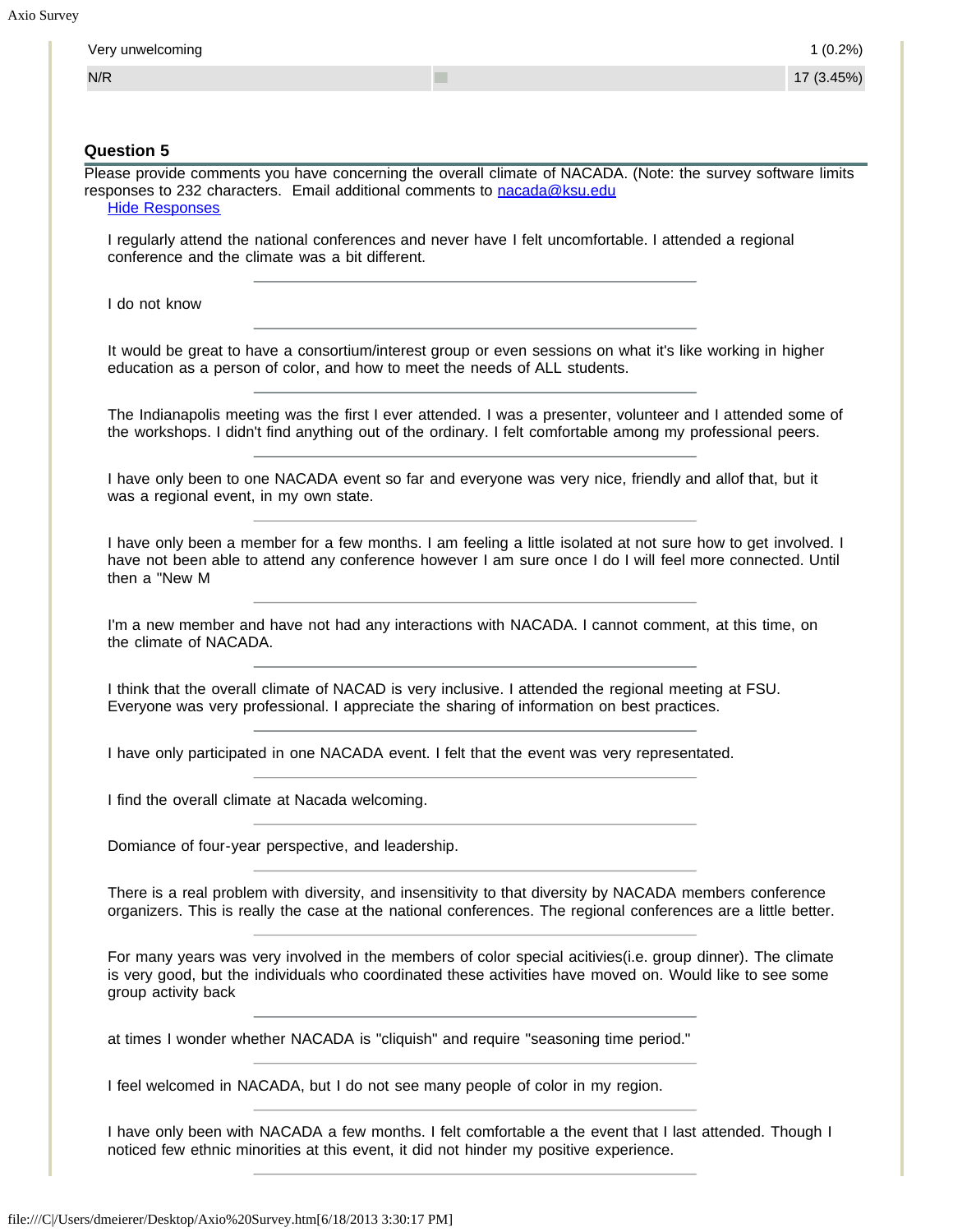I do not think of myself of a member of "color". On a more general base maybe terms such as "person of ethnic background" or "person of diverse background/heritage" would be more appropriate.

As with most racial diversity situations, primary focus is on African Americans, and to lesser degrees on Hispanics and First Nations. Rarely if ever is there focus on Asian American colleagues much less the students.

Since I am a new member I do not have any comments on the climate of NACADA, so far the whole community has been very welcoming and inviting.

I feel the welcoming climate is a bit forced. The leadership seems bent on being welcoming, but comes off in a way that is uncomfortable to be around.

No doubt that NACADA promotes diversity and that advisors understand the importance of facilitating the needs of students with multicultural backgrounds. Nonetheless, we need to recruit more "minority" advisors.

none

It seems to be a non-issue for me given I work at a PWI and am often the "only." in my work environment.

The organization tends to spread the word of different events that could enhance one professional growth in the field, so in that respect I do feel like I am informed about things going on with NACADA

While I felt welcomed in the beginning, and heard about all of the diversity initiatives, I was interested. But over the years, leadership has looked the same and I don't see change coming soon.

I've found the NACADA climate to be fairly good. It provides a lot of good information and encourages members of all backgrounds to participate at all levels.

Seems very focused on universties and I have only ever wirked at 2 year schools. Can be very discouraging

NACADA has a warm and inviting climate.

I have not see a people of color in the Executive baord or in any other leadership capacity.

I've always viewed NACADA as color less when receiving information. Having said that I have not investigated NACADA enough to see how they address the needs of a diverse population of students, advisors, etc.

I find it very current and informative with an excellent presents on the Web.

I found the climate very welcoming. At the particular regional conference I attended, there were not many people of color. I didn't feel the presentations or attendees represented the full range of academic advising experiences.

I have found a very inviting environment and have made many good friends and excellent networking contacts during my time of involvement with NACADA.

This is such a huge association, and I only went to one conference. It was overwhelming, and I felt lost. Many associations have targeted outreach only to first-time attendees. NACADA should expand this concept further.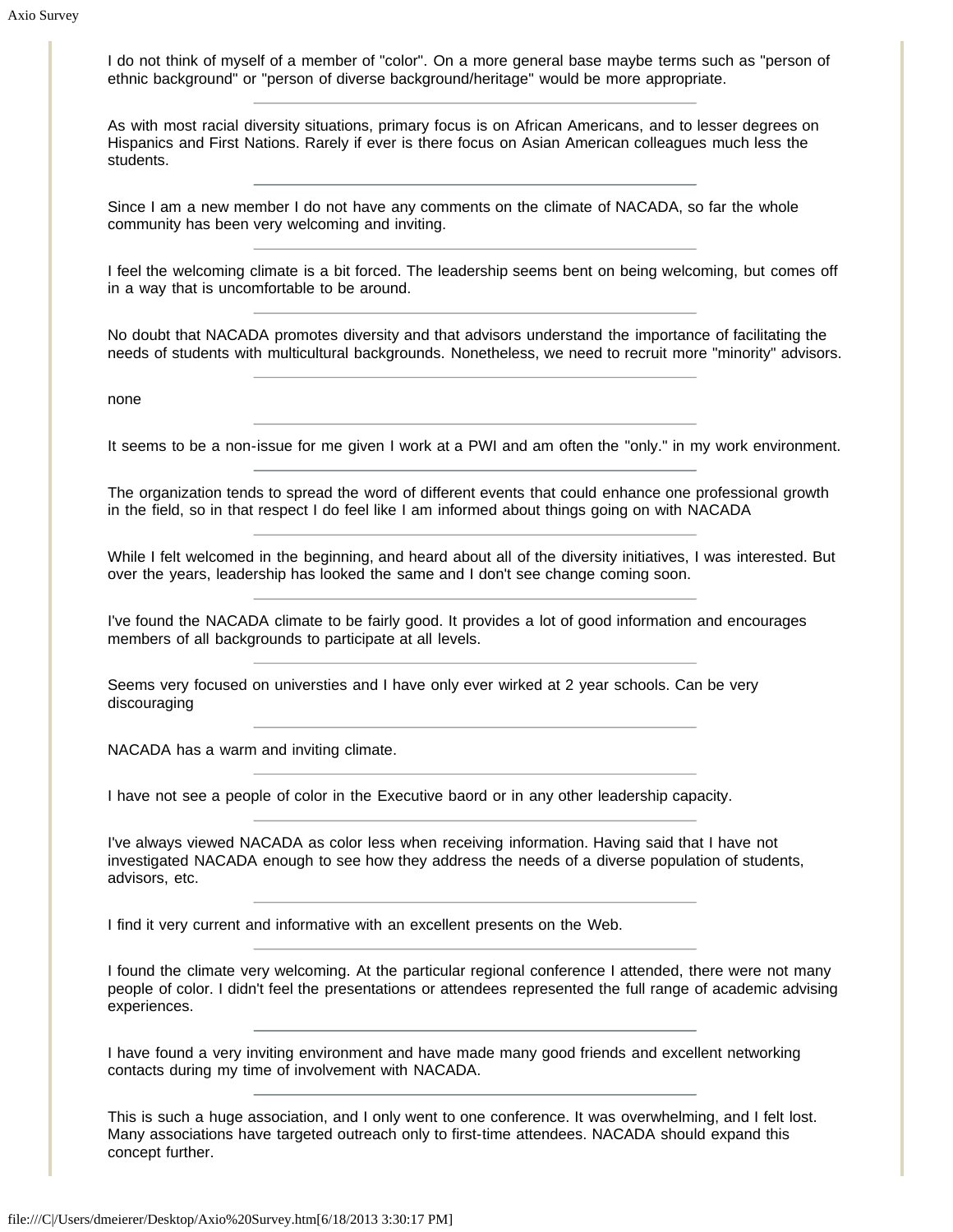I have not had the opportunity to attend any functions since my membership

haven't been a participating member long enough to provide feedback

Overall, everyone at NACADA has been great and everyone has offered to help in any way they can. I very much appreciate all the support from NACADA.

I don't feel that I can adequately address this question because contact has all been via email.

Have always felt very welcome and given opportunities to be involved in NACADA.

This is my first year in NACADA so I still have a lot to learn within the association. But one thing that I would like to see is minority meetings within the Regional or National Conference gatherings.

Each person is unique. Some come off as snobby others are welcoming.

I have had limited involvement and therefore have no additional comments at this time.

I have felt welcomed but as an African-American very underepresented in terms of officers and presenters.

n/a

I feel that the overall climate of NACADA is very open and diverse and has always served me well.

I have not attended a NACADA Conference yet. Will attend the regional/state and national conference next year. Via my communication over the phone and in e-mail, as well as with NACADA members on campus, they have supported me.

It equally gives every member opportunities to grow professionally, develop academically, and participate in all activities. It encourages and challenges every member to develop to his or her full potentials.

Good. Anyone attending the various activities pretty quickly gets the sense that active participation at any level is possible and appreciated, and those who wish to engage more quitely may do so very comfortably.

Much is said about cultural diversity, but it is not possible to cover every ethnic group in a 2 day conference. Every ethnic group has distinct characteristics that make them unique.

I have never felt uncomfortable, however, the organization nor individuals have never specifically addressed any concerns that may apply to me as a member of color.

I have found the climate to be welcoming to me personally.

I am a very new member so I have limited experience with NACADA, but so far I have been pleased.

It is very open to new ideas, inviting and encouraging people to participate actively in different committees.

It's been a while since I've attended a conference. The ones that I attended had a welcoming climate.

The workshops either specifically target people (advisors or students) of color or the workshops don't address people of color at all. There never seems to be a balance.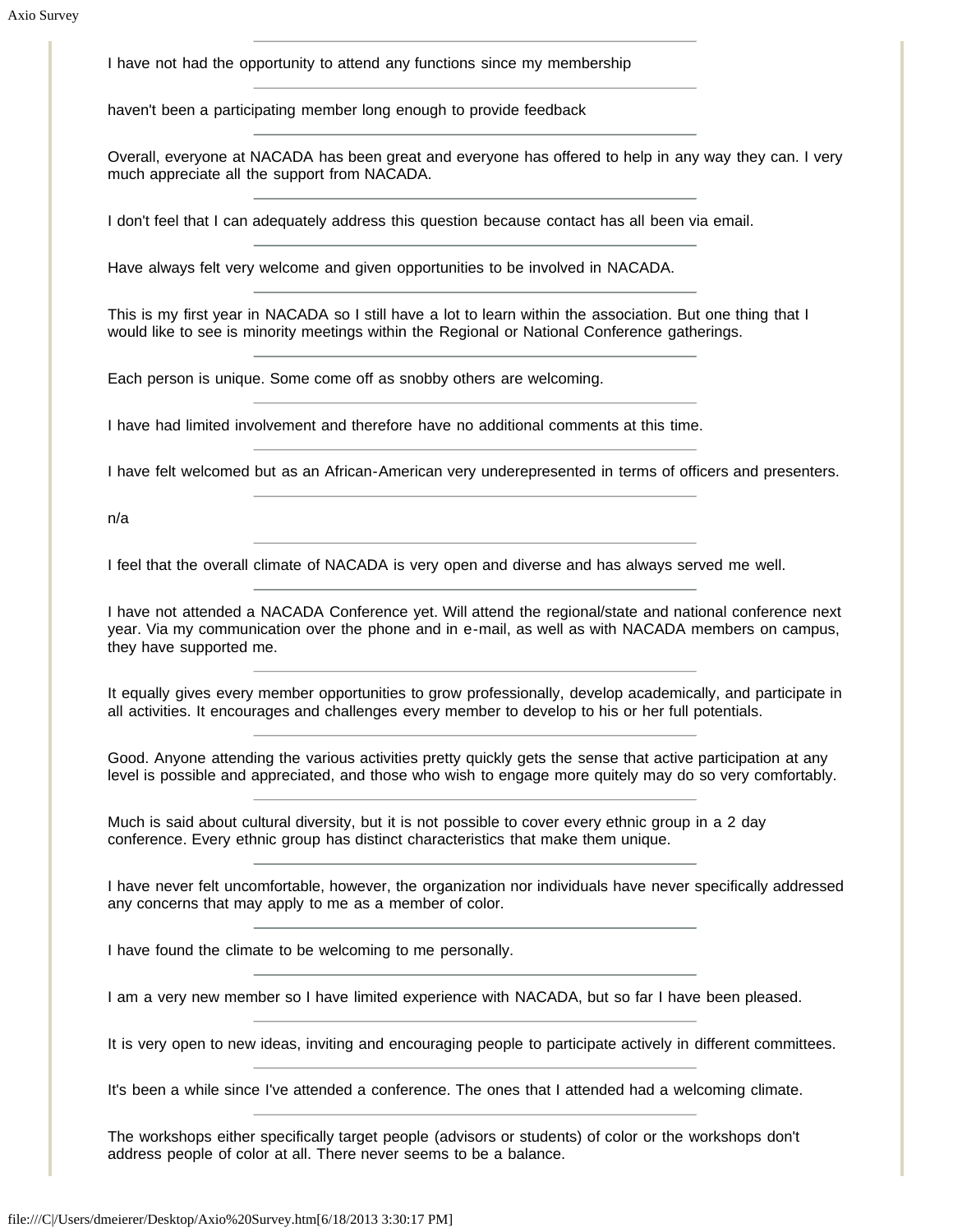none

Gnerally, members are welcoming towards members who are from diverse backgrounds. But unless you are either African, Hispanic, or Native American, they do not know what to make of me. There is defintely a mid-western bias in leader

I feel that it is very clickish and hard to break into. As a person of color, I don't feel very welcomed. And there is much to be desired in terms of workshops for people of color.

Somehow we are missing the boat with involving people of color. They seem to come and leave.

I have only been able to attend the NACADA conferences in Dallas and Las Vegas but found them both welcoming and very informative experiences.

I would like to receive/learn more resources about advising/counseling issues. For example, how to deal with conflict in the work setting when advocating for students.

N/A

Seems ok

The group has been friendly. I have not explored the cultural aspect for NACADA so I cannot comment completely.

I've always felt NACADA as a welcoming environment; in Region 2, we've also tried to find ways to integrate new people into the organization - professionally and socially.

It seems to be a tight knit club

NACADA is working hard to improve its perceived climate of non-inclusiveness. However, to reach out and make its members feel that needs are being addressed there needs to be "action group" to implement some of the changes.

Since I have only been a member for a few months and will be attending my first NACADA conference this summer, I have not input to provide at this time.

It's a great organization.

I've never really thought about my ethnicity when attending NACADA conferences.

I do not have any concerns as of yet, I have been to two events and they were both friendly environments, plus I have been made to feel welcome to participate and not just watch.

My experiences with NACADA have been positive.

I was member of NACADA several years ago, but the Division that I was in, really did not support the organization. I have now transfered to another Divison that is truly supportive of NACADA, I plan to become active.

NACADA is welcoming; however it is a very white organization; higher education is also a very white institution as well.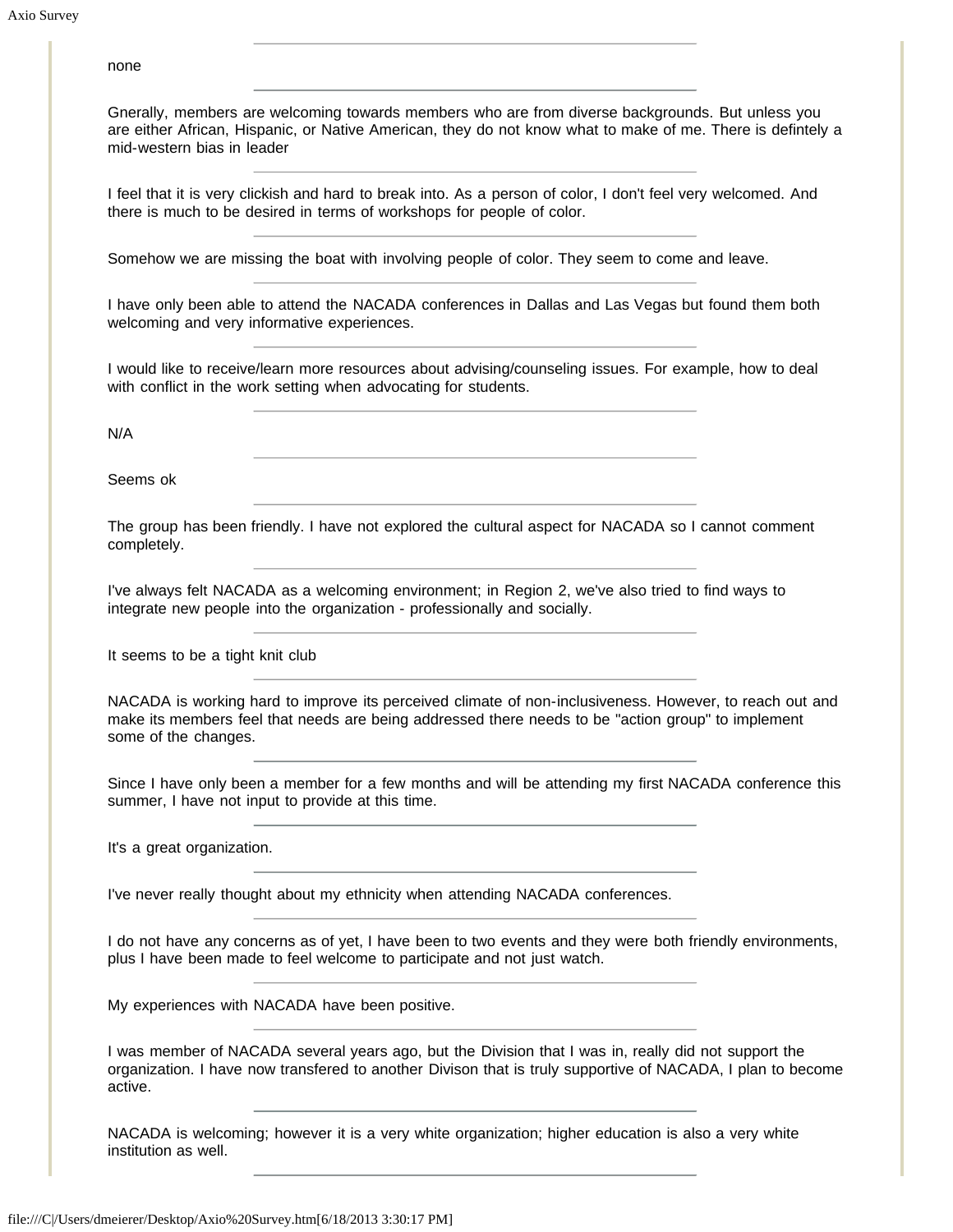NACADA has been quite welcoming to me as a fellow advising professional.

At a person of color, or Native, we gave a presentation and it was hard to tell if people we genuine. The thought of 'once a Native always a Native' kept me away from participating. I most likely won't attend any more.

Everyone was cordial. The atmosphere was most hospitable.

My experience attending regional conferences has been enjoyable. I've never felt racially isolated nor discriminated against. In fact, diversity seems to be embraced by members.

None

I thought the regional meeting was clickish.

October conference presentations were inclusive. Staff and volunteers were enthusiastic. There, were, I believe, opportunities for 'members of colour' to meet. Online web series addressed cultural competency.

Value members of color on their education, experience and talents.

African Americans need to be elected at the national level; there presence needs to be seen and voice needs to be heard at the decision making level.

Very friendly and diverse.

I am a new advising professional, and just recently became a member of NACADA.

As with society in general it is not surprising that NACADA mirrors it and treats race as the pink elephant in the room. Many individuals are not comfortable discussing to topic therefore are uncomfortable when it is brought up.

NACADA conferences seem to be made up of several exclusive groups as oppose to one united group of professionals.

While, the concept of this survey is appreciated. When I attend a NACADA event or any event I do not think of myself as a black woman. I am professional who deals with students of all backgrounds. What is the goal of this survey?

I became a member in 2006 and have always felt very comfortable at NACADA until I heard the term "member of color." Hispanics and Latinos can be of any race (or any color) - Latino refers to nationality and not the person's race.

It has been a professional association that has provided direction for academic advising. It would be great to see more inclusion on the Native American/First Nation perspective of advisors, ie: special edition monograph

Excessive self-congratulation at both NACADA & UT Austin ACA; does not instill confidence when obviously mediocre (but popular) advisors get kudos because of writing a good proposal. Feels dishonest & useless.

Although I believe NACADA to be welcoming, persons of color are more inclined to participate when they see people of color in positions where they can be mentored and move up themselves.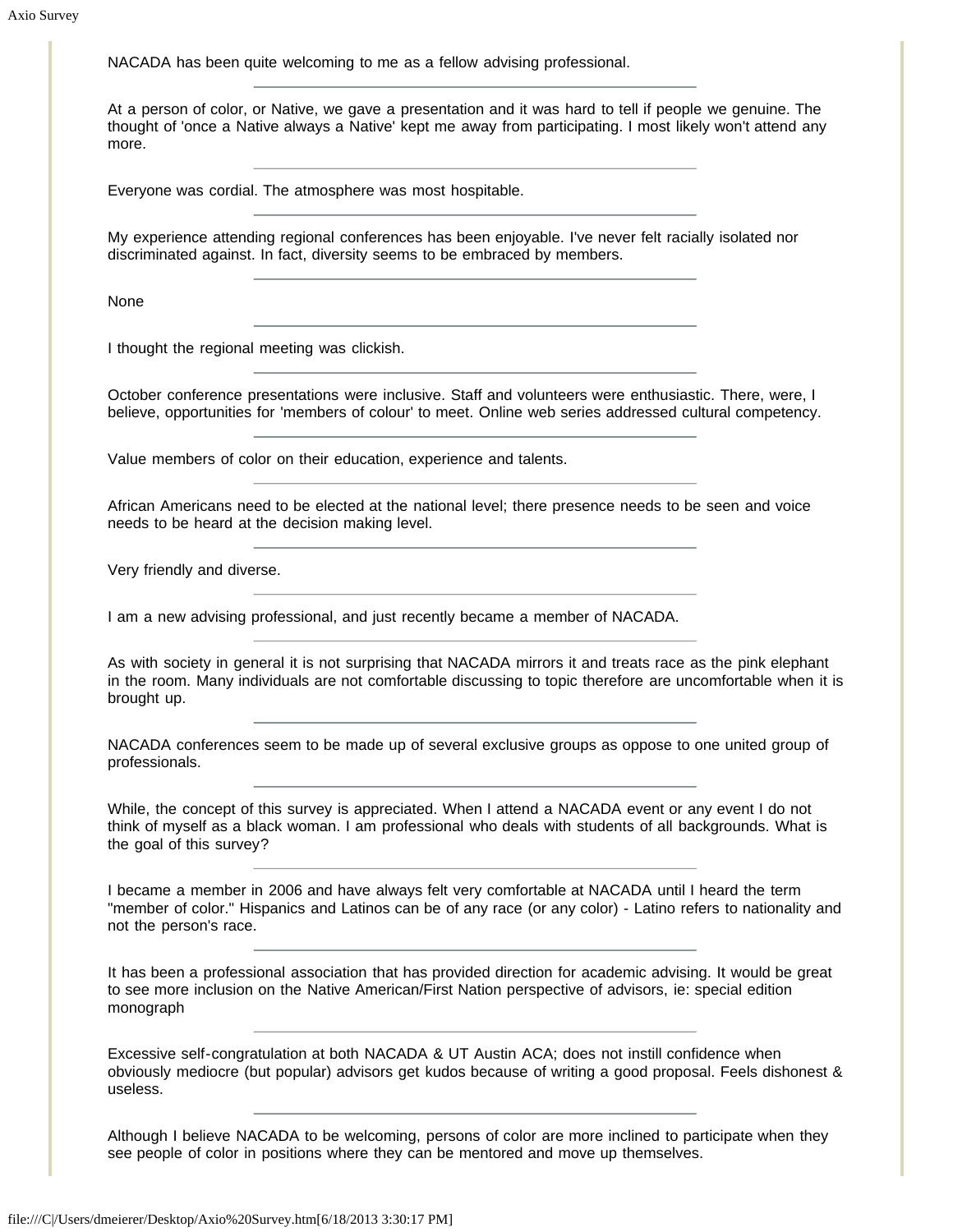I have found NACADA to be very inclusive.

The only concern I do have is the lack of people of color involved with NACADA as members and officers.

While I find the overall climate welcoming, in general. I have been made to feel that there exists a closed society within Nacada. This society appears to be open only to the "in crowd".

I have consistently found it to be an open environment in which I can freely exchange ideas with colleagues regardless of differences. Especially, as a selected Natl.Conf presenter in my 1st yr of membership I felt very welcomed

New to the organization -- to early to respond.

I just want to point out that I'm not "a memeber of color". I'm Latinamerican but I'm caucasian. Not everybody in Latin America is "of color", you know.

NACADA should offer more programs that promote diversity among staff and students.

I think NACADA has done a good job but there is always room for improvement. I was at an orientation recently for my son and I noticed the leaders were always circling the room to encourage mingling with people from other cultures.

In the NACADA conference there was no theme about diversity or multiculturalism!

I don't have much experience with NACADA. I can not really say at this point.

Quite accommodating; diversity oriented.

I think NACADA still has a reputation for being the organization for "old white VPs." As a grad student, I remember other students telling me NACADA was not for me. NACADA still has some work to do to shift that perception

I learned about NACADA as a new associate provost, joined, and made the decision to attend the Summer Institute. This session was excellent; faculty were not only professional,friendly, but collegial, encouraging, and informative.

**Sensitive** 

Reception events are fine. But there is little cohesion among regions.

Somewhat welcoming

I have found NACADA to be welcoming and helpful in my professional development.

inclusive, welcoming, open, non-segregational, doesn't identify me as being anything other than just another a person (this is positive)

I don't have any concerns.

I have found the climate of NACADA welcoming to people of color. What I would like to see is more people of color in elected and appointed leadership positions.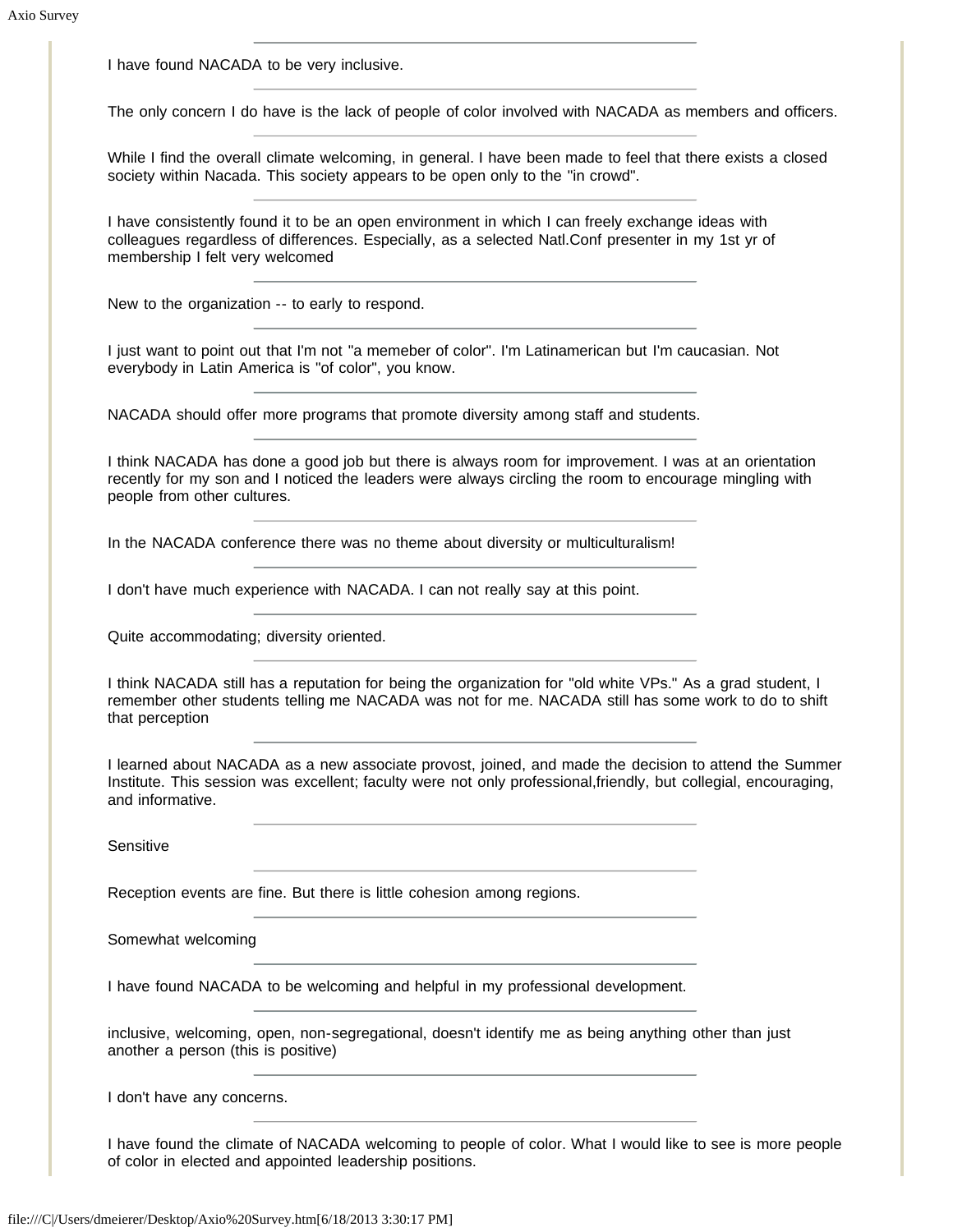Seems like a good mix of professionals - all levels are included, plus I noticed good representation of raceethnic, gender/gender orientation and age range among conference attendees.

I feel welcome at conferences as a person of color. However, I do think the cultural diversity workshops need improvement.

I find NACADA to be very welcoming. Over time, I have just accepted that unless I join organizations specific to minorities, I will be a minority.

no concerns

This is a welcoming environment and I enjoy being around members who are committed to students success. However, I do feel the NACADA leadership needs to be more diverse in terms of ethnicity. You see the same group res

Our profession has an overwhelming majority of anglo women and I find that networking with other black women academic advisors not easy. There is not discussion about our development as a minority population in our profession.

There are not alot of people of color that I have encounter at the regional or national level.

I believe that NACADA strives to maintain a professional climate that is condusive to all ethnic backgrounds to share their experiences and knowledge.

no specific concerns to be noted; provides excellent opportunity for networking and great resource tools to implement aspects of action plan

My first experience with NACADA was at the National Conference in 2006. It was awesome and the association was very friendly. However, there were a few negative people who were not very friendly.

I felt comfortable at the conference.

Overall climate is friendly. However, during the time when I have been participated in conference or webnar, it has never been a moment to address diversity and people of color.

NA

NACADA is very welcoming to folks of color. But be aware that differences exist within and between groups, so no one solution or position should ever be taken as an "official" NACADA positon in areas of diversity.

It would be greatly appreciated if members would be more friendly and show concern for each other. I would love to serve on a committee but have not because of several reasons involving the climate of NACADA.

This is a great organization. The "drive -in" conference held last September at UNC-Greensboro was very informative. More academic advisors (especially University College staff) at WSSU need to be members.

I haven't felt that ethnicity or race plays a part at all when it comes to NACADA's climate or how people treat you at conferences or events.... which is a good thing!

I will be attending my first event this summer, so my sense of welcome has been the general level of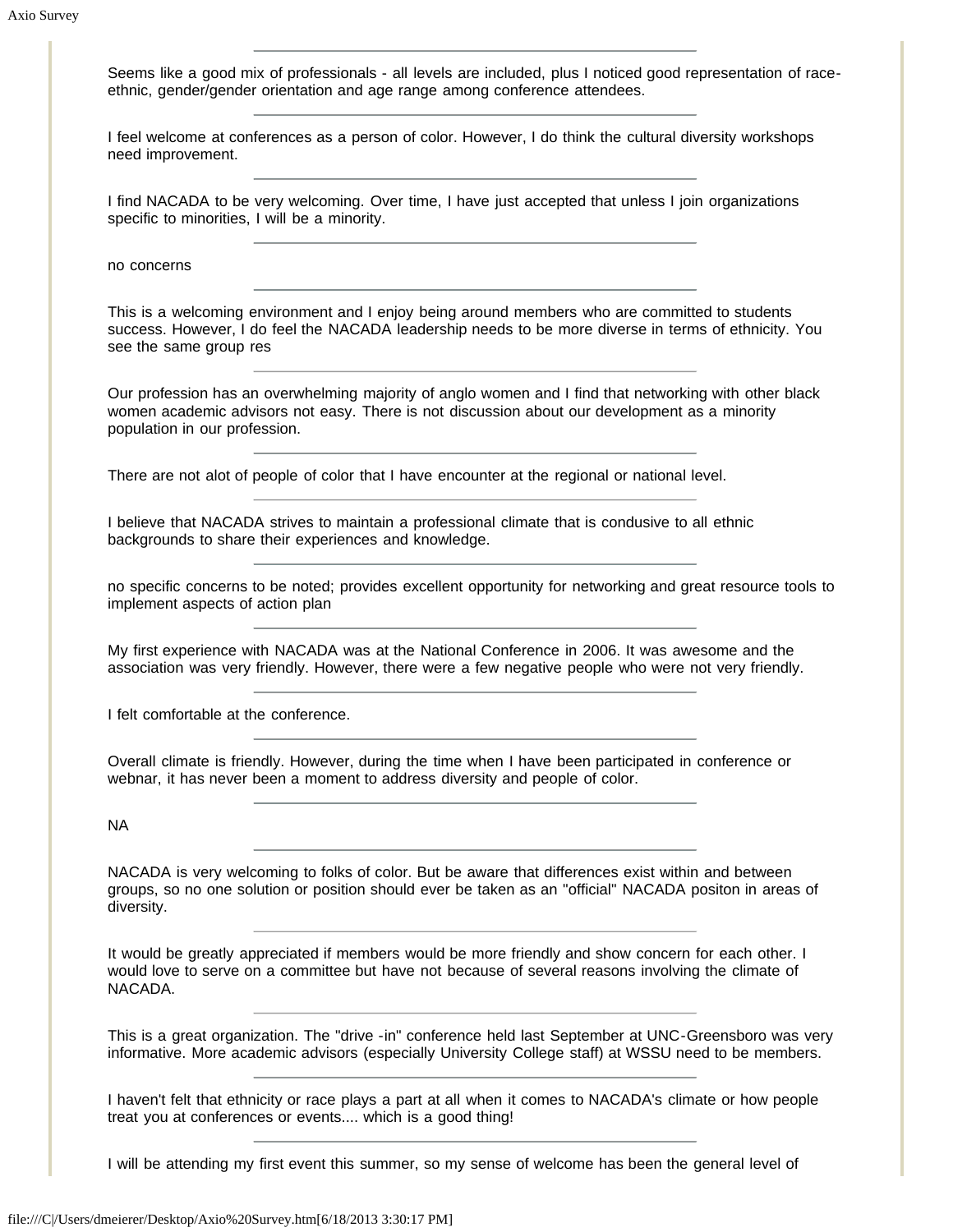quality communication.

I have found very little appreciation for programming surrounding diversity within NACADA.

NACADA has been very open and welcoming. The overall climate seems positive and inclusive.

Educators are traditionally friendly people, that said it your are not able to see inside an individual to observe the real person. So overall climate of NACADA is like any other orgganization you will get out what you put in.

I have found it welcoming because I have used the consultant bureau and gotten to know some of the leaders. If it wasn't for this, I would say that the climate was neutral and non caring.

I am a new member to Nacada. So far I have found NACADA very welcoming. I look forward to the summer Institute.

It is awesome to be able to see people of color in the profession as well in leadership (administrative) positions. We need mentors and it is great to find mentors at this administrative level.

I have attended several NACDA events alone & didn't feel uncomfortable.Overall, my colleagues were friendly & diverse.There seem to be sufficient conference presentations about diverse populations & issues.Not enough leadership div.

I find the overall climate of NACADA to be very open and acceptable

Advisors are welcoming people.

I am concerned about an organization that is so large can effectively present programs that truly benefit such a diverse group of educators. Also, to cover all aspects of education, not enough time is being allotted for sessions

NACADA has always been a very warm climate, very friendly, informative, and caring.

No comment.

I attended my first conference and I was very impressed with the openess and responsiveness from members and staff.

In my experience, NACADA has made a point of intentionally dealing with issues related to diversity in all of its many forms.

NACADA is very welcoming and the idea that the leadership become involved in the mentoring of prospective new leaders of diverse cultures is a wonderful thought.

NACADA has come along way in terms of responding to diversity issues. Several years ago in Kentucky at NACADA's national conference I sat on a panel to discuss the issue of diversity as it relates to the organization.

I've attended 4 NACADA conferences and presented at 2. At the conference, the long-time NACADA members from my own institution were not inclusive. This lack on inclusion was also reflected in their hiring practices until this year.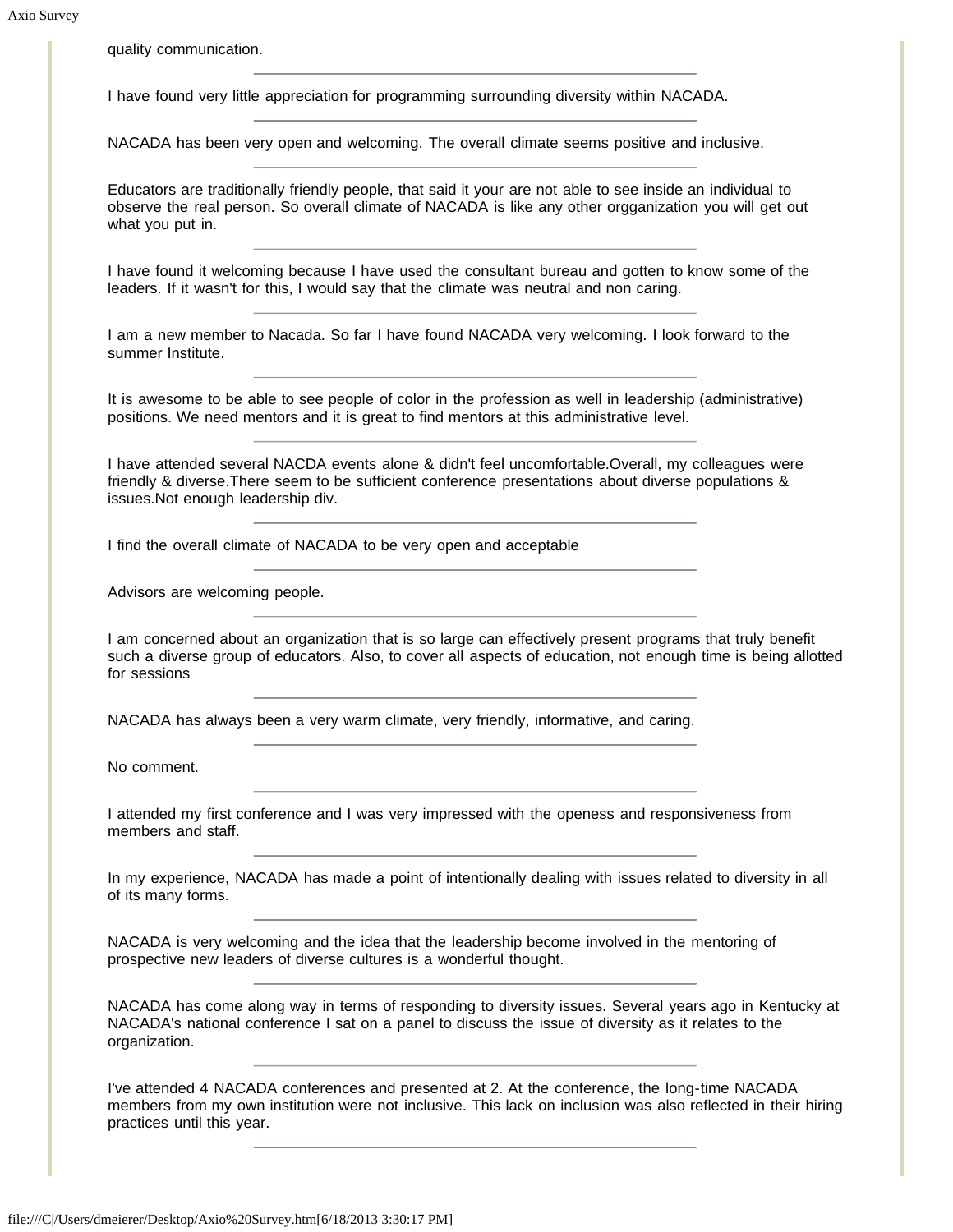As a new member, the overall climate of NACADA has been welcoming and engaging. I appreciate the commuications, especially via e-mail,about the association and programs/events that advance the field of academic advising.

After speaking to a colleague, she mentioned that I should get in touch with NACADA to possibly participate in the proposal committee (Multicultural Concerns Commission) for the annual conference.

When attending regional/national conference, I look around the room and find that our membership is not reflective of the regional, state, and national student diversity. What a diference we would make we were.

Because I am a new member, I cannot yet answer this question.

I have never noticed any discremination or prejudice based on my race or gender.

I don't have concerns regarding race. It would be nice to see more members of color presenting and more sessions on advising students of diverse backgrounds. I know presenting is voluntary but suggestions/actions by org might help.

Bobbie Flaherty is knowledgable, approachable, and gave me a warm welcome.

Why are the national conferences midweek? It is difficult to take so much vacation, especially during a busy registration season or for people taking graduate classes that only meet once a week.

I loved the inclusion of Native people at the NACADA in Canada. It also made me aware of the lack in the USA of the same climate.

I don't have enough information to answer this question. I have only attended one NACADA event and that was several years ago.

I feel that Nacada addresses many of the issues and concerns that professionals in higher education witness everyday. It provides a ground for individuals from different programs to come together and share what works for them.

I have not been a member for very long, however everything seems fine for the moment. I have no complaints thus far.

When I was able to participate in NACADA, I always felt welcome. Unfortunately, my institution has not been willing to support my involvement so I've lost touch and haven't been able to increase my activity.

No issues. The American Indian network I belong to has little to no activity. However, that seems to be the norm.

I have always seen NACADA as a professional organization made up of members who are professionals, and "color" never was an issue for me.

I believe that the climate of NACADA is welcoming. I've felt comfortable at conferences, regional meetings, and through the web and e-mails.

I find the climate of NACADA to be relatively diverse.

NACADA members at the conferences have always been very collegial, collaborative and cooperative w/ their experiences w/ advising. However, there are few people of color at the conferences.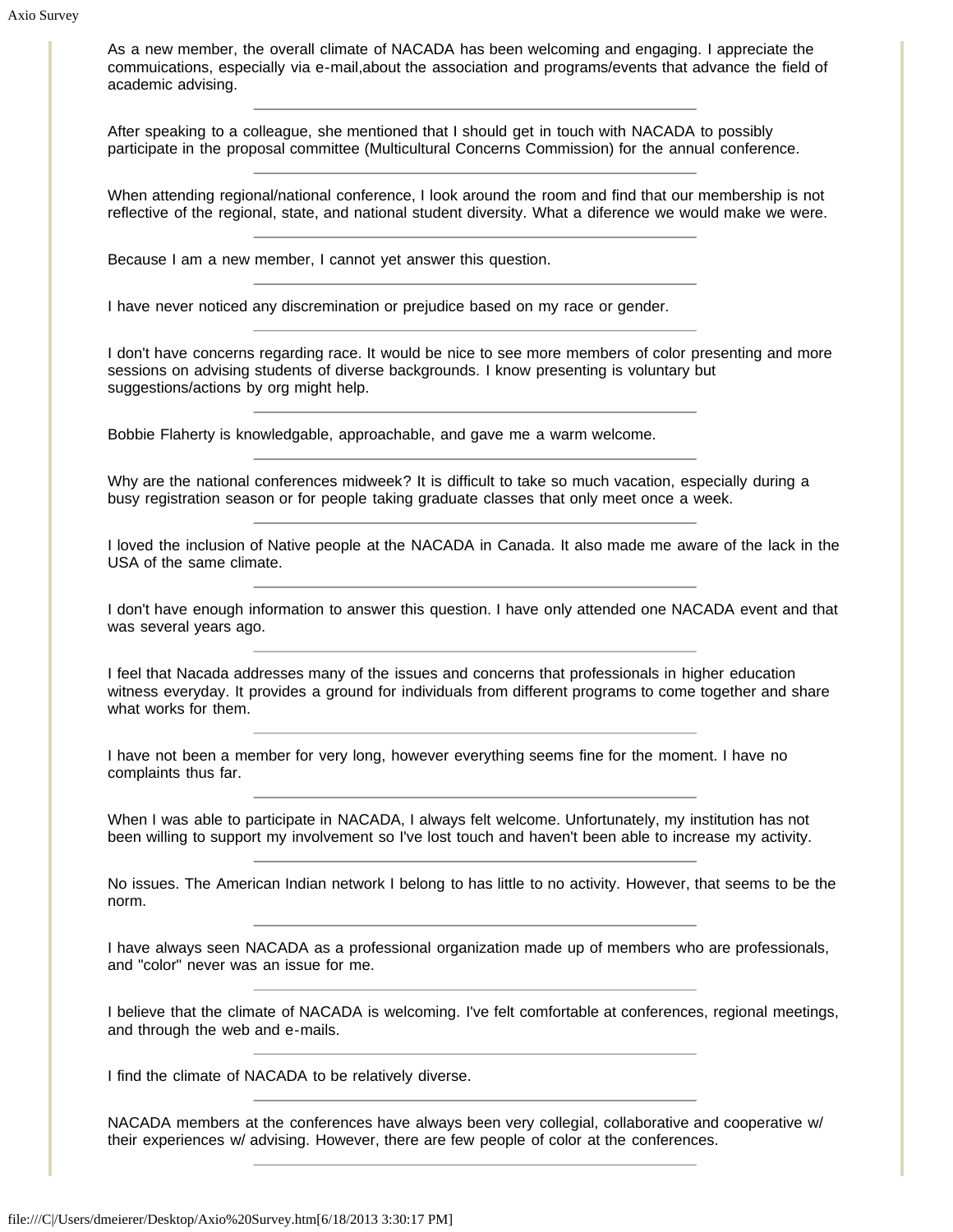The past two events I have been to have been very welcoming.

At every national conference I have attended, current and/or former board members have encouraged members of color to pursue leadership opportunities at regional and national levels.

I think the "member of color" phrase should be reconsidered and addressed in a non-offensive manner. Possibly "member of a minority group", or "member of an ethnic group" could be replacements.

Overall friendly.

Have not done conference in many years b/c subjects presented tend to be safe ones. Never is there a discussion that takes on a tough topic like black/white dating on campus, gay, lesbian or trans gender issues.

I find that the members are varied and overall honest. I have not been a member very long so I don't really know the politics or the functioning of the organization. But I am learning. Thanks.

it's a highly professional organization that strives to support advising professionals and is inclusive to all groups of people

My general comment is I would like to see more diversity in the Administrative positions and on the different committees. I am sure however, this is related more to interest than selection.

Everyone I have come in contact with has been very professional, open and extremely helpful.

I have not been active in NACADA for a few years due to shifts in my job responsibilities, but I retain my membership.

So far the NACADA has given me some tools to work with to make advising less stressful.

I find the climate to be upbeat and professional. I have found that there are usually workshops offered on issues around diversity and the presenters also reflect that.

no comments Climate is supportive

As a person relatively new to NACADA, I have not had many interactions with collective groups of NACADA. However, from discussions with my peers and from the literature that I have used, NACADA provides much information and help.

The NACADA leaders have been welcoming, however, other members sometimes are not. Perhaps it is my age as well, I am in my 20s. At the Region 7 conference, a presenter I moderated for was very rude to me and was nicer to others.

I have thoroughly enjoyed my time spent at various NACADA conferences. I am interested in seeking out opportunities to get more involved. I would also like to see more cultural based workshops at the conferences.

I have attended a few conferences and had the opportunity to network with several members from other institutions. Establishing these personal and professional relatonships has been beneficial in my work environment.

I have attended 1 Summer Institute, 2 (3?)regionals, and 1 state drive-in thus far. Each time I have felt a open, collaborative, and welcoming atmosphere with my peers in academia. I hope this continues.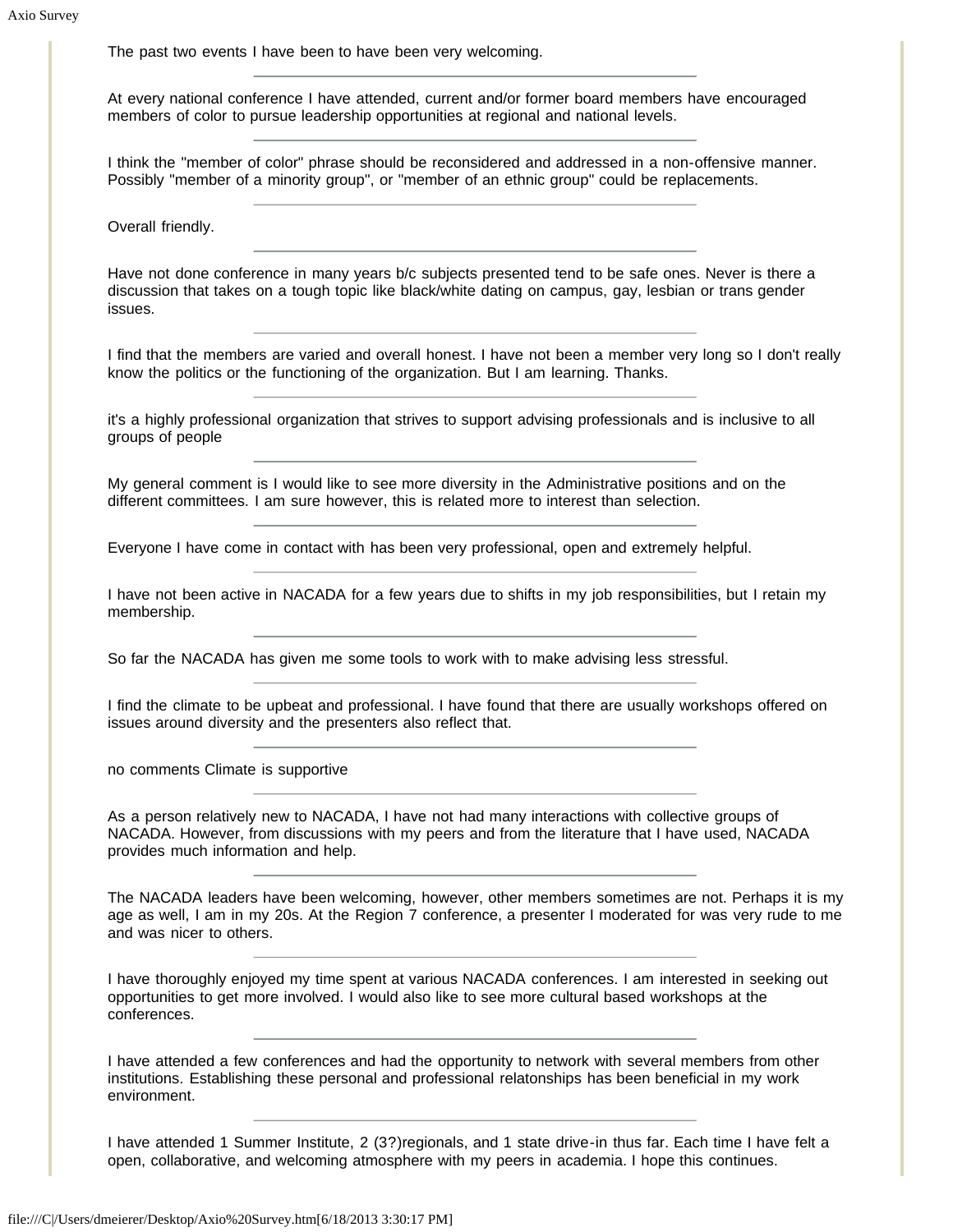N/A I have only attended conferences but would like to be more involved in the future

I am new to NACADA. I felt good about my experience. I attended the summer inst. in VT and the info was useful and many of the ideas I glenmed will be use.

NACADA is an organization that is open to anyone who is interested in participating. No one has been disrepectful or unprofessional in the years that I have attended any of the conferences or workshops.

I think that NACADA is very diverse, professional and culturally sensitive. I have enjoyed being a member and think that what you provide is very valuable.

NACADA has been very open to ideas of people who come from different cultural backgrounds and whose ways of doing things are influenced by their culture. In this day and age we are more than ever diverse. We are constantly learning.

Opportunities for participation exists at various levels at the local and regional level but limited in the areas of mentoring, nominations for upper-level leadership positions, appointment to national committees, etc.

I think the size precludes real interaction with or meeting of new members. I found NAAHP much more inclusive but it is a fraction of the size.

I have only been a member for about two months. I received a friendly welcome letter almost immediately after joining, and email communications since then have all carried the tone of keeping members informed and building community.

Every member I have met or spoken with has been friendly and personable. As these same members are the organization, the overall climate is indeed welcoming.

Weird question....no comments.

I have never attended a NACADA event and so cannot respond to this question.

I attended a national conference and felt welcomed as a member of color.

I have felt welcomed whenever I have talked by phone to any individual; received a quick response from any question asked thus far; and I have seen Webinar presentations by Black individuals and other Black on the cover of media.

Excellent resource for advisors and very influential in helping advisors and administrators to grow professionally.

Nacada is a great association. I feel very welcome and cared for.

I have found NACADA to be very inviting and accepting of diversity at all levels.

The overall climate of NACADA at the last annual climate was neutral -- the conference, I felt, was overwhelmingly homogeneous (white females in particular). Any efforts NACADA can do to further diversity efforts would be great!

People of color being more involved with NACADA (Administratively at National Head quarters and be more visiable at the National Conferences).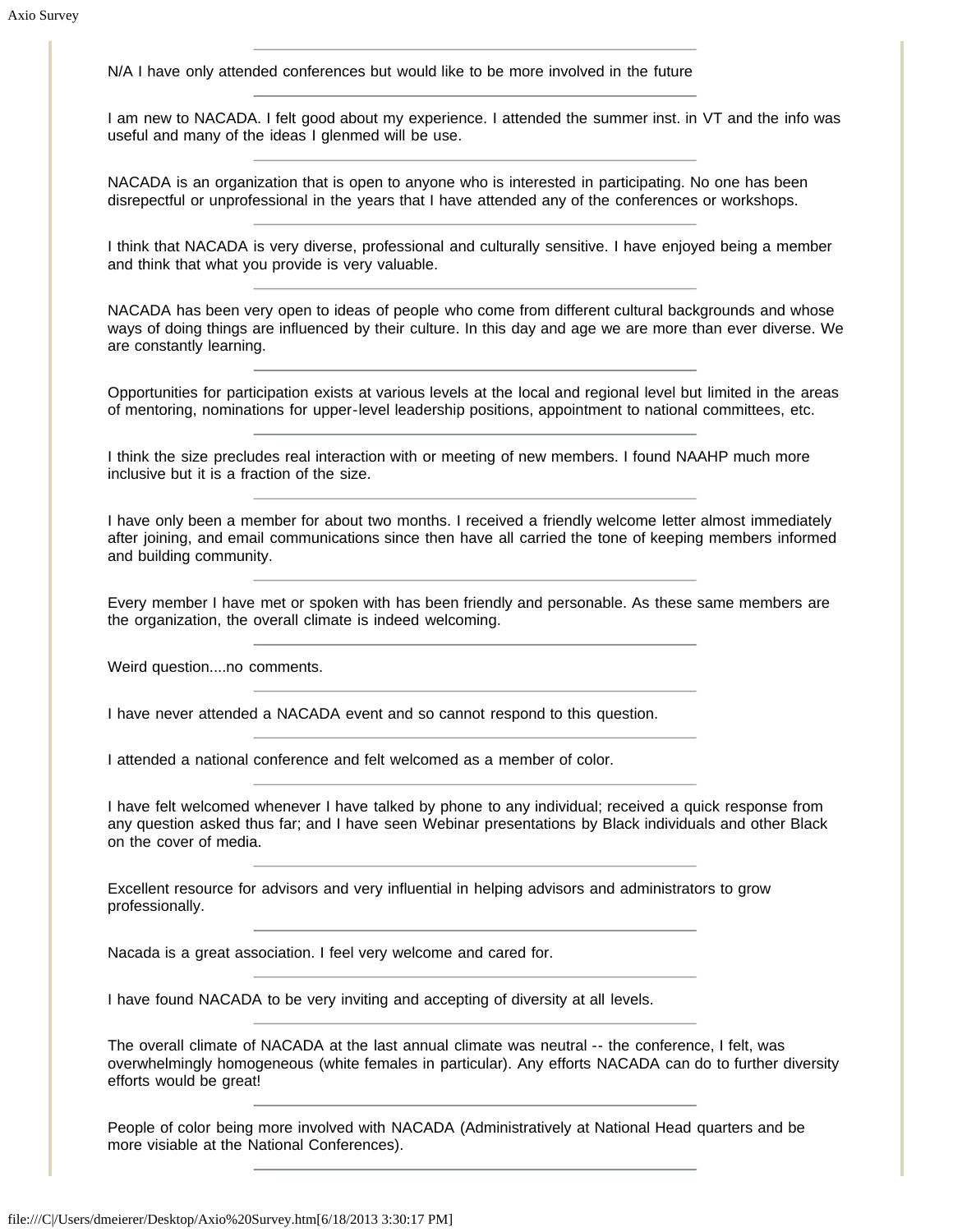Overall, I have had a positive experience but would like to see more focus on issues facing non-traditional students.

I feel that the NACADA experience is very warm and inviting to all advisors. However, more in-depth research needs to be done concerning advisees of color. I would like to get more involved with the future of NACADA but I'm

My first and only event to attend was the Assessment Seminar in San Antonio, January 07. The tmosphere was welcoming and folk were most helpful and accommodating. I felt very much a part of the group.

The climate of NACADA has been welcoming when it comes to assisting advisors with the serving the needs of students of color but limited in advisors of color in leadership and specific professional development for advisors of color.

I think NACADA is a great organization that is welcoming to anyone interested in their professional development

A little heavy on the University side.Not enough CC counselors and we send many students to our feeder institutions

I find it to be very informative about the latest techniques in advising.

I don't feel I have enough experience with NACADA to accurately answer this question. From what I have seen, the climate is good. I enjoy all the national and regional conferences...

So far, I have found everyone to be helpful and willing to share information.

NACADA lacks a significant number of persons of color in senior, high profile positions. Consequently,one easily gets the impression that the organization is run by whites.

I'm color blind and so are all members of NACADA that I have had the privilege to have contact with during my 3 years.

Overall I woudl say that it was welcoming.

I have found NACADA as an excellent and positive organization which promotes professional development opportunities.

Haven't been able to find a "space" to have those conversations on the web. Haven't seen a strong emphasis on connecting with other professionals

Very few African Americans in leadership positions.

The general atmosphere at NACADA is one of openness. Collaboration is the password in all the Institutes and conferences I have attended.

Diversity issues are more than for those of color. Issues for African Americans should be attended by all memebers as should Issues for Asian Americans, ect.this is lacking in most national organizations.

I have only attending one NACADA conference and thus could not make a complete informed assessment at this time.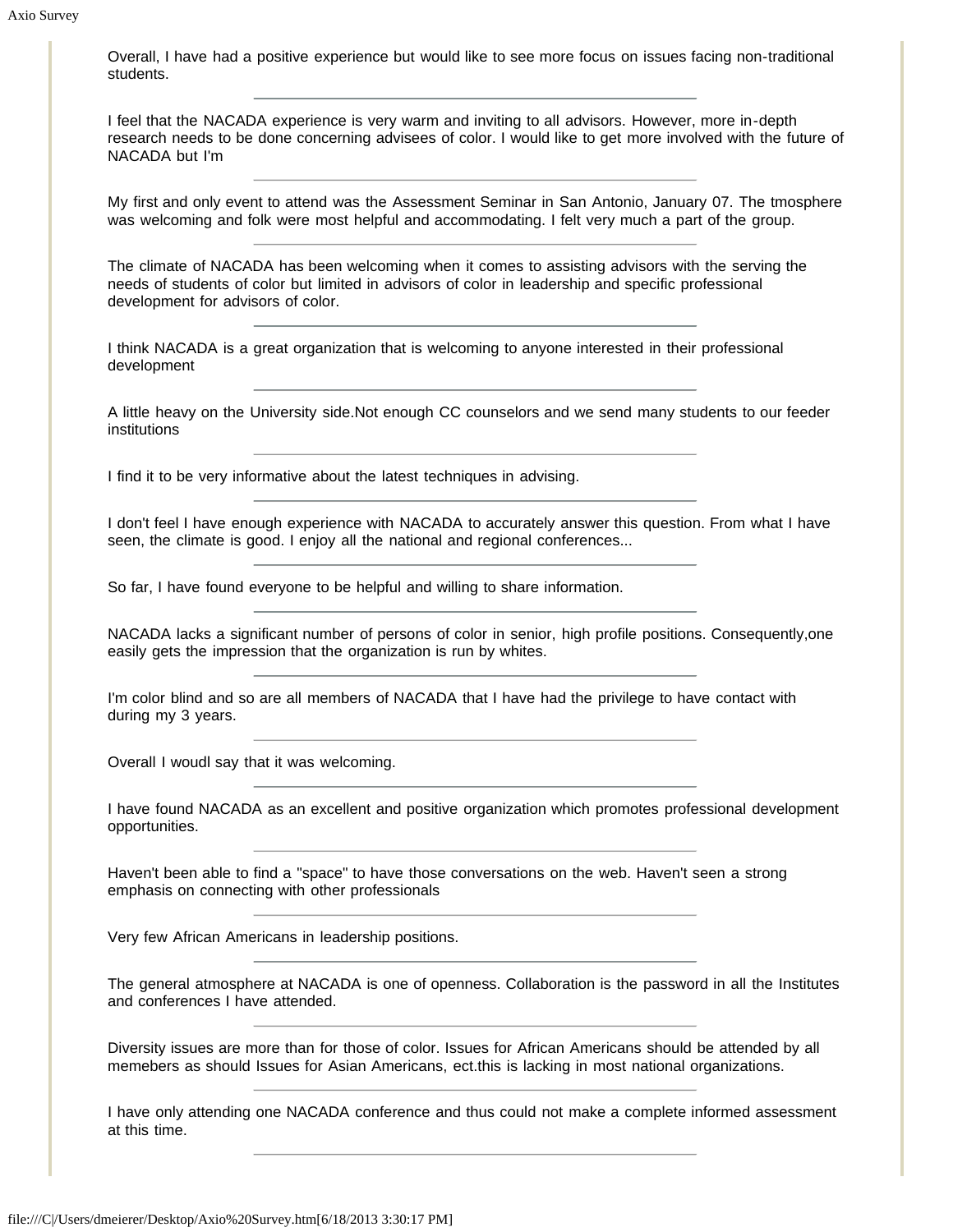While NACADA seems welcoming in a gerneral way, there does not seem to be one conference presentation about Native Americans at the national conference in Baltimore.

I would like to see more presentations on minority retension and issues in advisement.

More representation of culturally diverse groups needed in leadership roles in NACADA.

The organization as a whole shows the commitment, however the members of the organization are all over the place. I wish that this commitment to diversity were a requirement to be affiliated with NACADA.

For the recent Student Learning Outcomes in Avademic Advising Distance Webinar, presenters were pleasant and alowed participants to ask questions. Answers were made available to all other participants.

I have been encouraged to get involved in leadership roles in the Region and the opportunity to volunteer in conferences.

My first experiance with NACADA was at the Northwest Conference in Boise this past April and I was a very welcoming experience and I lookforward to becoming more active as a NACADA member.

Fortunately, I have met only those who are very open to diversity. However, more can be done to insure that there is equal representation during the planning stages. Acceptance involves giving value, affirmation, & respect to all.

People are warm and receptive.

I have found the organization friendly, but not quite as encouraging or helpful in promoting and facilitating new members to get involved in the leadership of NACADA. The leadership seems to be a very closed club.

not sure yet. seems ok for now.

Overall, I have felt a part of the group. No significant issues.

The very first thing I noticed about the "leadership" of NACADA was that it was predominantly white so while I think the climate is welcoming, many times, the appearance of the leadership may send an entirely different message.

I would like to see more members of color present workshops on counseling students of color and providing support services for these students.

Diverse. Helpful. Open. Engaging.

No comments.

Very good!

NACADA has provided me with caring mentors and resources that have helped me grow as a professional.

One of the most open, warm climates of any organization in which I've ever had membership, next to my church.

I don't see that a lot of HBCU's are active or recruited.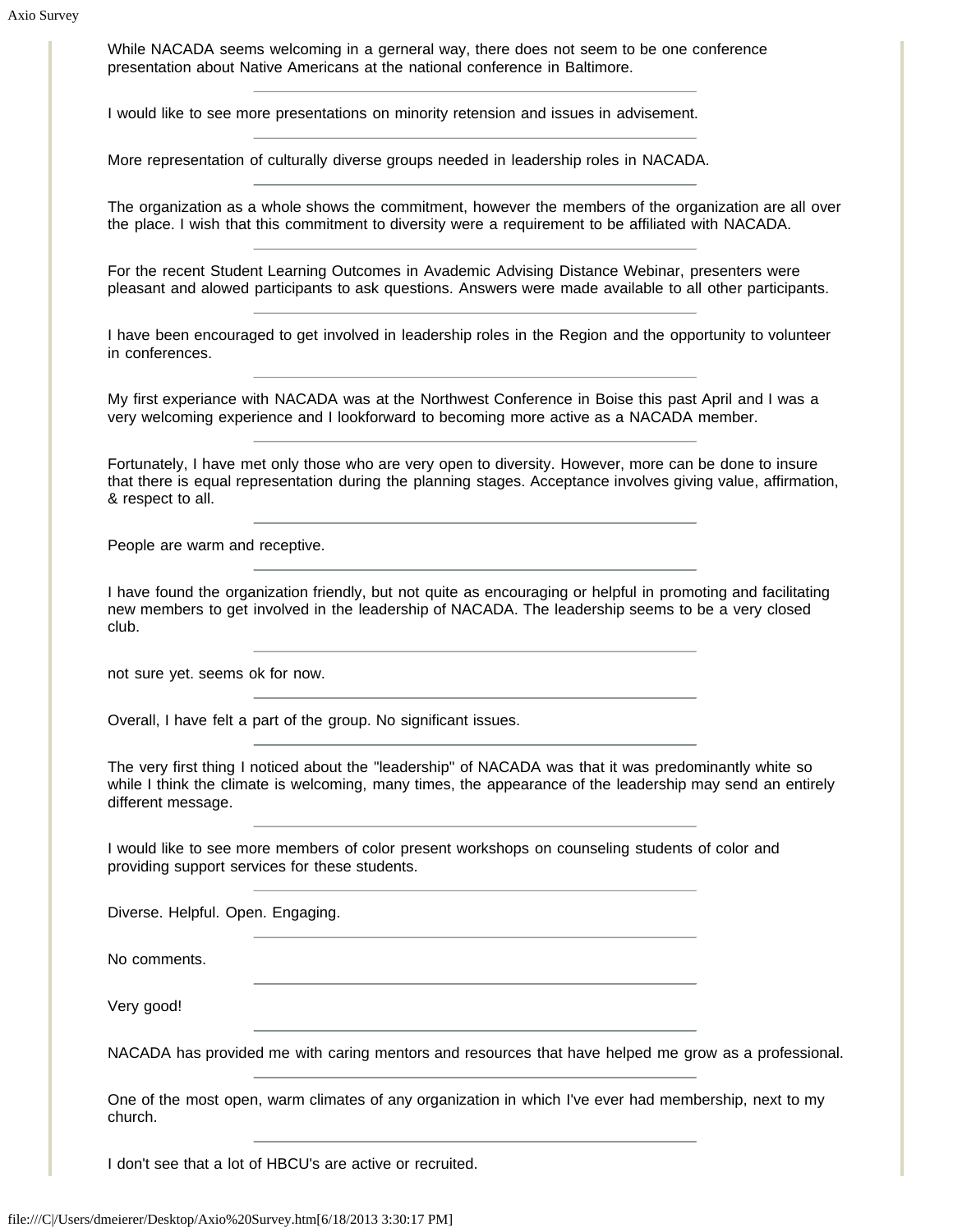| Very friendly.                                                                                                                                                                                                                                 |            |
|------------------------------------------------------------------------------------------------------------------------------------------------------------------------------------------------------------------------------------------------|------------|
| NACADA represents an opportunity to provide leadership to diverse institutions within the landscape of<br>higher education regarding the culture of effective advising. Professional advisors within this landscape<br>offer promise of NACADA |            |
| NACADA welcomes diversity yet if you look at executive office it is very anglo /white. Though they are very<br>open it would be nice to see more people of color represented.                                                                  |            |
| No Comment                                                                                                                                                                                                                                     |            |
| NACADA allows those in the academic advising profession to participate in its many activities activities<br>regardless of ethnicity. However because the organization lacks minority leaders, some minorities feel<br>unwelcome.               |            |
| I attended the national conference in October 2006 and I thought there was not enough diversity in the<br>presenters and the topics that were covered. The institution that I come from is 60% hispanicl.                                      |            |
| no added comments                                                                                                                                                                                                                              |            |
| I haven't officially met any members of the organization besides faculty and advisors at my university, but I<br>have received numerous emails which makes me feel like a welcomed member of NACADA.                                           |            |
| Very welcoming                                                                                                                                                                                                                                 |            |
| I have only attended 2 regional conferences to date so my comments are limited. I hope to attend the<br>national conference in 2008 and will be able to answer this question better after this experience.                                     |            |
| I'm a newer member, but so far I have been kept informed of upcoming events and encouraged to<br>participate which is very welcoming to me.                                                                                                    |            |
| The term "member of color" or "person of color" only further excludes people from the 'mainstream'.<br>Everyone has a 'color'. Why not just refer to me as a member?                                                                           |            |
| I think I need to be a member for a longer period of time to answer this one. I've been a member for only a<br>few months.                                                                                                                     |            |
| i think its somewhat represented, but overall, a majority of those i interact with at regional conferences are<br>white.                                                                                                                       |            |
| New to this organization.                                                                                                                                                                                                                      |            |
| <b>Hide Responses</b>                                                                                                                                                                                                                          |            |
| <b>Question 6</b>                                                                                                                                                                                                                              |            |
| Check all the ways in which you have been involved in NACADA.                                                                                                                                                                                  |            |
| <b>Elected leader</b><br>ш                                                                                                                                                                                                                     | 13 (2.64%) |
| Appointed leader                                                                                                                                                                                                                               | 16 (3.25%) |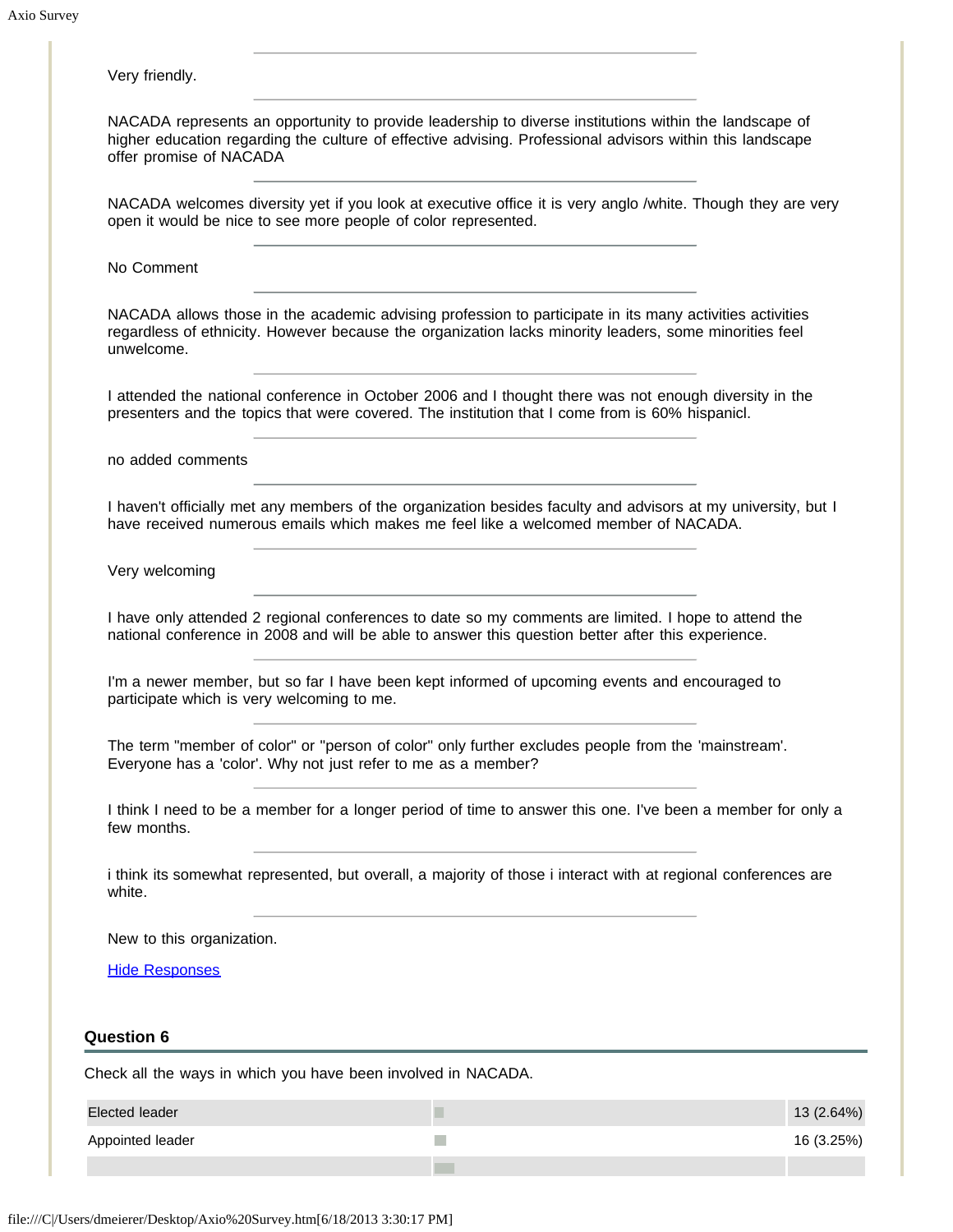| Member of a Committee at the national level                                    |   | 27 (5.48%)      |
|--------------------------------------------------------------------------------|---|-----------------|
| Member of a Committee or Steering Group at the<br>regional or commission level |   | 51<br>(10.34%)  |
| Member of an Advisory Board, Content Review Board<br>or Task Force             |   | 14 (2.84%)      |
| Written for Academic Advising Today                                            | Г | 9(1.83%)        |
| Written for the NACADA Clearinghouse of Academic<br><b>Advising Resources</b>  |   | $2(0.41\%)$     |
| Written for the NACADA Journal                                                 |   | 14 (2.84%)      |
| Presented at a regional conference                                             |   | 91<br>(18.46%)  |
| Presented at a national conference                                             |   | 78<br>(15.82%)  |
| Reviewed proposals for a regional or national<br>conference                    |   | 35 (7.1%)       |
| Other:                                                                         |   | 117<br>(23.73%) |
| N/R                                                                            |   | 220<br>(44.62%) |
| <b>View Other Text</b>                                                         |   |                 |

### **Question 7**

If you checked any of the options above, please explain how you became involved in this NACADA activity. [Hide Responses](javascript:showHideResponses(323999);)

I was invited to serve on the committee...but I suspect only after I sent an email complaining about the lack of diversity.

My first contact with NACADA was two ago when I was conductinga research on academic advising at my institution.

After my first NACADA conference, I felt I really wanted to be more involved.

Joined after attendind the 2007 FYE conference in Addison Texas.

I felt that my office needed to be elevated in our college. The best way to do that was to present at a regional conference.

As a recent member, I have not become involved in any activity.

Wanting to expand my knowledge of advising practices.

Encouraged by my colleagues on my campus.

My college proposed a panel for our regional conference.

Signed on at the National Conference Worked with University of Michigan to host State Conference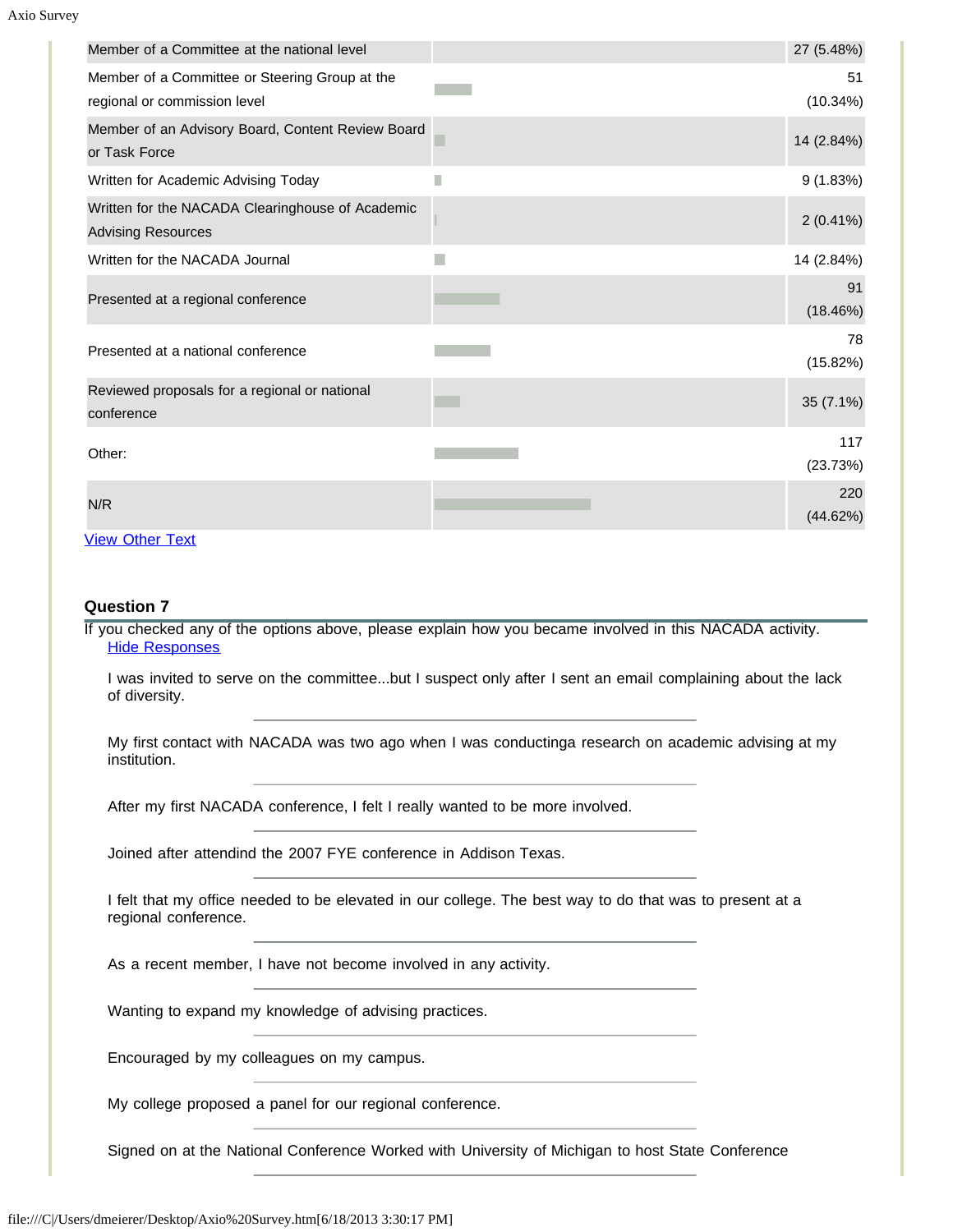# **AXIO SURVEY**

## **User Responses**

Close

**Check all the ways in which you have been involved in NACADA.**

- None of the above
- No
- A new member wanting to be involved.
- none yet
- member only
- Participant Regional Conf.
- Attended 1 National & 1 Regional Conference
- member
- Worked on MIACADA conference
- submitted proposal/rejected
- member
- attended a conference
- none
- member
- attended a conference
- Planned conference
- none
- attended 2006 National Conference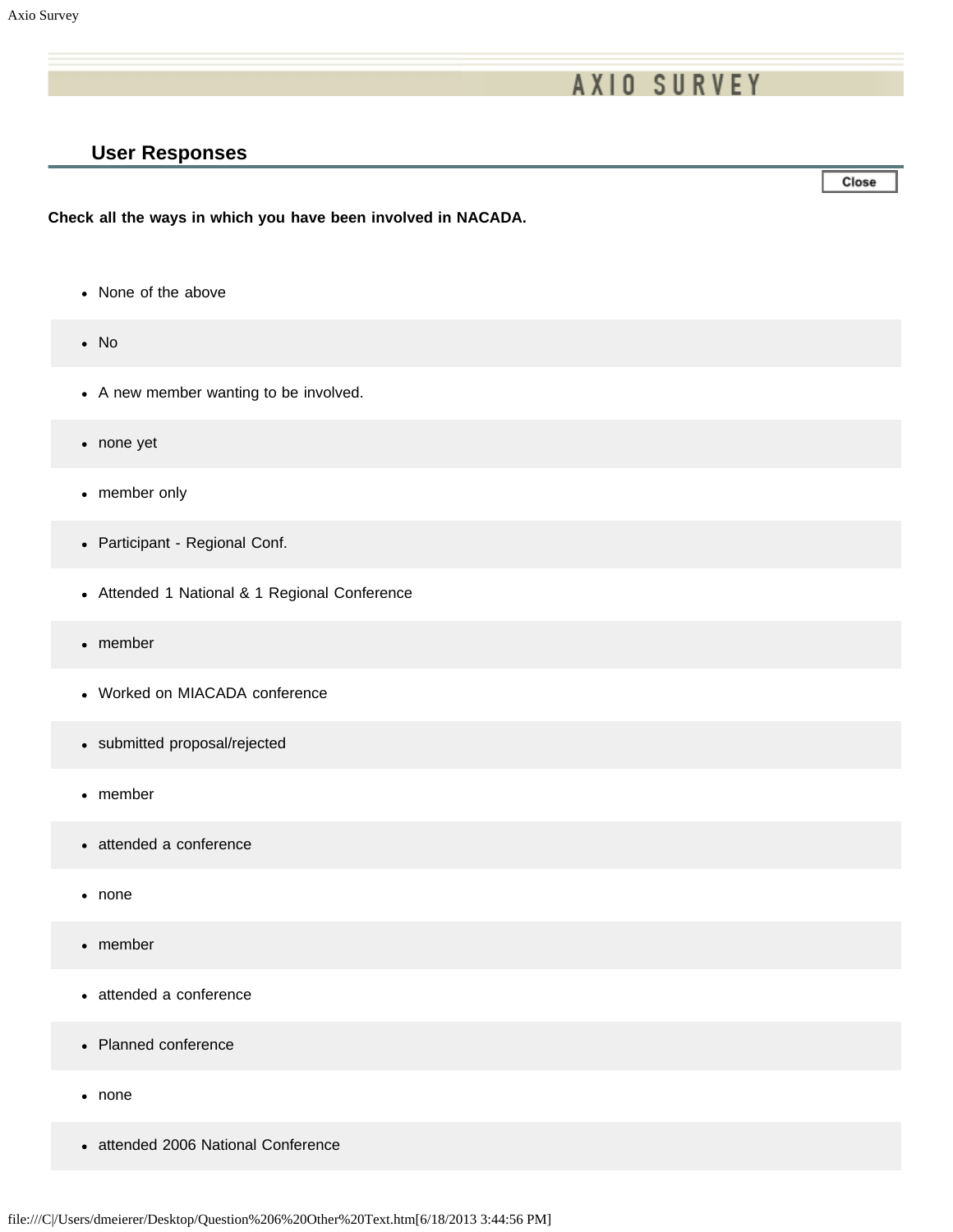- attended NACADA conference
- will be presenting at a national conference
- new member  $\bullet$
- none
- New Member April 2007
- presented in a local conference
- volunteered  $\bullet$
- Member  $\bullet$
- Regional conference
- Chaired conference
- Have served as a state liaison to our Regional Rep
- Receive emails/mailings
- Attended a regional conference
- Manager of ACADV Listserv
- conference participant
- attended regional conferences
- Member. Also, served as Facilitator at Regional Conference sessions and participated in the selection of the  $\bullet$ conference site.
- not involved at all
- 1st Cohort of Grad Cert Academic Advising
- Attended Conference
- None
- member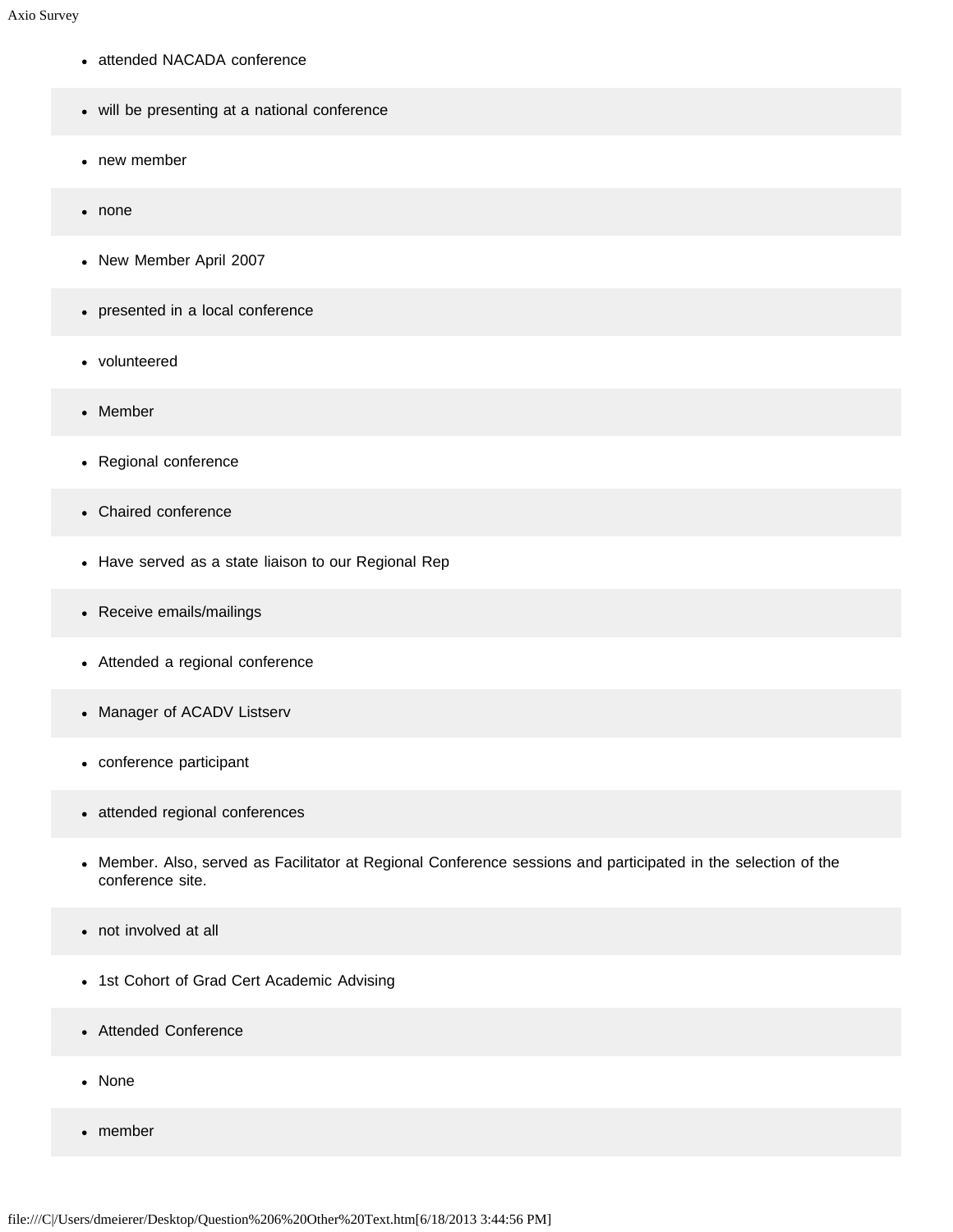- will present at nat'l in 07
- No Response
- No Response
- Conference attendee
- member
- Proposal for Monograph
- new member
- No Response
- None. I am a member through my university.
- No previous involvement
- Attended conferences and will present in October
- National Board member
- member
- attendee
- 2 book reviews
- none
- member and summer institute attendee  $\bullet$
- Conference participant
- member  $\bullet$
- none of the above
- planning committee for state conference
- I have done none of these things yet.
- attended conferences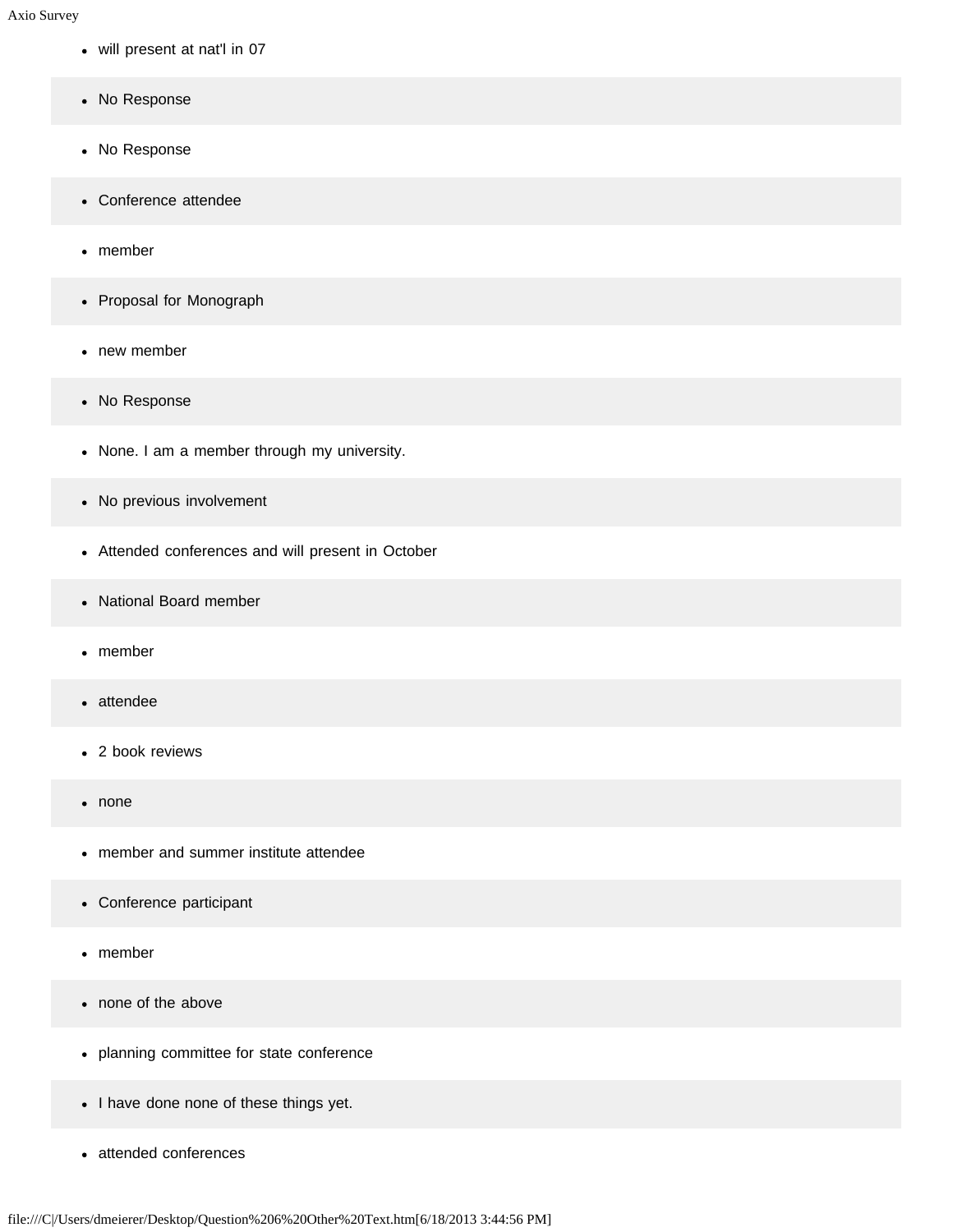- Volunteer at a regional conference
- None of the above
- No Response
- Volunteer and Served on NACADA conference committee.
- attended conferences
- Participate in Institutes and Regional Conferences
- Attended NACADA events
- none
- N/A
- I am not active with any particular committee.
- not applicable, yet
- member, attended a summer conference
- book review
- First-time national conference attendee
- none
- No Response
- Attended a national conference
- Member
- State sub-region head
- participated at summer institute
- Have not been involved
- seminar moderator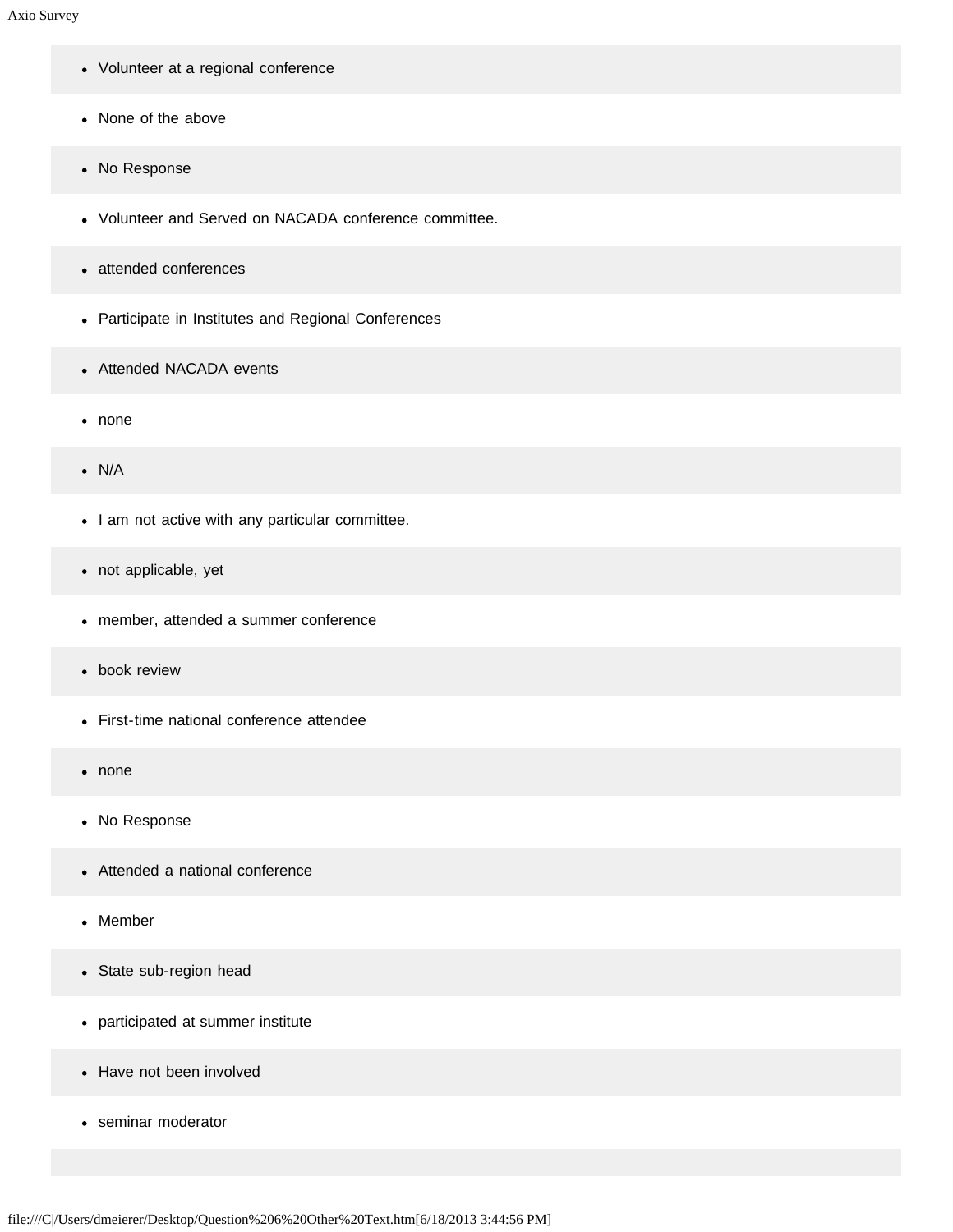I have attended regional conferences.

- None of the above
- Use of Resources
- Member
- none yet
- No Response
- Attended Meetings
- attended National Conference
- I read your publications
- attended national conference
- Have been a member for less than 6 months
- member, occasionally attend regional and national conferences
- Conference attendee  $\bullet$
- attended many conferences
- Writing book review
- attend conferences and receive written publications.
- Certificate course  $\bullet$
- attended regional/national conferences
- volunteer at regional conference
- Member of NATIG  $\bullet$
- Interest Groups
- None of the above, my membership is due to start Septemberr
- Attended regional conference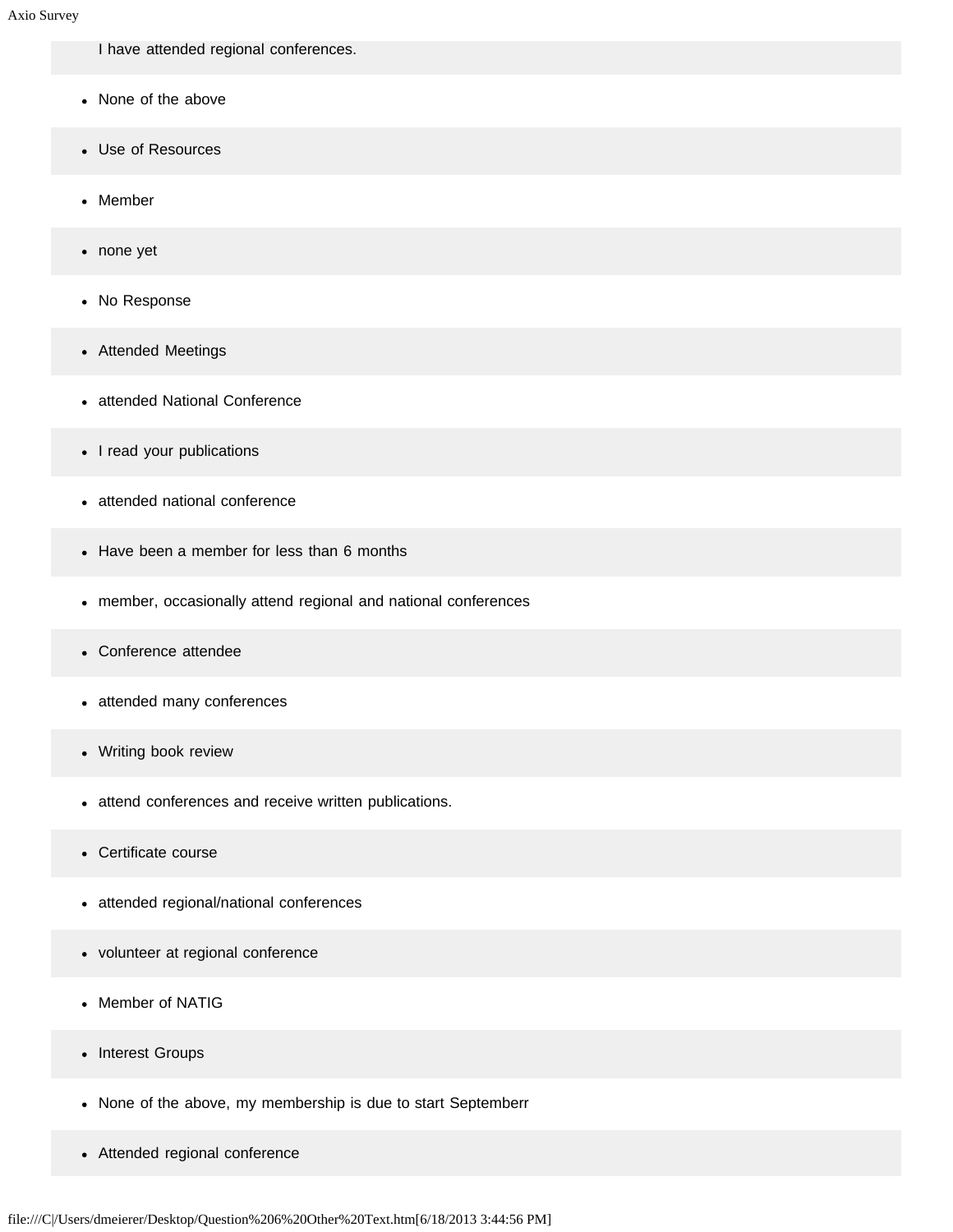- n/a
- Award winner
- Published in book
- none
- conference attendee
- Used materials
- None
- conference volunteer
- membership only

Close

**[Feedback](https://online.ksu.edu/Survey/public/feedback.jsp) | [Privacy](https://online.ksu.edu/Survey/public/privacy.jsp) | [Contact Us](https://online.ksu.edu/Survey/public/plain_about_us.jsp) © 2013 Axio Learning. All Rights Reserved.**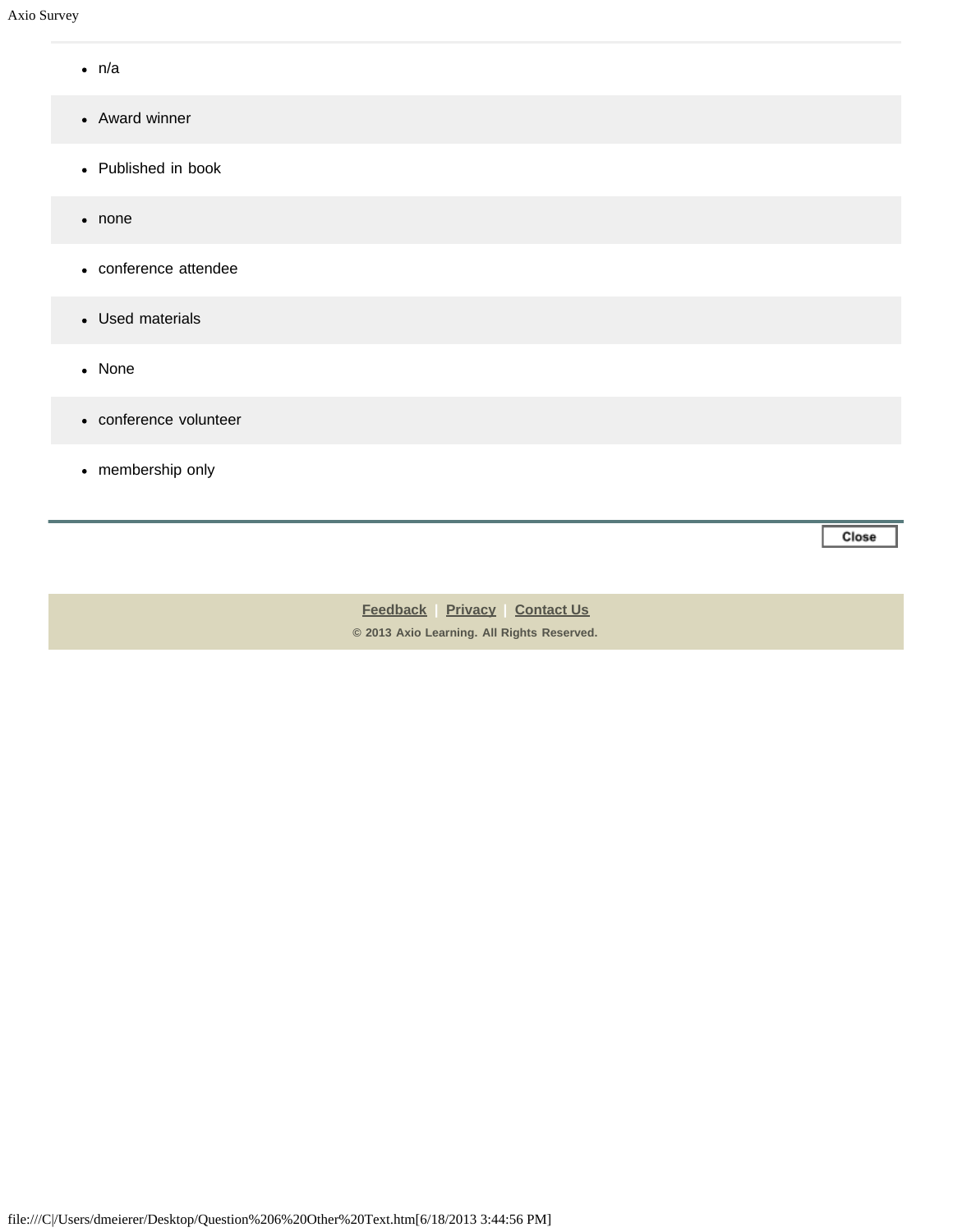| My job recommended it.                                                                                                                                                                                                                                   |  |
|----------------------------------------------------------------------------------------------------------------------------------------------------------------------------------------------------------------------------------------------------------|--|
| the control of the control of the control of the control of the control of the control of the control of the control of the control of the control of the control of the control of the control of the control of the control<br>Topics were of interest |  |
| <u> 1989 - Johann Stein, marwolaethau a bhann an t-Amhainn an t-Amhainn an t-Amhainn an t-Amhainn an t-Amhainn a</u><br>na                                                                                                                               |  |
| Co-presented with internship supervisor support during my graduate program.                                                                                                                                                                              |  |
| I joined the NACADA Diversity Committee in 2005 and have presented at the regional conference.                                                                                                                                                           |  |
| <b>NA</b>                                                                                                                                                                                                                                                |  |
| <u> 1980 - Johann Barbara, martxa alemaniar argumento este alemaniar alemaniar alemaniar alemaniar alemaniar al</u><br>volunteered                                                                                                                       |  |
| N/A<br><u> 1989 - Johann Stein, mars an deus an deus Amerikaanse komme van de Fryske komme</u>                                                                                                                                                           |  |
| It was an interest area of mine (Math , Science and Engineering Commission) So I got involved.                                                                                                                                                           |  |
| I helped plan the NACADA conference held in Missoula, MT.                                                                                                                                                                                                |  |
| I was appointed by past Commission chair                                                                                                                                                                                                                 |  |
| I was invited to chair one of groups for the Chicago Conference 2008 committee.                                                                                                                                                                          |  |
| A colleague of mine, who has been active for many years, suggested that I submit a presentation for the<br>regional conference.                                                                                                                          |  |
| I agreed to serve as the Region VII Chair, as such I was appointed to the Region VII Steering Committee<br>and was also a reviewer for the proposals for the regional conference.                                                                        |  |
| Saw a request for proposals and sent mine in for consideration                                                                                                                                                                                           |  |
| I believe that NACADA is a wonderful professional organization. I believe the "front" line individuals have<br>the university should have the tools they need to do their job. I think NACADA helps provide that support.                                |  |
| I attended a Special Interest meeting for New Advisors during my first Summer Institute in 2005 (when I<br>was hired as an Advisor).                                                                                                                     |  |
| It is budget for the position I am in.                                                                                                                                                                                                                   |  |
| My division encourages presenting and publishing; personal interest.                                                                                                                                                                                     |  |
| Asked by graduate assistantship supervisor to present.                                                                                                                                                                                                   |  |
| I attended a NACADA conference in Indianapolis and because interested in presenting. I thought about our<br>center and the challenges faces our university and decided to present on a new retention program we were<br>just beginning.                  |  |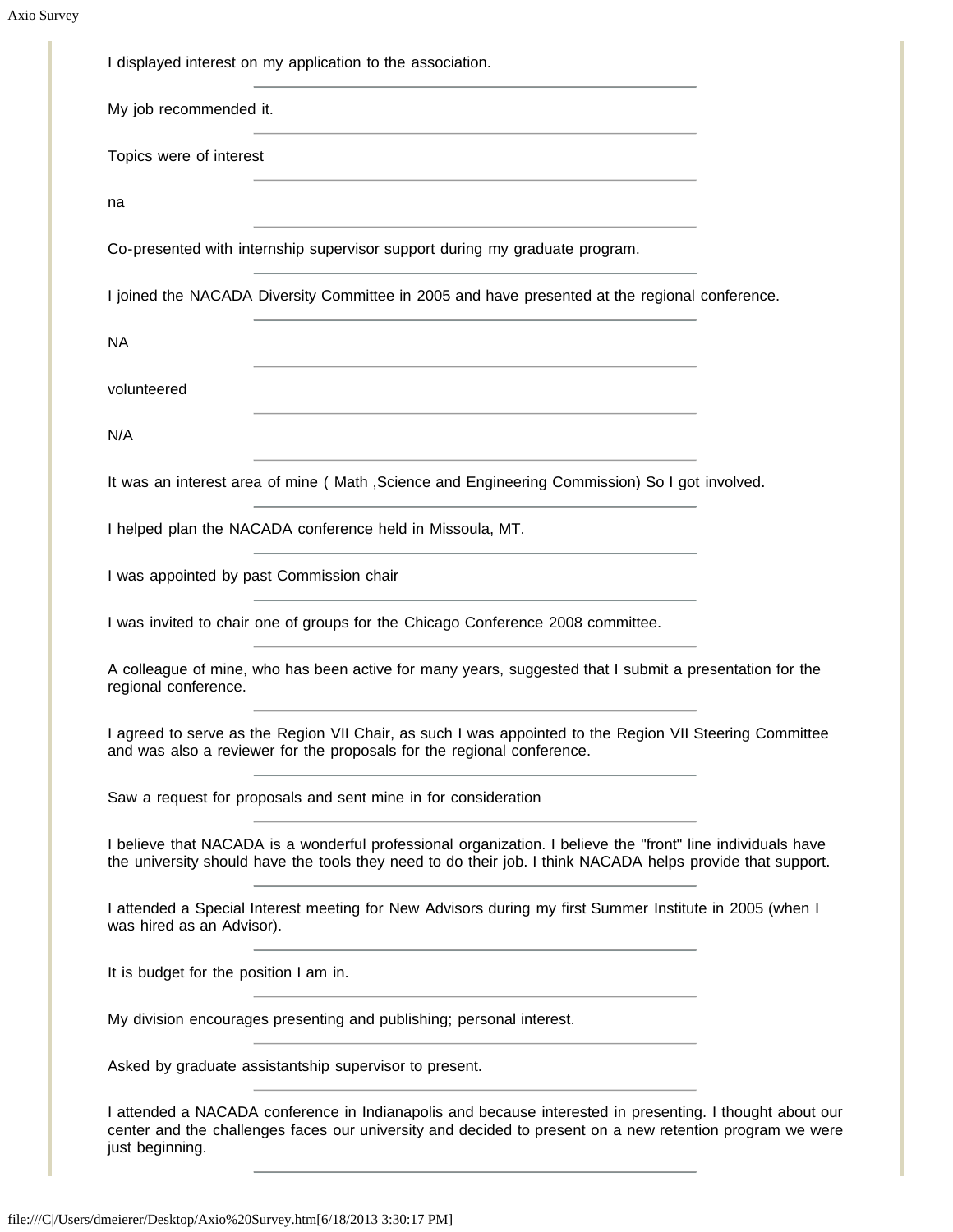volunteered and/or recommended by colleague

I noticed that NACADA had an extensive book review section and I have written one (soon to be two) book reviews. I joined a committee through the application process. I plan to take on greater roles within the organization soon.

I first started off at the state level and got involved at the regional level, and finally at the national level. I have been presenting at the regional and national conferences since 1991. I am currently the MCC chair.

Via recommendations, behind the scenes volunteer work at the regional level, growing interest in and use of NACADA's resources for members

We submitted a proposal that was accepted. I probably would not have cared to attend otherwise. It turned out to be a beneficial experience.

N/A

I saw an email request for reviewers and I responded to it. A colleague of mine asked if I would assist in a presentation.

Volunteered

I was invited by the Director of Academic Advisement at the college.

I became director of our advising centers and knew I needed some formalized training to be effective in training other advisors. Also, this is a way to network, see what has been tried and to establish a solid base for appealing to

volunteered for regional conference doing registration check-in

Attended a regional conference. Very little mingling. I was disappointed. I am reluctant to attend another.

I found the opportunity reading through the website.

I started attending conferences since 1993 and thought I could contribute abd learn so I chaired a regional conference first.

Nancy King and Charlie Nutt were key in my involvement

I have not been involved mostly because I have volunteered to be on committees but no one has taken me up on my offer. While I've received responses saying yes we need your help, no one has ever followed through and got back to me

I wanted to become involved and have looked for opportunities which I could work into my schedule. I was a charter member and worked with the state advising association for over 7 years.

I presented because I want to have more workshops on working with students of color. I was elected once because no one else from my state wanted the job.

N/A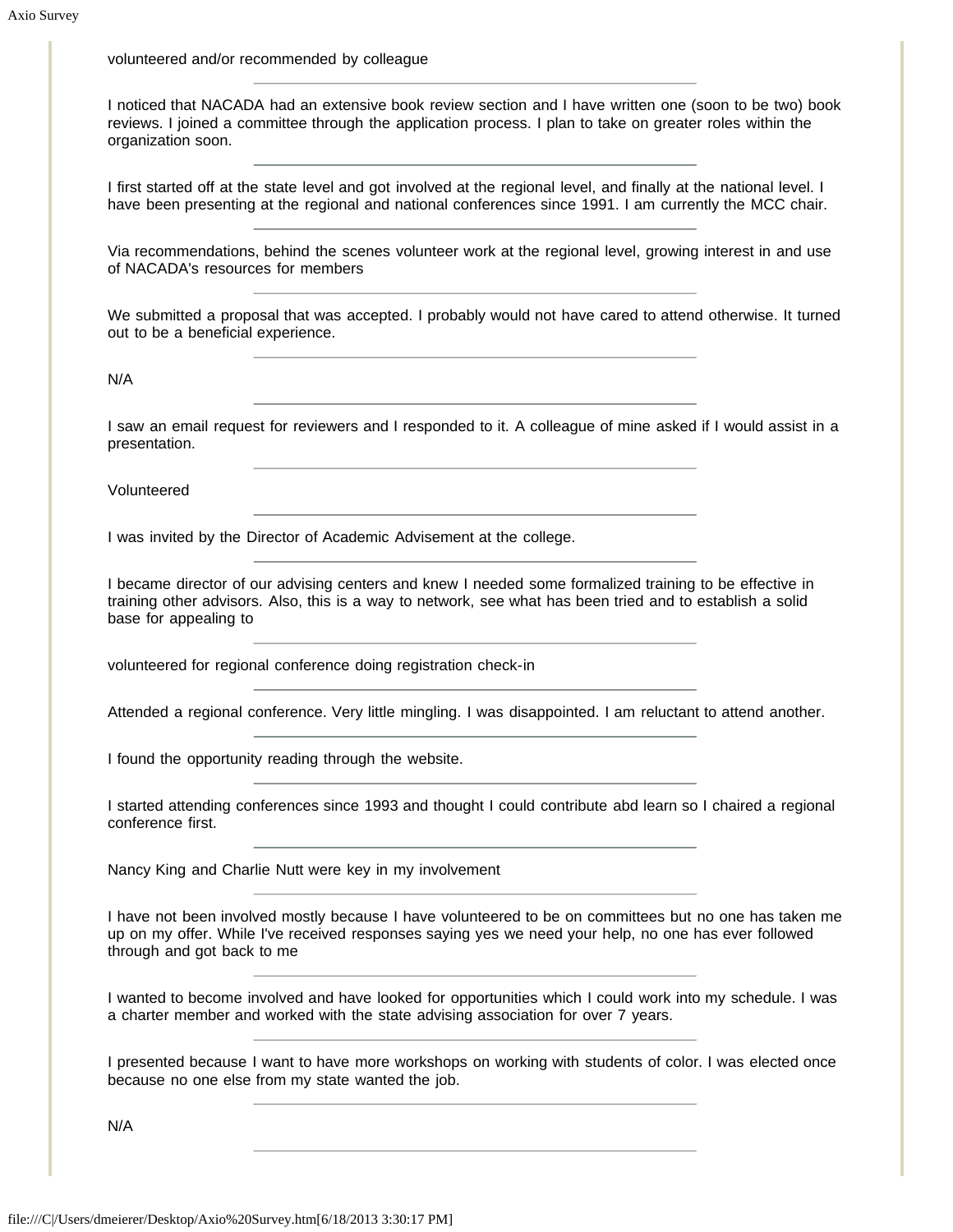I was asked to present with a peer from another office at the urging of my director at the time.

Was approached to join and or be a contributor.

Was encouraged to submit proposal by supervisors at our university

I wanted to educate my staff and give them options for networking and resources. This was a regional conference. I'd like to attend a national one.

Became interested at the regional level; presented at regional conference, had chats with various regional people, and involvement took off from there.

wanted to grow in my professional development

By volunteering at a regional conference, then participating in an interest group

I went to my first NACADA and they opertunity was presented at each session and it was someting I wanted to do and it was made possible for me to do it.

The conference was held in Little Rock and our office was heavily involved in planning the conference.

I co-created and taught(with four other academic advisors)a course in our college to support the acclamation of freshmen and transfer students to our university.

I recently transferred into Student Affairs, who is a firm believer in NACADA and provides the resources to attend meetings, and encourages me to be an active particpant.

I was invited to participate.

I had presented at ACPA and other conferences in the past, and wished to continue to do so in the NACADA organization. I enjoy sharing information, and feel more a part of the organization in this way.

Our institute is going through a similar phase, where our population is well over 90% Native/Minority. And it's a shame to realize that we don't have any Native Administrators and everyone is feeling the effects of it.

I went to the conference to gain more experience in advising students who use the American Indian Learning Resource Center. We are secondary advisers. I was happy to say we were doing similar activities already.

n/a

I wanted to get involved in a professional organization for advisng and stduent affairs, and NACADA seemed the best place to begin that process.

My interest and involvement

Through my College.

i became involved because i wanted to gain experience at presenting at a professional conference.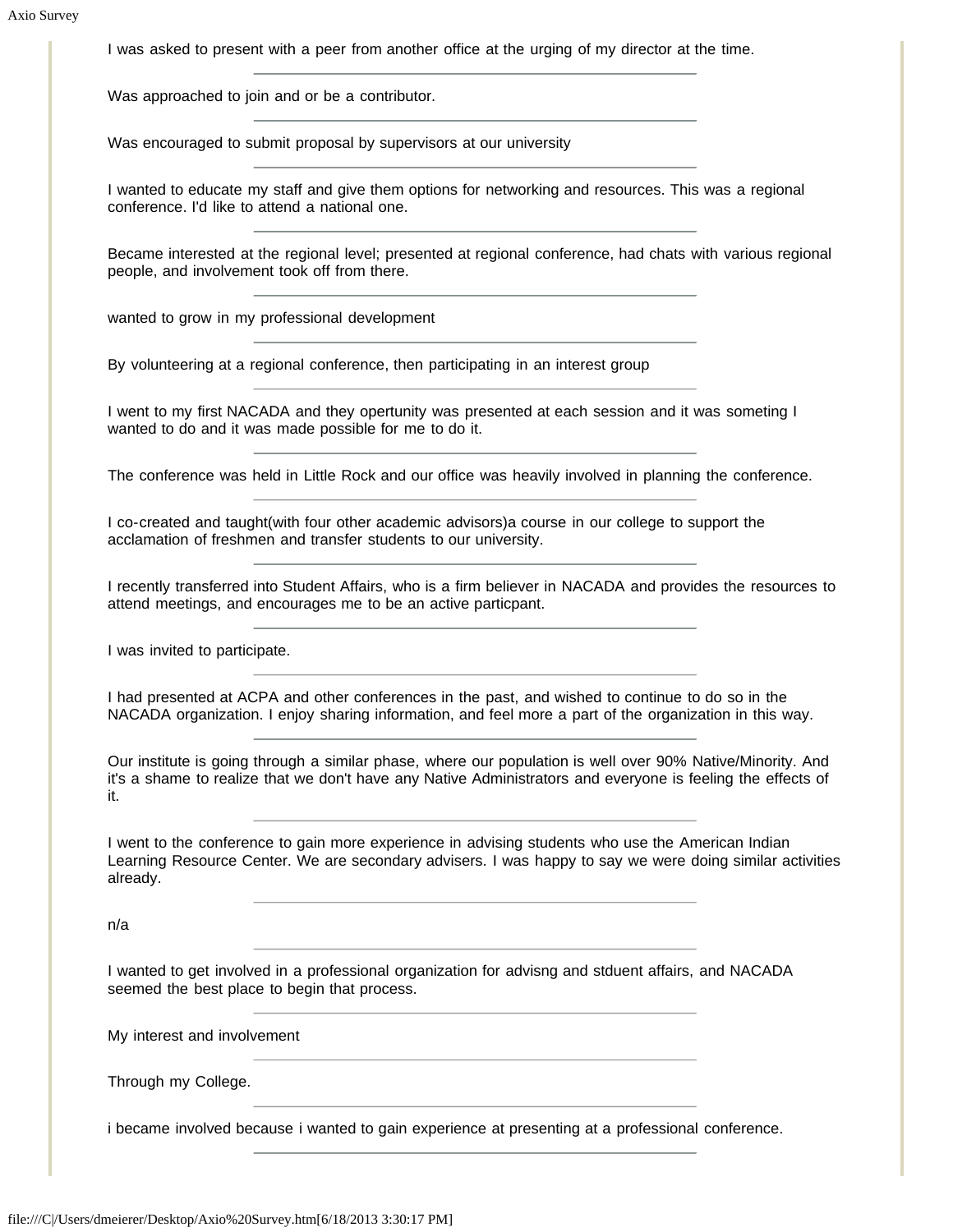I have submitted the link to our website for undeclared students to be posted on NACADA's resource list. I also attempted to submit a proposal to present a a regional conference.

When it was held in Canada,I and a colleague presented on our programming to raise the awareness within NACADA of working with Aboriginal students in higher learning.

Asked questions and joined in. Sometimes I pushed my way in, at other times I was asked to help from other NACADA members.

Membership in an organization is an action word. In order to get the most from NACADA I decided to become actively involved and began to volunteer for committees and proposal review.

A colleague told me about it.

Advised it existed by e-mail.

by reading the online information and I like sharing my ideas.

I tried to volunteer for two comissions, but nobody was interested in my help. Finally, I decided to use the NACADA volunteer form and was added to a steering committee. I just finished my first project and am very happy about it.

Through faculty in my graduate program

No previous involvement, but would welcome an opportunity to become so. I plan to submit to the NACADA Journal and to participate in more Webinars.

As the Activity Director for a Title V grant that has as its goal the improvement of the way Liberal Arts Academic Advisement is conducted at the college.

Enjoyed what I was doing and thought it would be a good place to connect. But there was little to connect with.

Interested in the profession and its advancement

I asked a couple of colleagues at my school to join me on a panel to discuss a program at our school.

At the national conference saw information.

did a presentation with a co-worker

attended a conference

My NACADA membership & participation was strongly supported by administrators at my 2-year college in MD.

I submitted proposals for presentations b/c of encouragement from colleagues that are members of NACADA and served on the Board. Book reviews were an easy way for me to do some more professional development at no cost.

I volunteered on the NACADA website and I have a passion for helping students. This has encouraged me to get more involved with NACADA.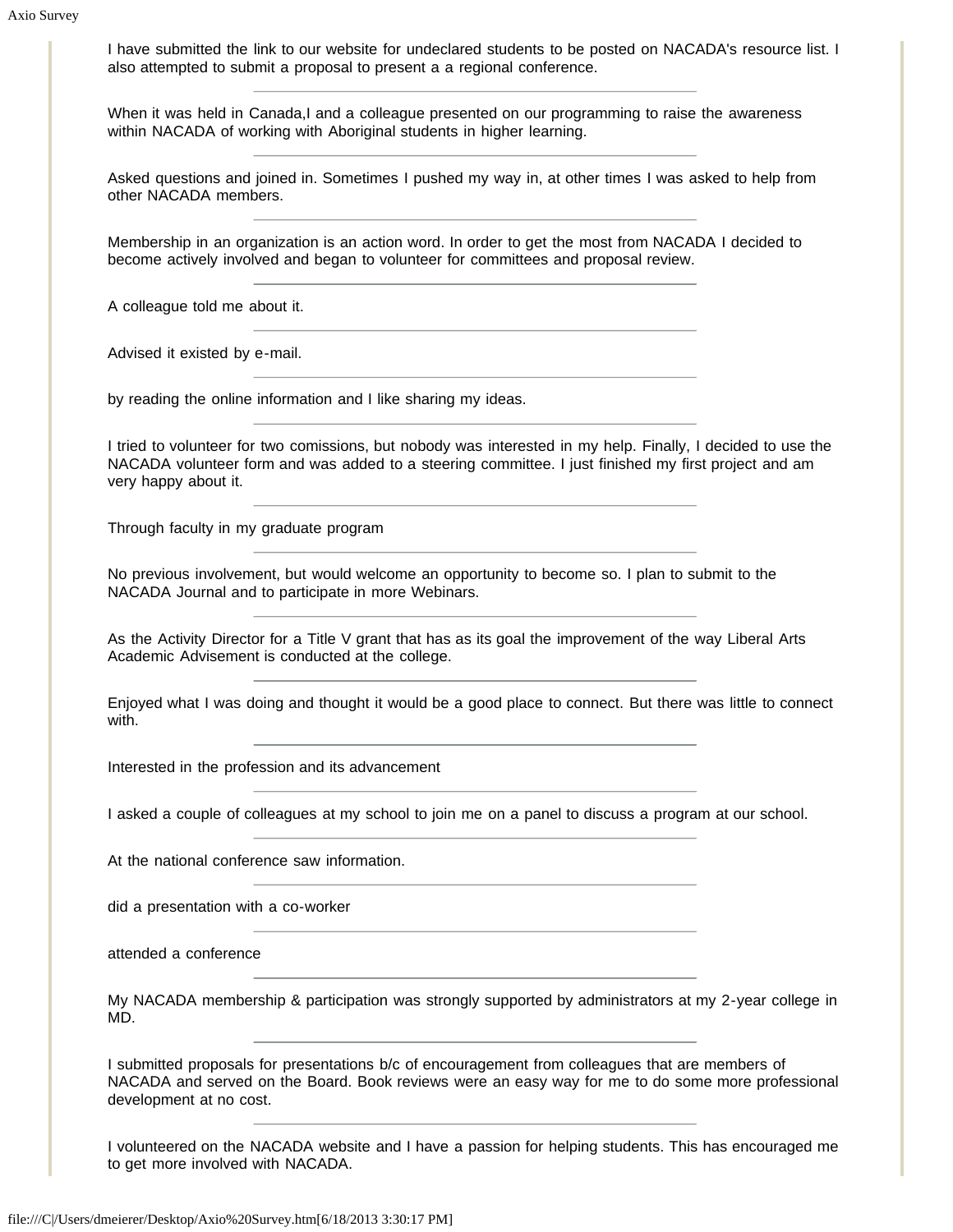Via email announcement

I want to share what has worked for me on my campus and hope it provides a seed for an idea to build upon at other institutions.

opportunity to attend summer institute was presented by my division chair

Submitted a presentation proposal with colleagues from my university.

My co-presenter, who has been a NACADA member longer than I, asked me to present with her at the Regional Conference in Spring 2007, and I agreed. We now have the opportunity to present at the National Conference in October 2007.

By contacting directly the Committee chair and offering my assistance

Very recent member. Wanted to learn more about advising.

Colleague from work introduced me to NACADA.

NA

I was recruited to join by my mentor, Darlene Samson, who has been a member of NACADA for several years.

I want to become more involved on the regional level.

I decided to switch my membership from ACPA to NACADA since it was more focused on the work I do.

I have been a member of NACADA for more than 10 years and have presented at the National conference twice and the regional conference several times.

My colleague is the regional conference chair and I will do anything to help her.

Members were solicited via e-mail to work on a specific issue and we met at the National Conference to discuss/plan.

I was asked to participate on two committees. I submitted a proposal to the northeast region in 2004 and it was accepted.

required by job

Recommendation by my supervisor and continued interest in professional development.

By reviewing the NACADA website

I volunteered to take over the health professions interest group when the chair moved to an officers position.

I have been actively involved in NACADA for more than 20 years and like to stay involved.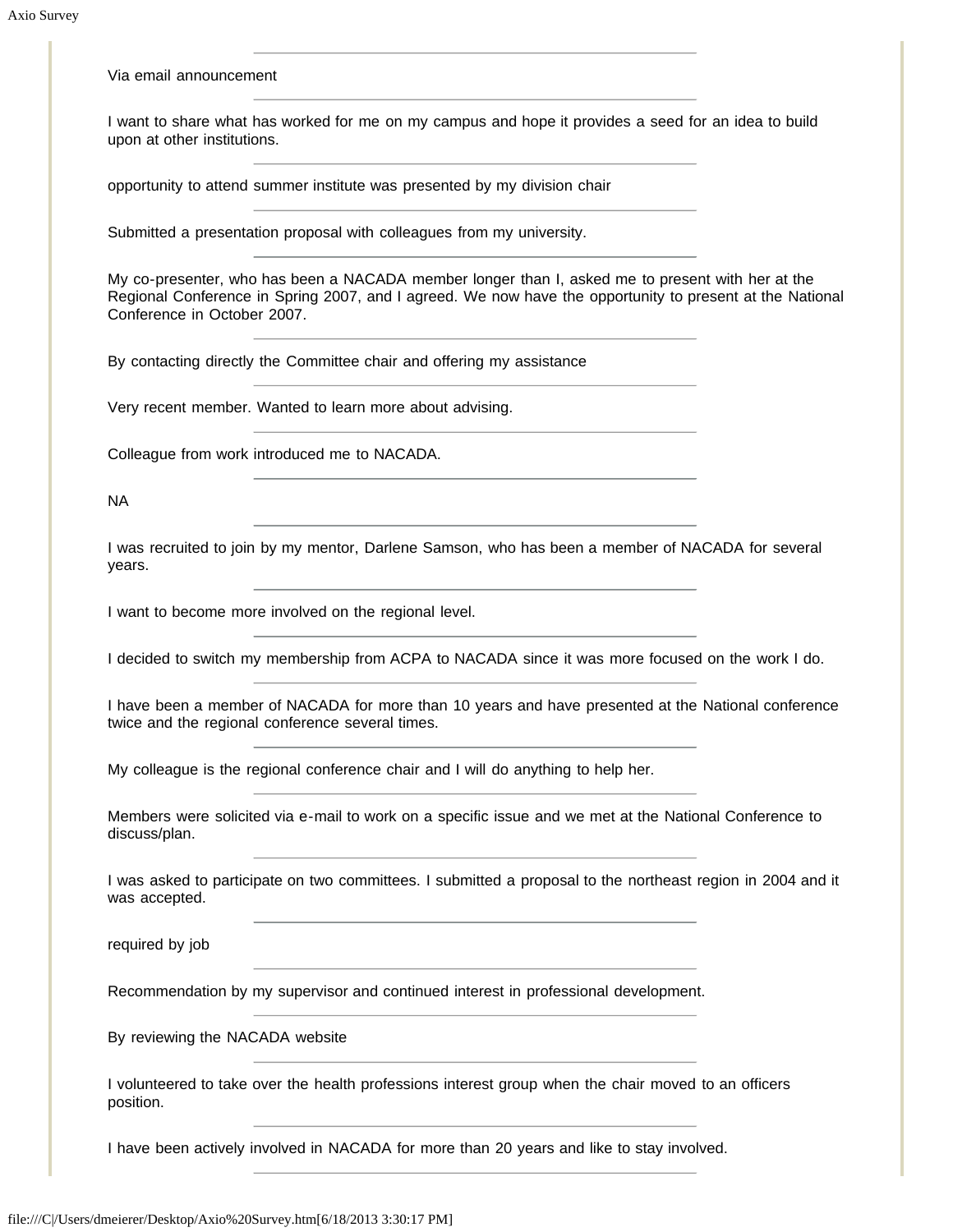| Encouragement by my supervisor to participate in NACADA and meeting leaders from NACADA.                                                                                                                  |
|-----------------------------------------------------------------------------------------------------------------------------------------------------------------------------------------------------------|
|                                                                                                                                                                                                           |
|                                                                                                                                                                                                           |
|                                                                                                                                                                                                           |
|                                                                                                                                                                                                           |
| I volunteer at NACADA, Region 7, and was part of NACADA conference committee when it was held in                                                                                                          |
|                                                                                                                                                                                                           |
|                                                                                                                                                                                                           |
| After attending a few state conferences I decided I wanted to present. Because the state and regional<br>conferences combined this year, I looked into what was required and created a proposal which was |
|                                                                                                                                                                                                           |
|                                                                                                                                                                                                           |
| I took the initiative to collaborate with colleagues. I did this for professional development as well as to                                                                                               |
|                                                                                                                                                                                                           |
|                                                                                                                                                                                                           |
| I was a part of a group of people that developed a study skill module for at-risk students.                                                                                                               |
|                                                                                                                                                                                                           |
| Between 1992-1997, my supervisor was supportive of my professional development. She supported                                                                                                             |
|                                                                                                                                                                                                           |
|                                                                                                                                                                                                           |
| Ordered resource materials. Wrote to inquire about membership concerns, copyrights, Advising Certificate                                                                                                  |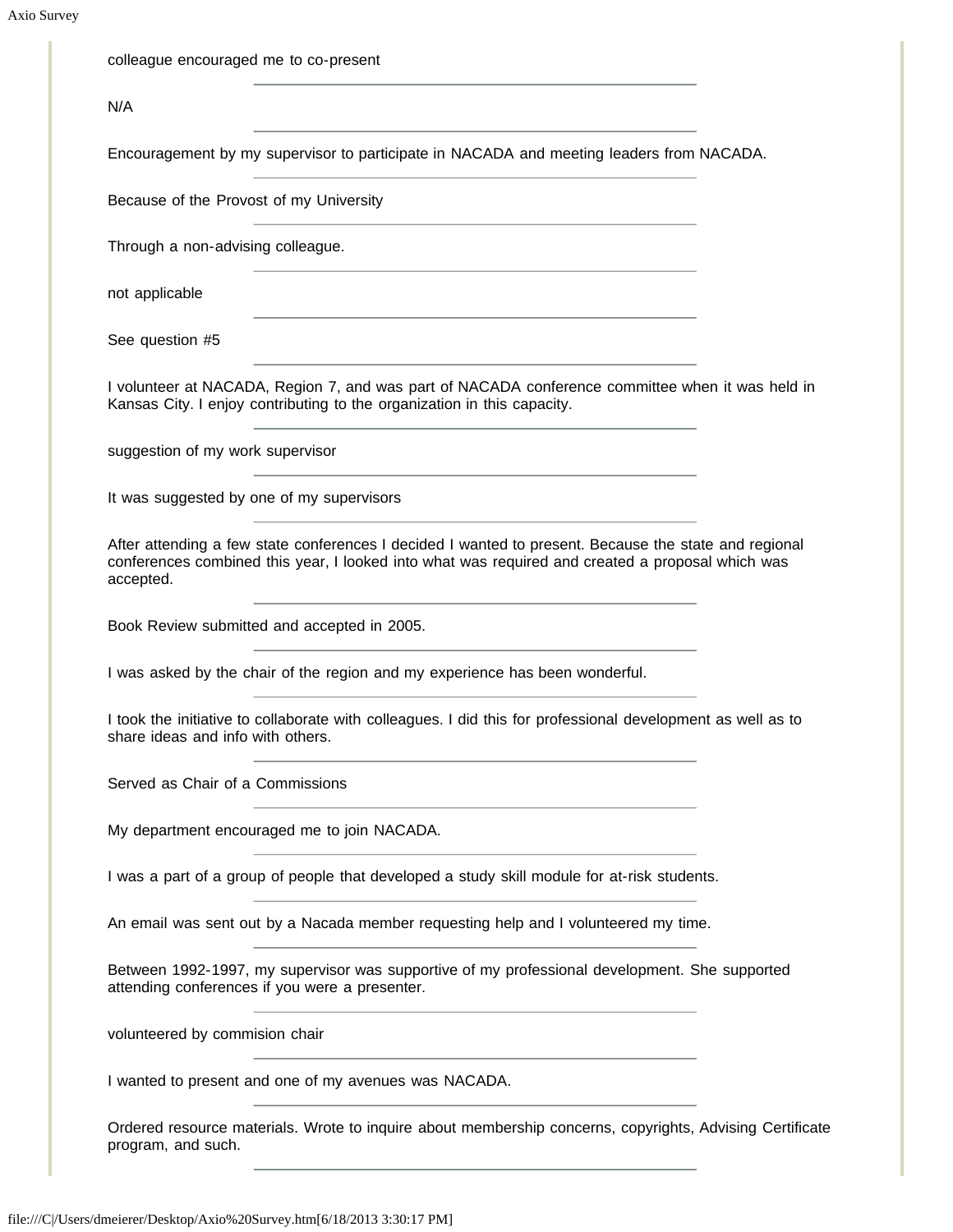Interested in ESL/International advising and that was topic in 2006 in Indianapolis so I was selected to attend the national conference

In order to attend the NACADA conferences, I wrote a proposal on our integrated Advising, Career and EOP model that was accepted at both a national and regional conferences.

Through co-chairing a regional conference, I volunteered for the regional steering committee. The national conference presentations (individual and joint-) are excellent opportunities for networking and professional development.

through my university

Program I work with designed for at-risk students. Program has been around for more than 30 years and we decided to do presentation about it.

Personal interest in the area of distance education and adult learners. Took the initiative to show interest, and added my name to a listserve/

Just decided to submit proposal and it was accepted. Since the university was going to send us to the conference, we decided to participate in a presenter capacity.

I attended the Effectively Engaging Faculty and attended the Indy Convention and was eager to become more active with NACADA.

I was a charter member of NACADA and served in leadership roles at national and regional levels. Membership was much smaller - easy to become involved. At the beginn

It was recommended by my supervisor and dean.

NA

I got the call for submissions and had an idea and submitted it.

On the registration form, I checked off I wanted to volunteer.

Charlie Nutt recommended me to the chairs of region 4 as chair of their proposal review committee. As for the presentations, I submitted a proposal and it was accepted to the regional conferences.

I felt that our institution had a unique service that helped at-risk students which was worth sharing.

Involvment at the regional and national level and was appointed and elected to various positions within the organization.

I am advising students on transferring their college credits, and not have them wasting their time and money. I wanted to provide them with professional advise and so I joined NACADA.

In response to meeting brochures.

through my employer

I was asked to be involved during the institute.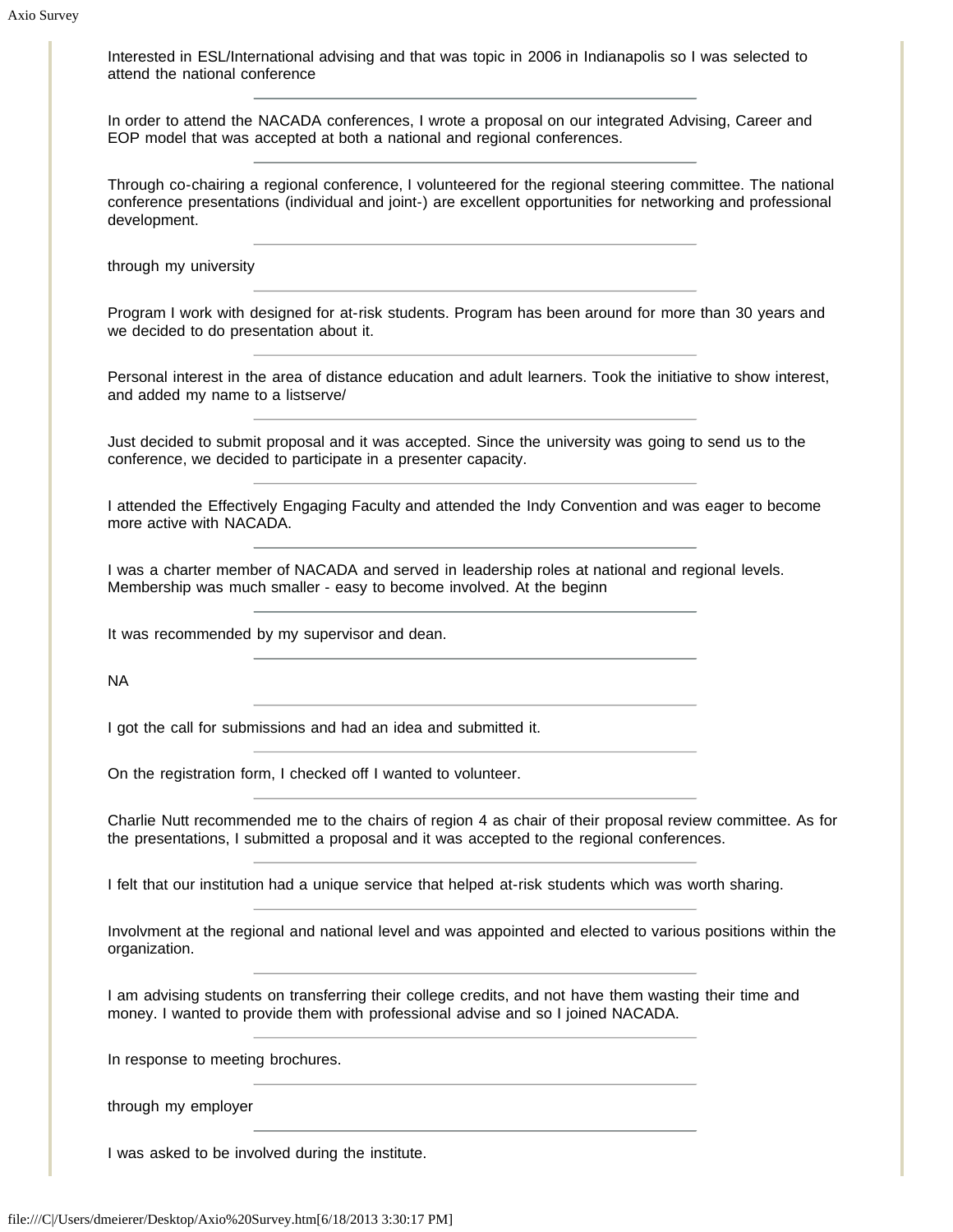Just a member at this point.

I was referred to NACADA by a colleague.

n/a

The organization and conference were recommended to me by a colleague because I was interested in advising and retention.

I am a member of a Quality Enhancement Committee at my College and I avail myself of the resources provided by NACADA

I just joined and hav sent one of my employees to the Advising summer institute.

Encouragement through my immediate supervisor and further encouraged by fellow NACADA members.

I wanted to encourage professional development for my staff.

After I had attended several conferences, I decided to present information about advising research and methods that we currently conduct in our office. Presenting at the conferences were exciting and educational.

I have been a counselor at Montgomery College for 29 years and have always been aware of this organization.

Responded to request to do same.

I applied to present, and I was asked to review proposals. I have tried for other positions with no avail. I feel it is probably like everything else it is who you know.

Through sign-up when registering for a conference

I was invited by a member to attend a regional NACADA conference. Someone at the conference wanted to develop a presentation with me.

Sent a presentation proposal

During the commission meetiing in Las Vegas I volunteered to reviewed proposals for the following year's national conference.

As part of my professional development I wanted to get involve with an organization that met my interest.

As the associate dean responsible for Academic Advising, I found it necessary to learn more about the profession; as a result, I joined NACADA and started attending conferences, especially those involved with assessment.

Our advising office here at Texas Tech University are all members and support NACADA membership and participation.

Through the website.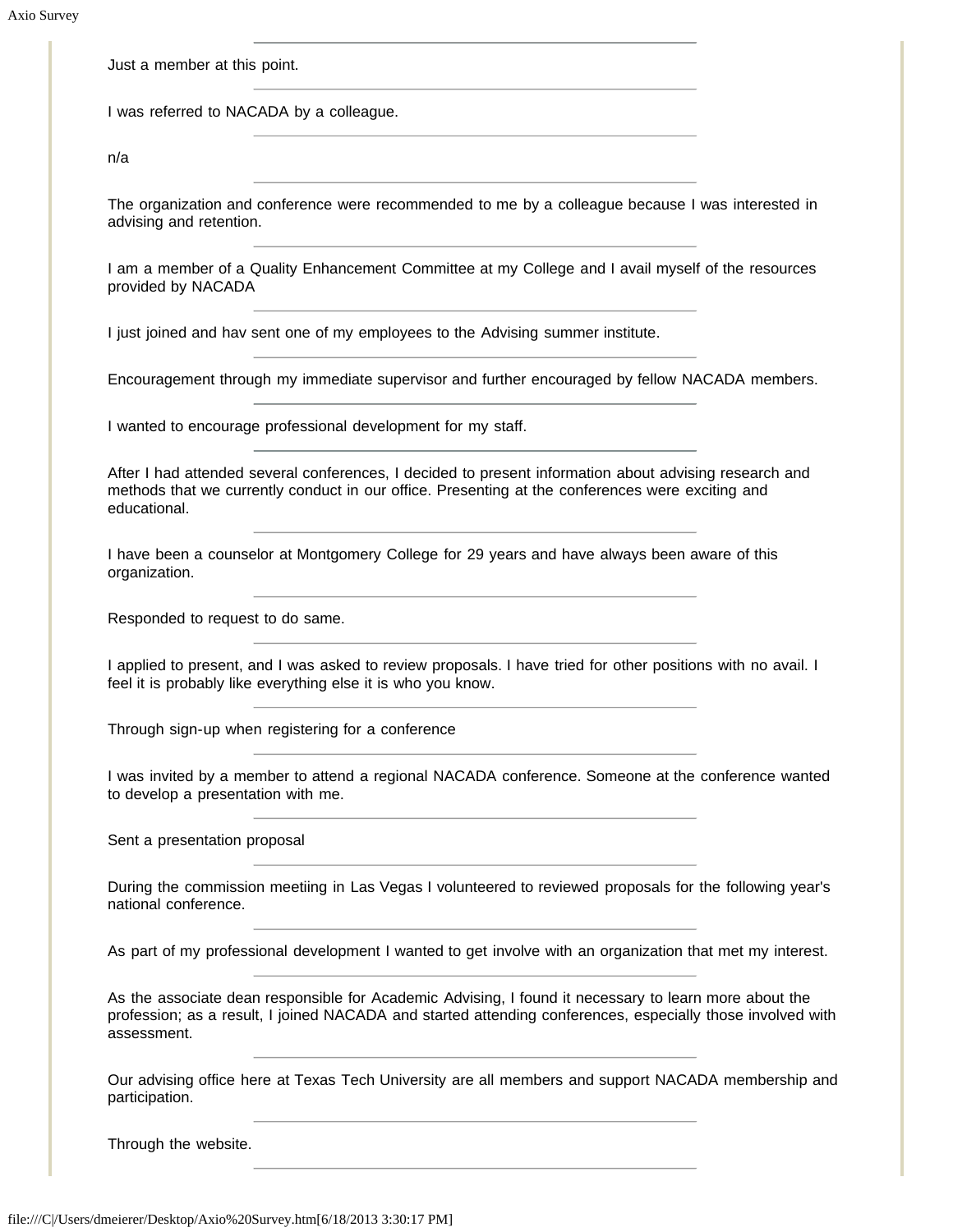Attending events

Recommended by Direcor of Dept.

I was asked to participate in NACADA during my initial Summer Institute in 1999. The trainers and instructors fostered the sense of caring and learning throughout any NACADA activity.

I just attended a national conference and started to attend meetings. Signed up to join committees. You had wonderful committee chairs/directors that really kept me involved from the start.

Primarily addding input on the various issues raised within my committee

We became involved in the activity after getting the call for proposals to present at the Regional Conference.

responded to email blast.

I would like to bring an awareness of Native American student advising issues to NACADA.

I was honored by receiving an award early on in my career and I felt strongly that I wanted to give back to the organization by being involved in the Awards Committee.

Distance Advising and Community College Interest groups

Mentored by another colleague in doing the presentations and my name was suggested for the Regional board involvement and no one else wanted it.

Presentations were a means of sharing research findings.

A person in my office emailed the office to let me know about the opportunity and I volunteered to help. The person who sent the email was working with the region to plan the national in Baltimore, which is how she knew about it.

presented a proposal and it was accepted

Another member at my school told me about NACADA.

After attending the NACADA Summer Institute twice, I became more interested in getting more involved and sought out the posiiton to run for Chair of the Interest Group.

Through NACADA correspondence

I was fortunate to work with people on my campus who were heavily involved with NACADA and gradually got involved myself; some by on my own iniative; other times, by getting pulled in.

Submitted proposal on persistence of students of color in response to call for proposals.

Through a current presentor

I was invited by the chair of the comittee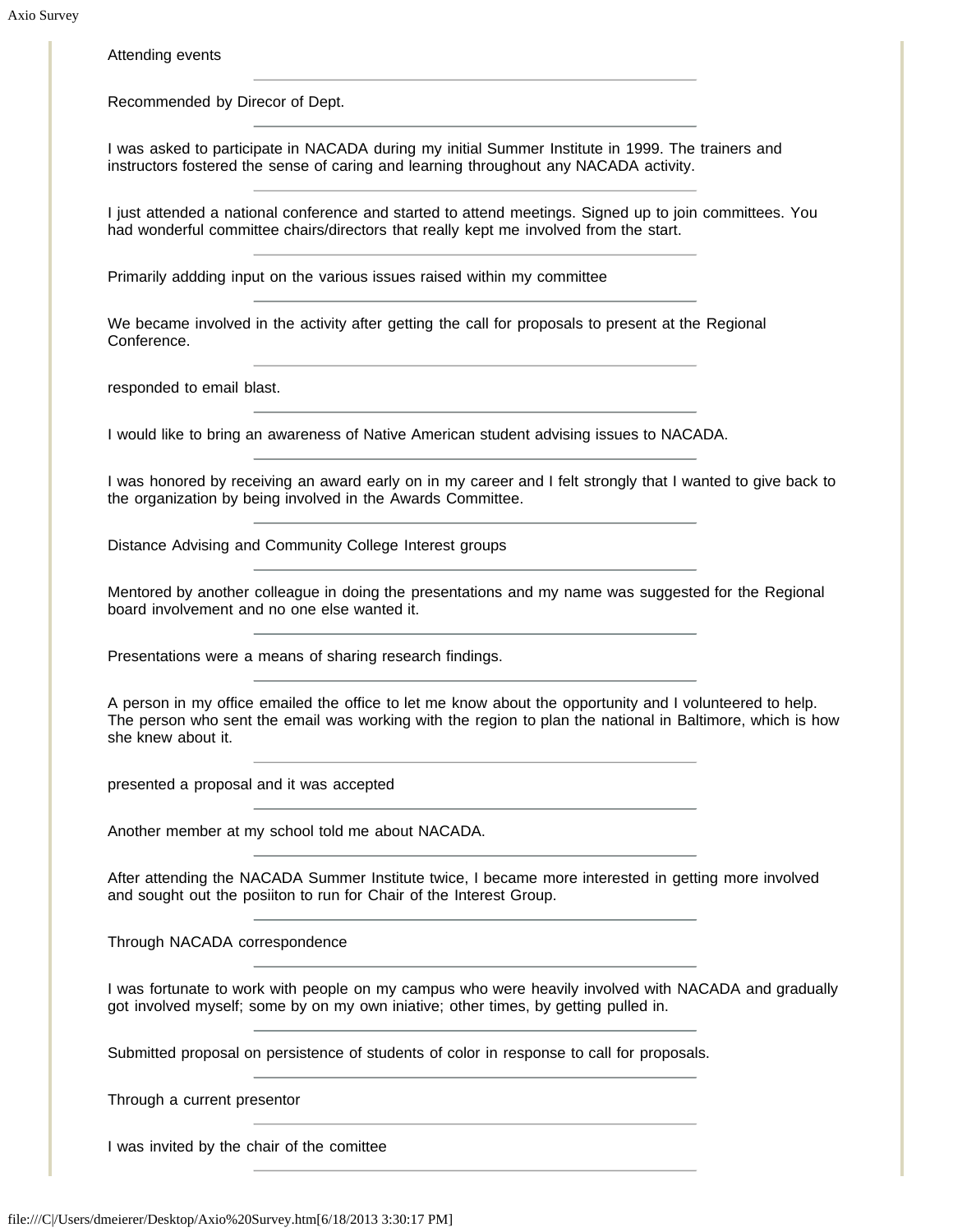Another NACADA member approached me about participation.

When I started advising, it was part of my job description to do presentattion submissions and everything snowballed from there.

National Committee for the Faculty Advising Video

Chapter contributer in Academic Advising Handbook

We have a motivational advising model used as a guide for our enteraction with college students. We presented this model at regional conferences the four years.

Joined during national conference

Simply signed up!

My past supervisor, who is now the university director of advising, is a strong advocate for professional development and NACADA.

#### [Hide Responses](javascript:showHideResponses(323999);)

### **Question 8**

| How would you rate NACADA's commitment to diversity? |   |                 |
|------------------------------------------------------|---|-----------------|
| Very strong commitment                               |   | 62<br>(12.58%)  |
| Strong commitment                                    |   | 208<br>(42.19%) |
| Weak commitment                                      |   | 53<br>(10.75%)  |
| No commitment                                        | П | 6(1.22%)        |
| Unknown                                              |   | 158<br>(32.05%) |
| N/R<br><b>View Comments Text</b>                     | П | 6(1.22%)        |

| Question 9 |  |
|------------|--|
|------------|--|

| Have you recommended NACADA to colleagues?       |            |
|--------------------------------------------------|------------|
| Yes. (Please provide comments as to why you have | 382        |
| chosen to do so)                                 | (77.48%)   |
| No. (Please provide comments as to why you have  | 98         |
| chosen not to)                                   | (19.88%)   |
| N/R                                              | 13 (2.64%) |
| <b>View Comments Text</b>                        |            |
|                                                  |            |

[top of report](https://online.ksu.edu/Survey/PublicReport?offeringId=70361#top)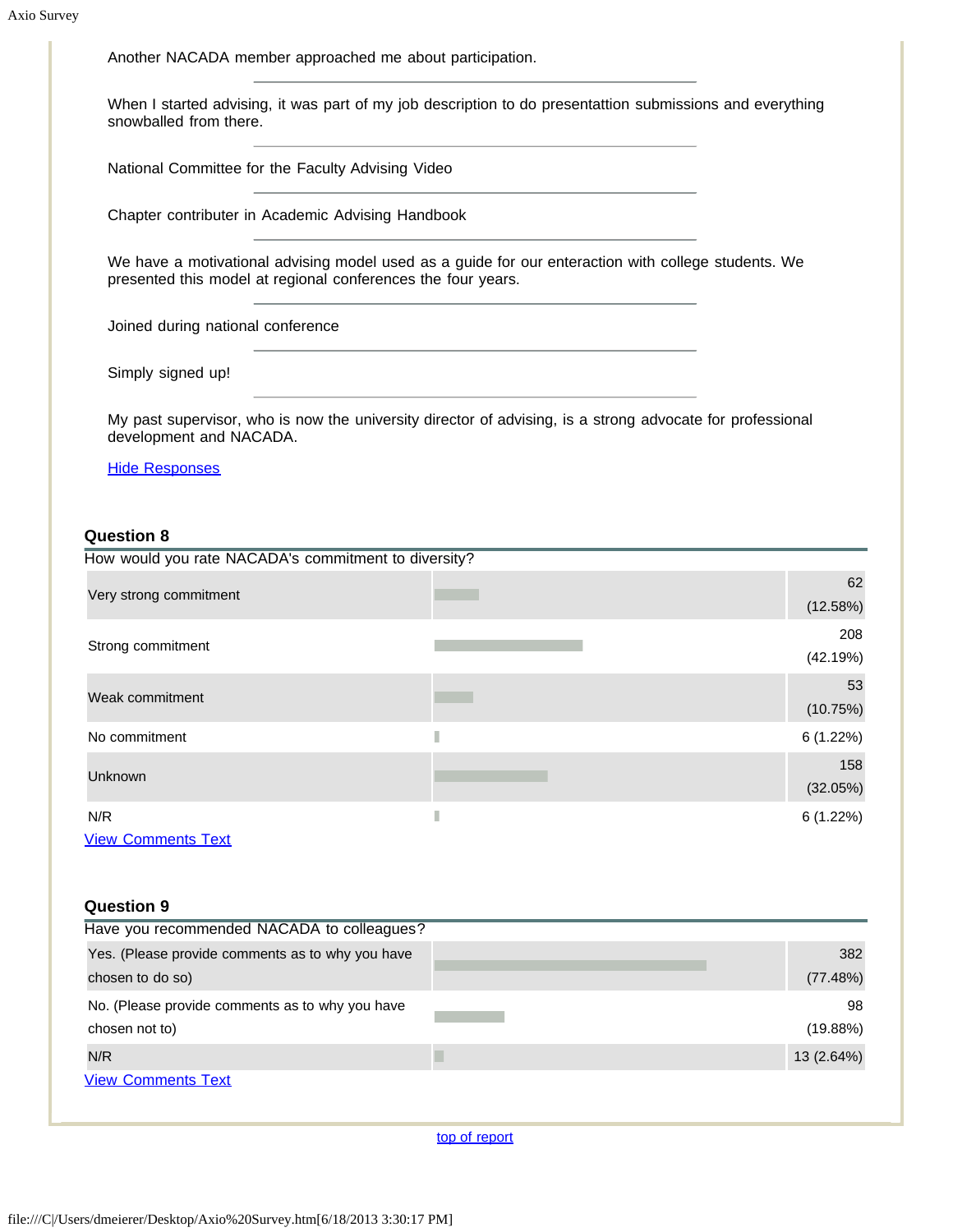# **AXIO SURVEY**

### **User Responses**

Close

#### **How would you rate NACADA's commitment to diversity?**

- I feel that pays a lot of lip service but I don't see real actions.
- I do not know
- ALWAYS attempts to have sessions on working with students of color or other under-represented groups.
- Have yet to experience it. However, I was pleasantly surprised to receive this survey.
- In many of the articles I have noticed a commitment towards diversity.
- It has emphasis in theme's, and tracks, but this does not translate to the experience we have as members and participants.
- The presentations are available The key speakers address these issues Presentor are diverse
- How to work with students of diverse backgrounds was always at the forefront of discussion.
- Webinars that I have witnessed so far do not include presentations on serving rural students, students of low income, and first generation students.
- There needs to be more workshops available at conferences (regional and national) that discuss issues in higher education related to cultural diversity.
- I haven't attended that many events to answer #8
- I would prefer to see more active recruitment and mentoring of individuals, at all levels.
- I just don't know off hand. At best it is a weak commitment at the National level. Perhaps it is better at the local/regional levels
- I've atteded two NACADA conferences and both conferences had a diverse outcome of participants.
- The commitment to diversity is strong.
- Don't know enough about the leadership to comment fully; programming seems to support diversity efforts.
- Weak representation of conference facilitators in terms of people of color in general and Afrcan-Americans in particular.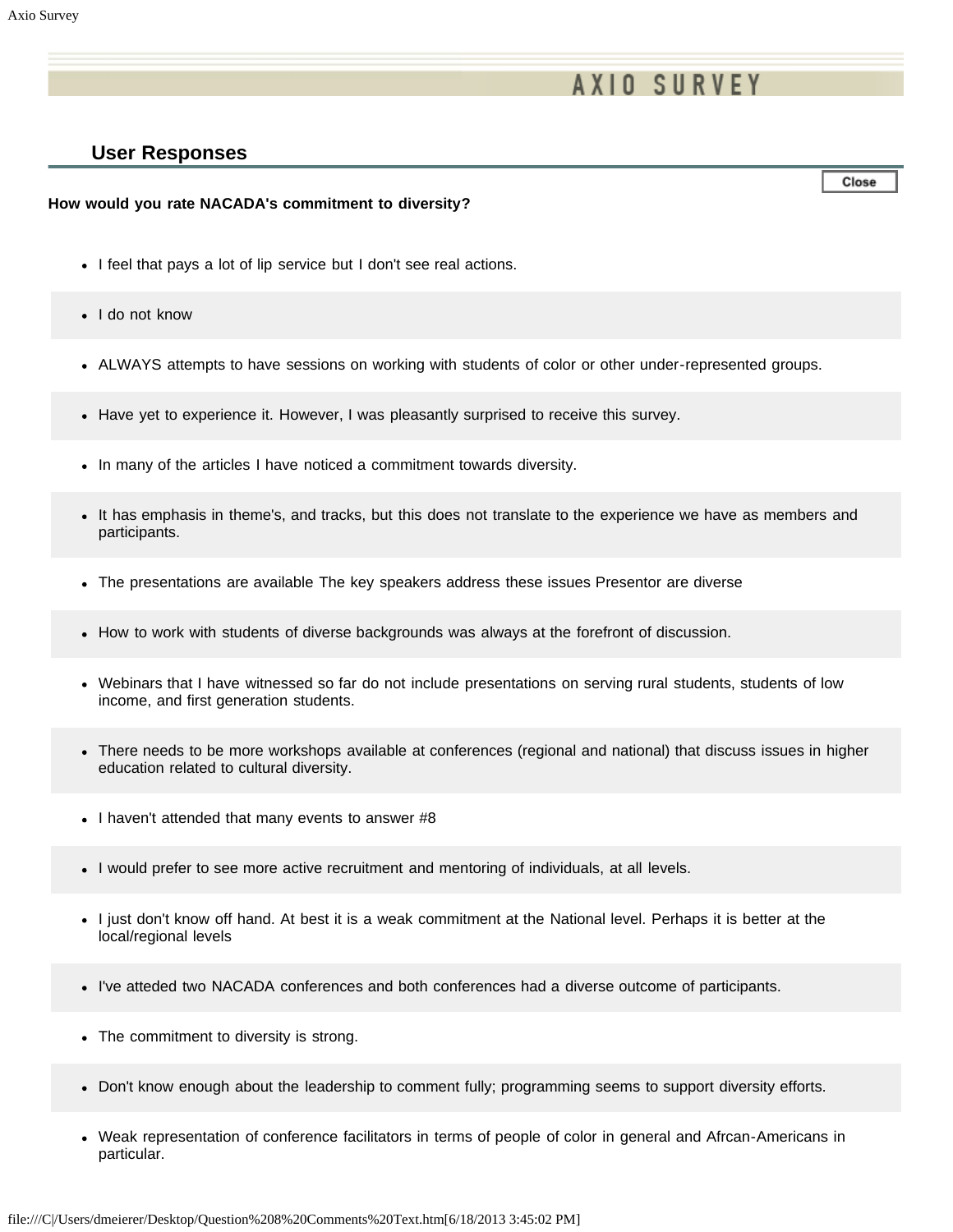- n/a
- I have not been involved in NACADA very long but have been in since the beginning of the talks of diversity within the organization. As of now, it seems that the Multicultural Commission is very committed although I am not sure if the Board is as committed.
- I think NACADA does have a strong committment to diversity.
- NACADA is an organization of the diversity and for diversity.
- Diversity among NACADA leaders has grown tremendously over the last several years. I like the fact that there are so many women leader (which made me very comfortable when I first joined) growing numbers of racial,ethnic, and young leaders. I like seeing this at conferences and institutes, and even in webinars.
- Based on your aforementioned definition of diversity, NACADA has tried to be committed to issues of diversity. However as a person of color, I dont feel that there is a strong commitment to actively encourage participation for professionals of color in NACADA nor a commitment to hear their voices.
- There seems to be an effort in the administration to increase diversity. This comment is based on: this survey and the Emerging Leaders Program.
- At the regional conference, I saw one or two presentations about diversity, but I thought it could be more.
- This shows that I'm not involved and this survey is a wake up call for me and my involvement. I plan to get more involved with the organization.
- many workshops on advising students of color
- Again, all I know is that it seems to appear that workshops either target people of color or they don't include us. I don't know NACADA's stance on the matter.
- I am in academic advising as well as coordinator of the Career Ctr. at the institution I work in. I find your resources helpful. Unfortunately, I have not had the time to reflect as this question is rarely posed.
- I haven't seen anything to make me think that NACADA is proactive in this area.
- There is a strong commitment but execution is lacking not because of a lack of will but ambiguity in how to move forward.
- Actions speak louder than words. Who is in the national office or on the board?
- I see talk about diversity all the time, but I still do not see leadership that looks like me. Very much reminds me of my institution, all talk little action.
- I have not been in NACADA long enough to determine nor have I been involved in hands-on activities to observe/interact with NACADA members.
- I never really took the time to assess NACADA's commitment to diversity.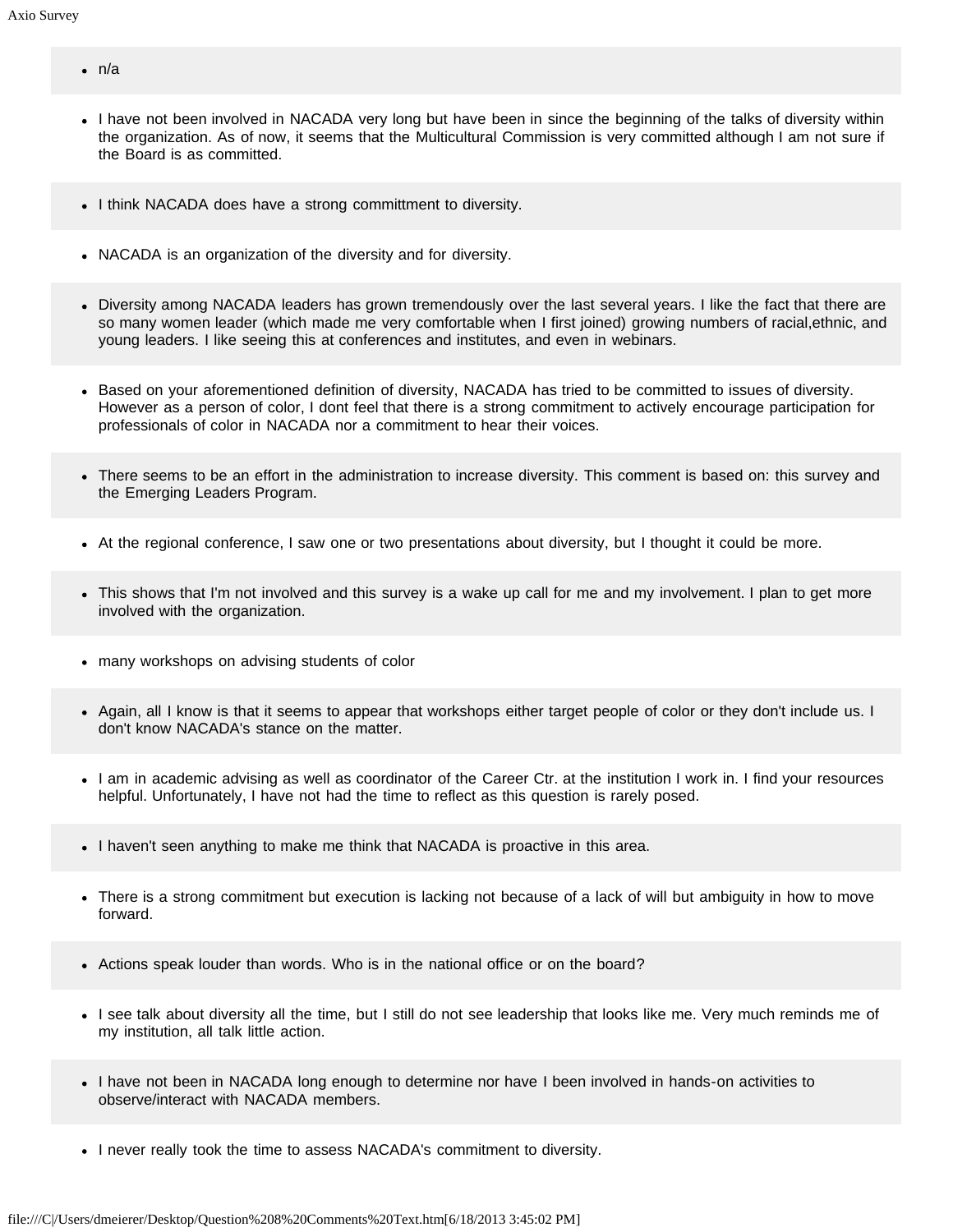- I believe that NACADA promotes diversity through the development of various programs, activities, and through its different commissions and interests groups.
- as a new member of NACADA I am hoping to become part of the emerging leaders program to contribute to NACADA
- The commitment to working with students with diverse backgrounds is very clear. However, I am not sure how NACADA mentors members of color.
- I am very new to NACADA and have not had any experience with them.
- I have noticed sessions on the topic.
- I say weak commitment because during my time in Indianapolis last year I did not see any activities/presentations that focused on diversity in regards to advisement.
- Guest speakers represent various ethnic groups.
- Surveys & national committees
- NACADA's mission embraces diversity, but it must reflect it in all areas of the organization-from presentations to the boards.
- Many of the conferences seem to adress the issue. Individuals from NACADA if they have not should attend NCORE. It is excellent and the people there are a great resource. Diversity does not often mean that the issue of race are dealt with successfully.
- That question is unclear.
- Weak to strong commitment advisors from this group need some leadership role modelling from within the subgroup to demonstrate contributions to NACADA.
- all talk; no action
- Like many organization NACADA may need to spend more time actually developing leadership from members of color, since there are few current role models for them.
- There seems to be a firm commitment but I'm still new to the organization and would appreciate more time to assess.
- Appear to have a strong commitment
- The articles about diversity are great but then there was no presentations!
- I am not sure. I know of a few possibilities that is available for minorities, like that Emerging Leaders program, which by the way looks like a great program - I am sad I am not eligible. That is pretty much all I know about it, but I have only been a member for about 8 months.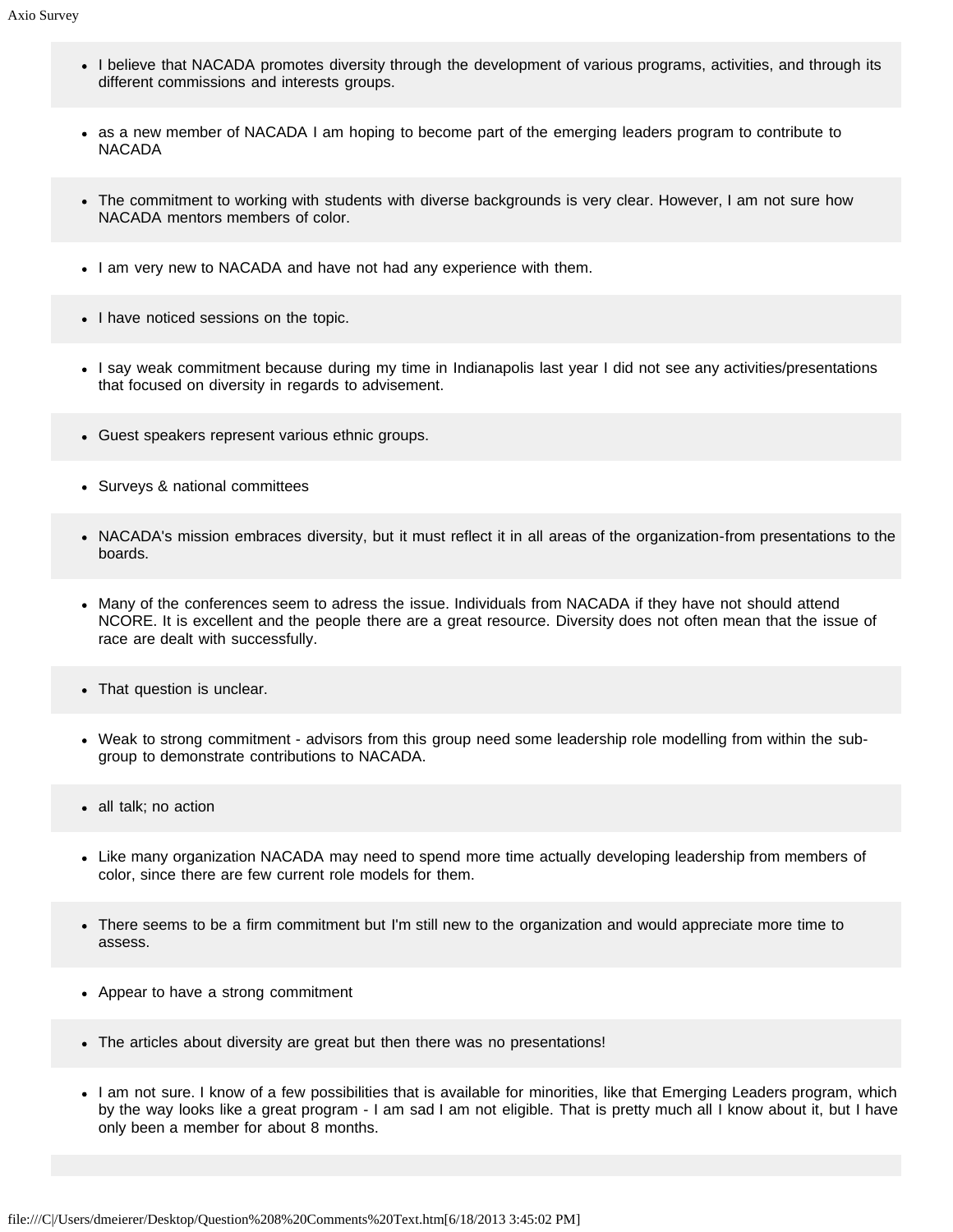- I haven't seen it demonstrated in a way that has made a strong impact on me.
- My perception is that there is a very strong commitment. At the Summer Institute (Madison, WI), I met BLaine Harding and Tom Brown; other African Americans attended the Institute. I also participated in the "Learning Outcomes" Webinar conducted by Tomarra Adams. I have noted other individuals of color as program participants at national and regional meetings of NACADA
- Diversity does not simply mean black & white, which is often what it seems like the discussions base themselves around.
- My comment is based on the leadership, not no friendly welcoming at the conferences,and my experience with another major and larger professional organization.
- Judging by appearances (participants; organizing of panels, panel topics, content of presentations, etc.) it certainly seems as if there there is tacit support of diversity in the organization. It's not easy for me to ascertain how deliberately NACADA supports diversity.
- The ELP is a great example of acknowledging that sometimes minorities need a little more of a push to reach their full potential. I might compare that program to something like Student Support Services of TRIO.
- I am not aware of NACADA's commitment to diversity at this time. However, I am sure this survey indicates that there might be a commitment.
- I have not been involved beyond the state level so do not feel that I can answere this question.
- Again, the representation of NACADA leadership is not diverse. I see no people of color in the leadership roles. How can we work to change this?
- There appears to be very little executive support for the committee on Multicultural concerns. The work for that committee has not improved in the past 10 years.
- NACADA may want to broaden its membership, but the current leadership of NACADA is not diverse.
- Personally, I have found the commiment weak.I have had conversations with other minority members and they feel the atmosphere is one of a country club where it is hard to crack the barrier. My involvement has only come as a result of using the bureau and getting to know some of the top people in the organization. Otherwise, I doubt if I would have been considered to be on certain committees.
- I visit the website often and I find that diversity is an important issue to the organization
- By sending me this survey I believe this is an indication that your organization is looking to ensure that it is meeting its members of color needs. (But again aren't we all people of color?)
- It is hard for me to give an accurate opinion because of the short time that I have been affiliated with the organization. I was pleased to hear the topics Dr. Kuh covered on a national level.
- Thank you for promoting, supporting, and providing guidance how we as people of color can advance and succeed in this profession.
- I've only participated in professional development activities. Conference Presenters and Institute Faculty have always been welcoming at the events I have attended. However, I am unaware of what the climate is like for those invovled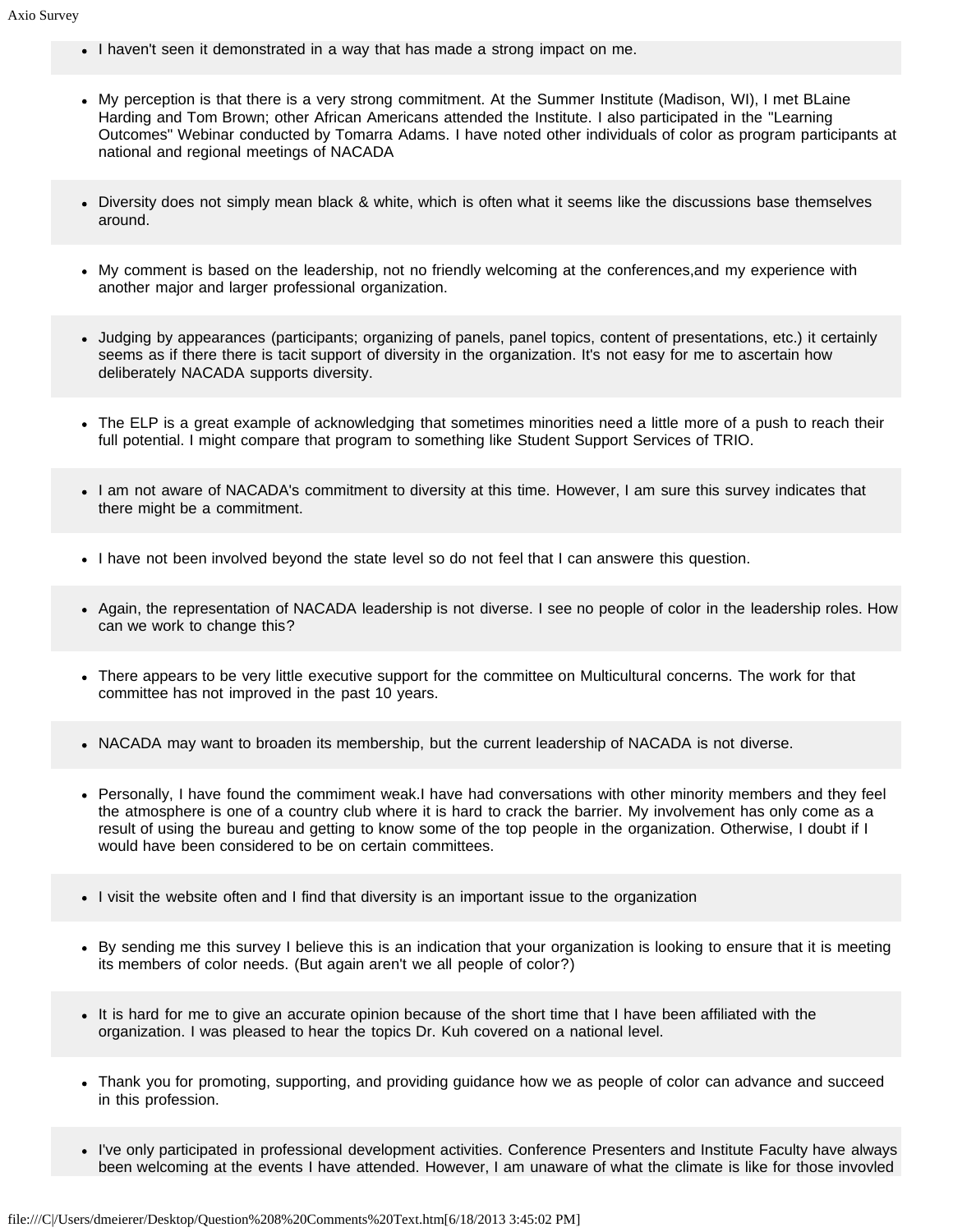in leadership roles.

- The committment is there; tools and programming to offer to institutions to recruit diveristy is not.
- I have not had the opportunity to participate in events or forums to increase my knowledge in this area.
- I have not had the opportunity to attend a national or regional conference. Many of my colleagues locally do not seem to be members.
- Attempts are now being made to encourage people of color to get involved in the NACADA organization. Prior to 2007, I did not hear of any encouragement or attention given to need/desire to have leadership roles adequately represent the member population.
- None.
- I know there's always been a subcommittee but unfortunately it never seem to become active.
- Diversity of students in higher education is receiving attention that was almost non-existent when i first started college in 1967. Whether or not i would have fared better and stayed in college if diversity programs were available back then is something to ponder for me.
- NACADA has the commitment to diversity. How can NACADA translate it to encourage more interest in the field for diverse populations that reflect the changing demographics.
- I don't know that I have encountered advisors from the Historically Black Colleges perhaps some effort could be made to interest them
- There seems to be a strong commitment in it's mission, but more programming could be done.
- I would say "some commitment"
- Not fair for me to judge. When I joined in '89 I got the feeling folks thought I was good for taking notes during discussions and that was it.
- The organization seemingly is making an effort to listen address issues of diversity both internally and externally.
- I have not been a member long enough to provide a rating. I am comparing their commitment with other organizations and institutions whose commitment I do know.
- No comment
- "member of color" seems somewhat superficial and outdated, I would even use the term minority instead.
- I don't know of any activities devoted to this.
- I think that the governing body of NACADA believes in the ideology of "diversity", but are struggling with "how to" best apply/institute the notion.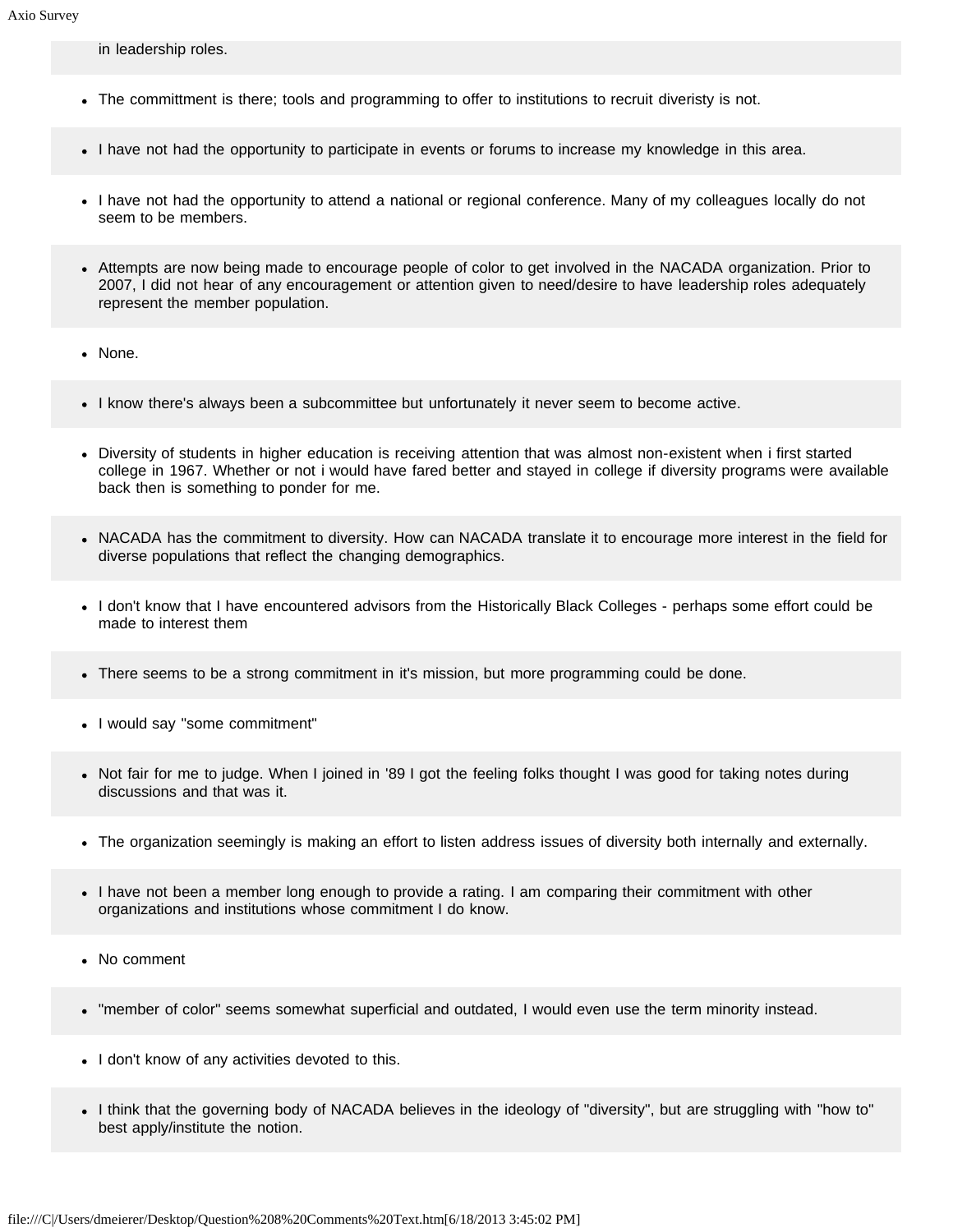- As a very new member, I have not had the opportunity to thoroughly explore this aspect of NACADA's work, but the variety of groups and resources offered for different subgroups of the advising population seems promising.
- The meare fact that NACADA has recently started a Diversity task force and has developed this questionaire shows that there is a strong committment. Prior to these initiatives, I never gave it much thought.
- It depends on how you define diversity.
- I haven't been attending the conferences lately, however several years ago they were receptive to welcoming diversity.
- I don't think that they're uncommited, I just don't know how far reaching their diversity planning has gotten.
- Leadership reflects much diversity not just of color.
- I think in the past few months NACADA is trying to address any concerns regarding diversity issues.
- There didn't seem to be too many minorities involved in the organization
- I believe NACADA is committed to diversity for the simple fact this issue is being addressed.
- I haven't seen many activities regarding diversity.
- I've have enjoyed 3 National Conferences and presented at 2. I'm scheduled to present in Baltimore at 8am on Sunday. Not much of an audience then. Guess my research proposal was a little weak. :(
- I responded on my application about ethnicity but I am assuming that it is just a way of tracking. If there were affinity groups at regional nd national conferences that would be nice.
- See question 5
- Very much enjoy getting e-mail on diversity issues and committee.
- I feel that the commitment can be seen on the national level, but not as much on the regional level and local level.
- It seems that work is being done to intentionally bring awareness.
- I'm still so new, I'm not sure about NACADA's commitment or outreach in this area.
- I have seen a commitment through the advising topics covered.
- Any time you put your money where your mouth is shows a strong committment plus having been more involved in NACADA over the years, I have personally seen NACADA's committment to diversity.
- Emerging Leaders program seems to reflect committment to diversity.
- Committees and Conferences that address advising at various types of institutions within the landscape of higher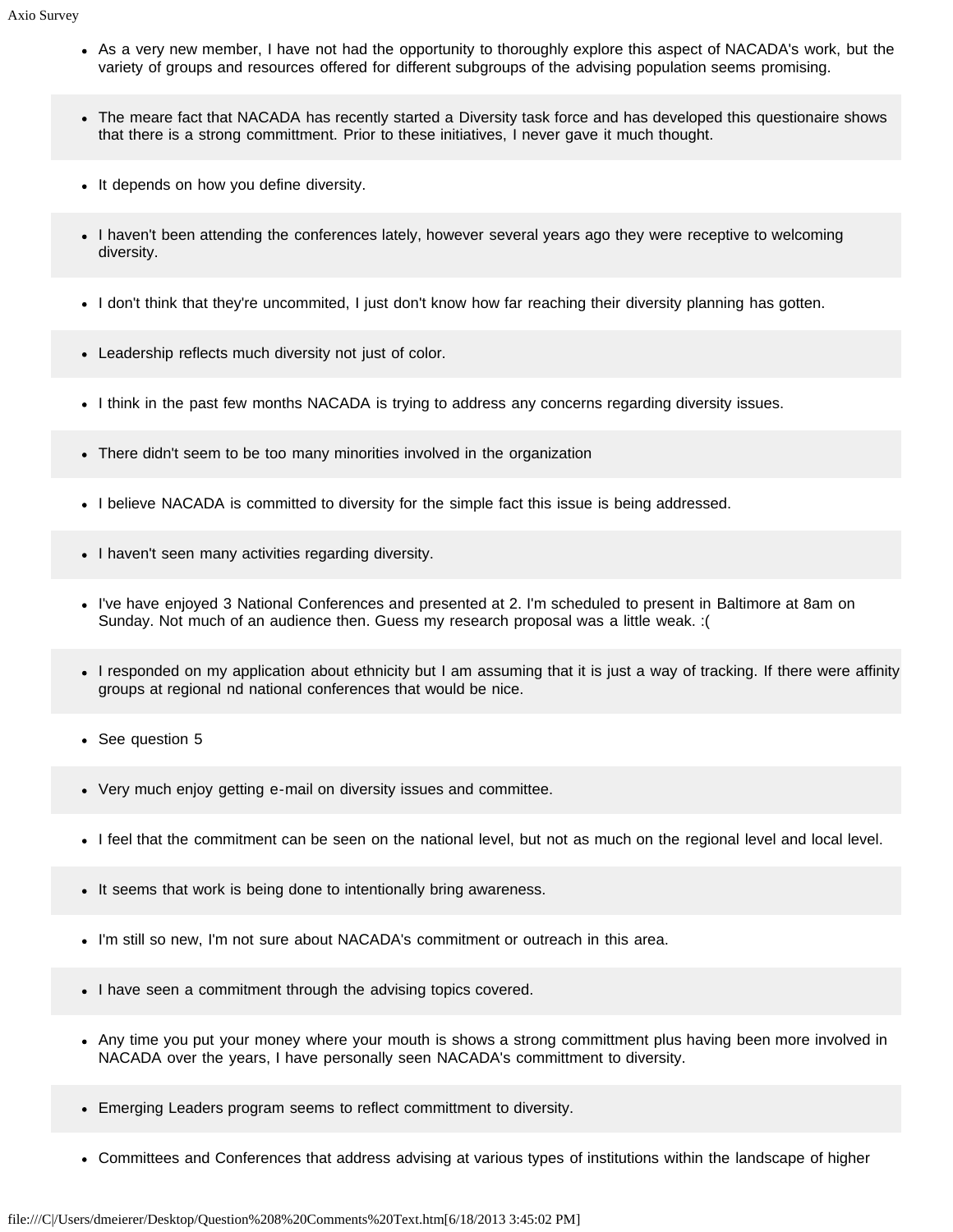education.

- See above comments
- No Comment
- I do not know of any other efforts other than this survey. I do not feel that any extra efforts are needed, at this time. If any members have strong feelings against people of color or cultures different from their own, an education career is the wrong place for them. Working in education means caring for all students' well being. I feel welcome and not because any additional effort is given because I am an African American. I get offended when people single me out because of my race. I like to be judged by my character, an American,and a professional.
- I don't have enough knowledge to answer this question.
- The 1 Regional Conference I attended did not have many minority speakers/ presenters.

Close

**[Feedback](https://online.ksu.edu/Survey/public/feedback.jsp) | [Privacy](https://online.ksu.edu/Survey/public/privacy.jsp) | [Contact Us](https://online.ksu.edu/Survey/public/plain_about_us.jsp) © 2013 Axio Learning. All Rights Reserved.**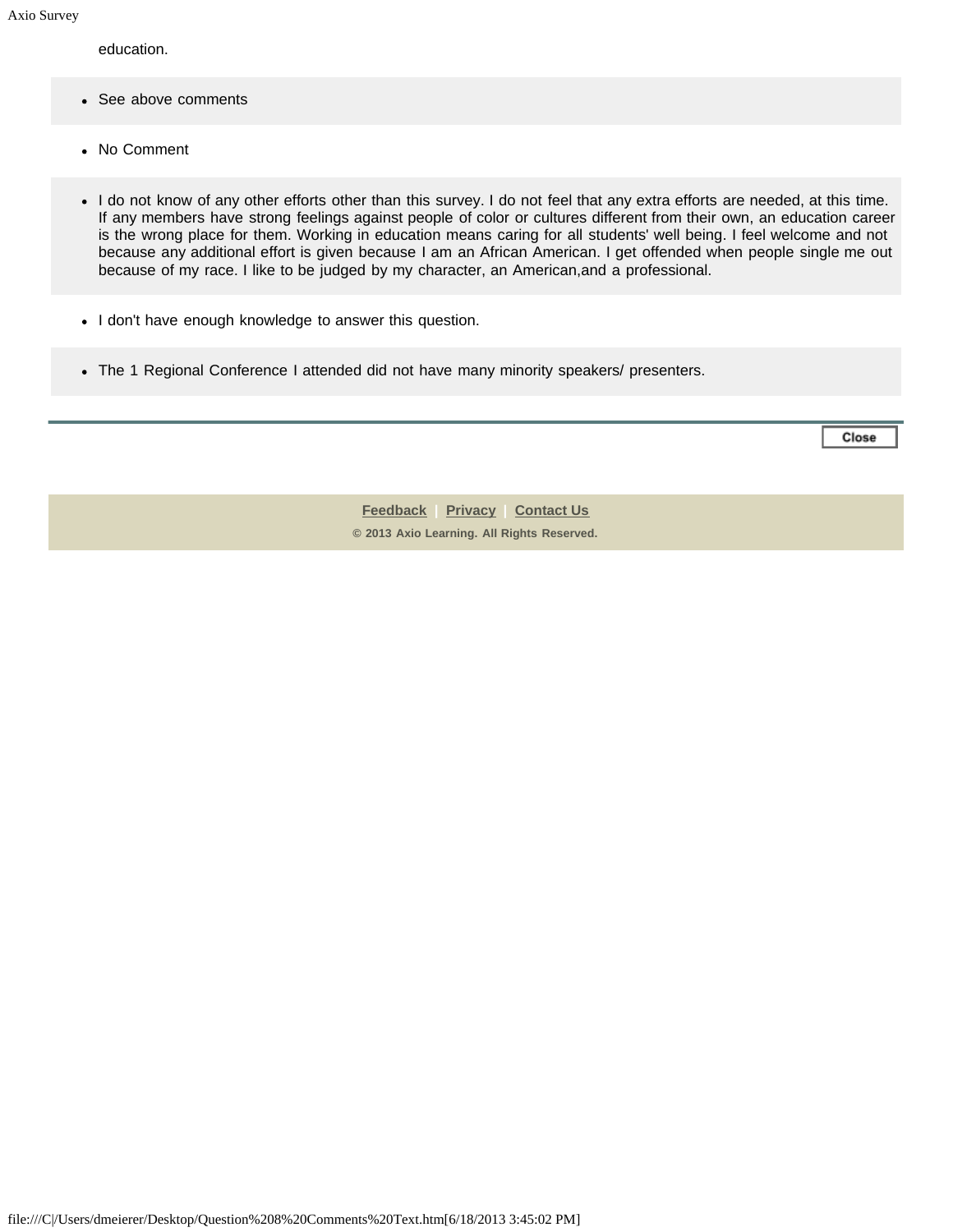# **AXIO SURVEY**

### **User Responses**

Close

#### **Have you recommended NACADA to colleagues?**

- NACADA is a instrument by which we can measure the effectiveness of our Advising program and a tool which enables us to improve.
- It is very informative.
- There are a couple of other groups that are more committed to diversity and when your time is precious, you have to choose carefully.
- A great organization to promote the academic advising career
- All the other advisors I have known were already familiar with NACADA. I did not have to reccomend. But, I would reccomend NACADA if I met an advisor who was not familiar with the organization.
- I believe it is a good organization and representative of the academic advising field. It has advising issues at heart and I believe it is sincerly trying to make a difference in bringing advising into a more professional light.
- I am still learning about the organization.
- Conferences provide a wonderful learning opportunity.
- I have not recommended NACADA because most of my colleagues are already memebers. Also, I have no experiences to share or recommend.
- I think that it is an excellent organization for academic advisors.
- Believe that this organization has a solid reputation and can be beneficial to any department interacting with students.
- I've recommended NACADA to new advisors in the field.
- The overall quality of the organization is excellent.
- For professional and personal growth. Outstanding research on advising practices. Contacts with other universities/advisors.
- Best way for advisors to become involved in prof. dev in our profession on a national level.
- It is an excellent organization.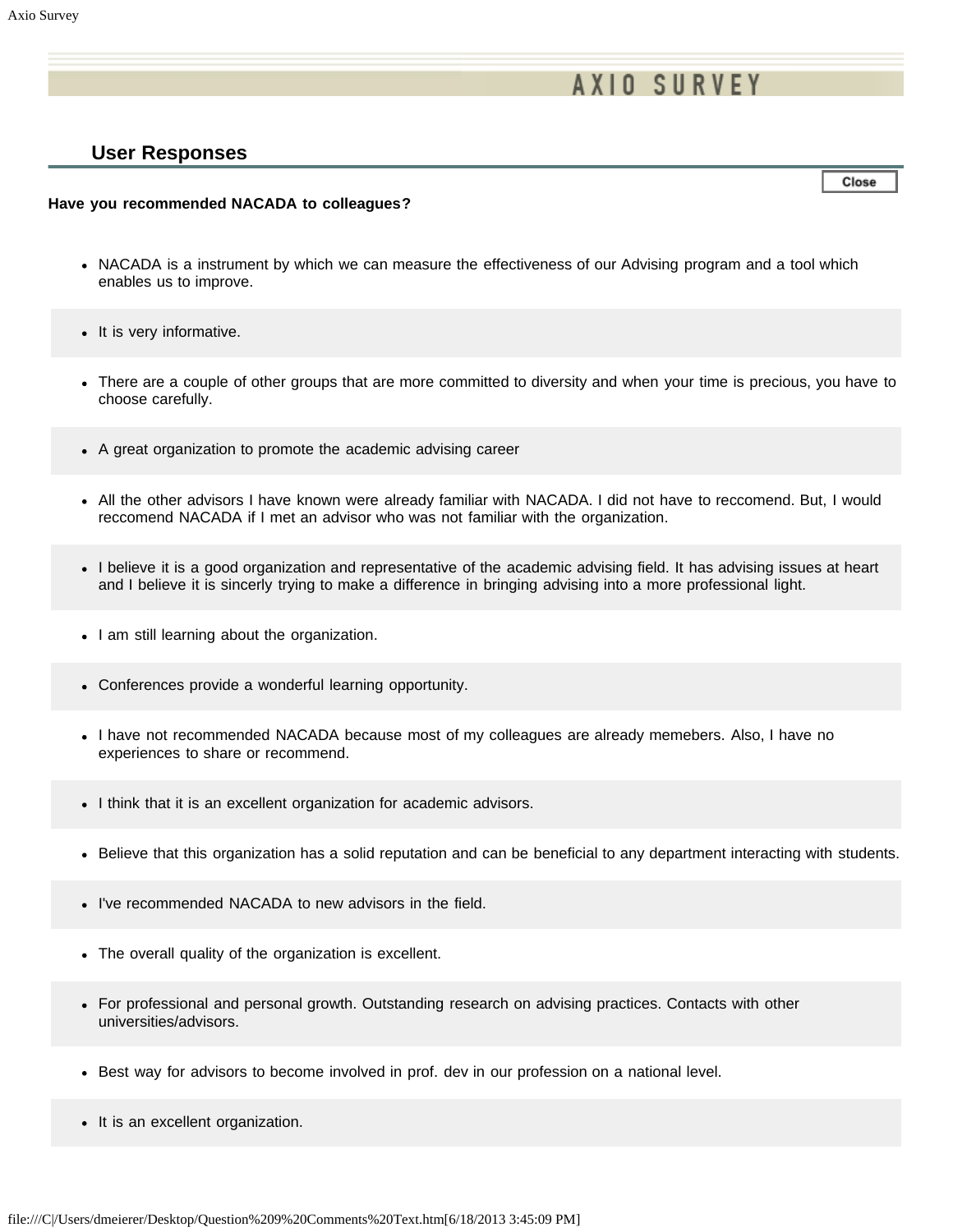Great resources, informative conferences, user friendly website, networking opportunities, outlet for shared interests and personal development

- I don't find it to be a welcoming place for people of color.
- He is an advisor and as far as I know this is the only professional group for us. I like my membership, I just need more time to use it.
- The organization is essential to knowing the most up to date info. The resources are exceptional. The support for the profession in needed. Helps in professional development by providing opportunities to present at state,regional and national conf.
- I believe NACADA is an excellent resource and networking tool for Advising and related professionals.
- do not know much about the organization other than reading the newsletter. I have not attended a NACADA conference.
- I to see more diversity within the NACADA.
- The professional support is very attractive to new advisors in the field. It is a chance to expand on our "new" ideas and compare notes on how to deal with challenges that come with "new" ideas.
- I work with primarily a non-EuroAmerican population of students and NACADA focuses on EuroAmerican culture that much of the information is not helpful in my growth as an advisor.
- Professionally appropriate organization. if you want to get to the heart of diversity concerns in NACADA, you need to give us a chance to expand more on these comment boxes.
- No need due to everyone in my department having a more long term relationship with NACADA.
- I have all new advising staff participate in Summer Institute, I found that particularly rewarding. I urge all staff to attend and present at conferences for prof dev.
- NACADA has good workshops to improve one's academic advising skills.
- I just joined, so I don't know enough yet to recommend the organization to others.
- NACADA provides many resources to assist advisors in the work we perform. The resources are available on the web, in publications, at conferences and workshops, and webinars.
- Felt is was a worthwhile organization and something all counselors and advisors should belong.
- Excellent resources
- Opportunity to gain new ideas and insights to best practices.
- My boss is a strong supporter of NACADA.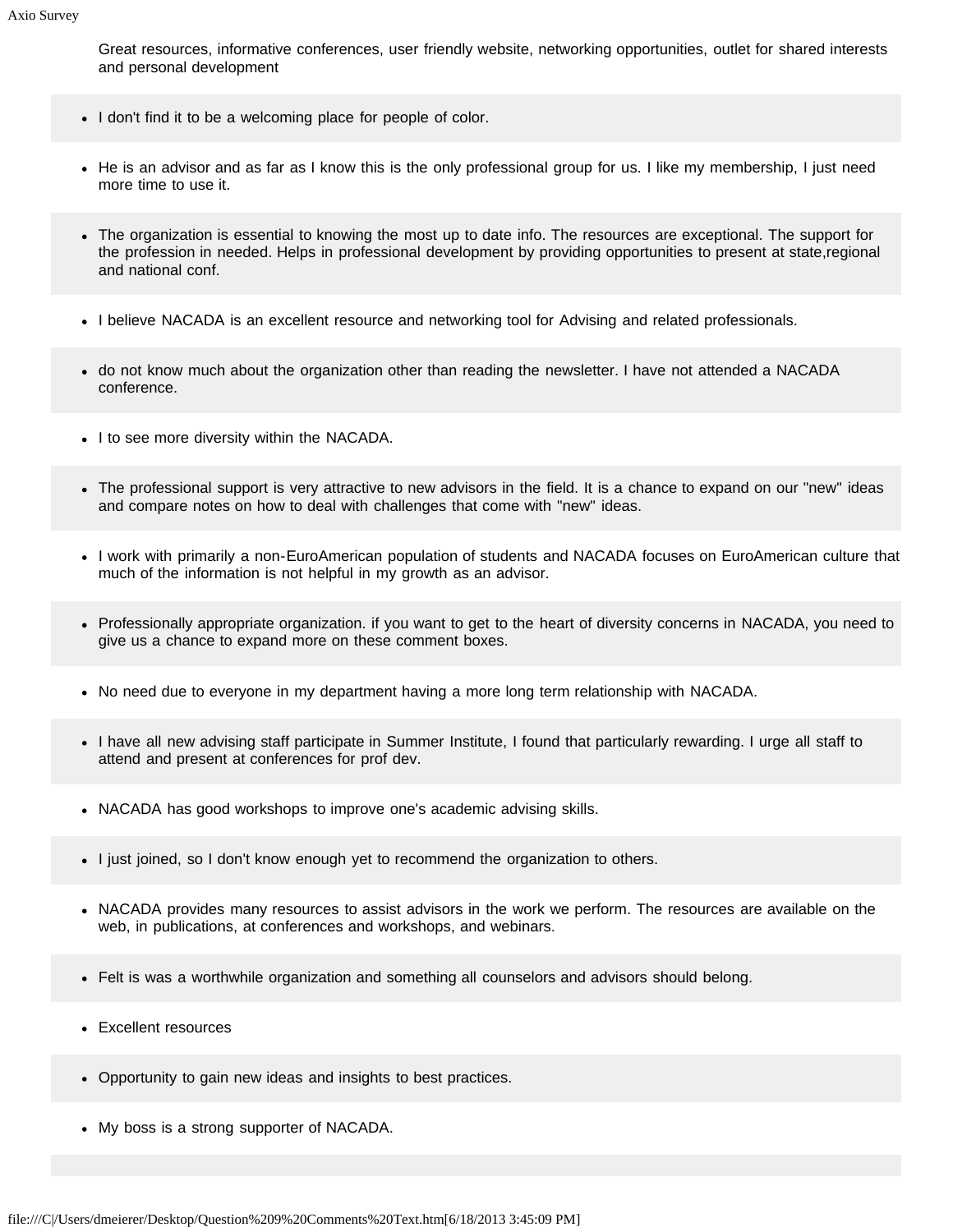- Although there are other organizations for advisors, I consider NACADA to be "the" professional organization for academic advisors.
- I have recently became aware of the organzation and its network base when i started my first year as an academic advisor.
- The range of information is tremendous at the NACADA conferences. I feel that others can benefit from it and I inform them about it. Plus it's a great organization to belong to.
- I find an incredible amount of information through NACADA and its conferences. I appreciate that NACADA is involved in a wide array of issues in higher ed.
- NACADA has a huge support system for academic advisors. Through the conferences, I have added many adviors to my support system throught the state of Montana. NACADA also sends out (through email) important information regarding advising.
- Not a person of color, I thought they would find the organization as a helpful resource in the advising role.
- I feel that it is great resource for information on advising.
- Great source of information
- good conference.
- Have not thought about it.
- When new advisors are hired in our department we provide them with membership
- NACADA offers great resources for all levels of advising that would benefit not only advisors, but the students who seek advising.
- As members of the Academic Staff at our University we are obligated to be a part of an organization such as NACADA and after much research we decided upon you.
- I enjoy the benefits of membership and feel that my colleauges will also.
- All Advisors I know are already members.
- My first conference was very interesting and I think all academic advisors could learn a lot from the conferences.
- Those I work with are already memebers.
- Good opportunity to learn and exchange ideas; good resources.
- I was recommended by colleagues.
- Most of my colleagues are members of ACPA and NASPA.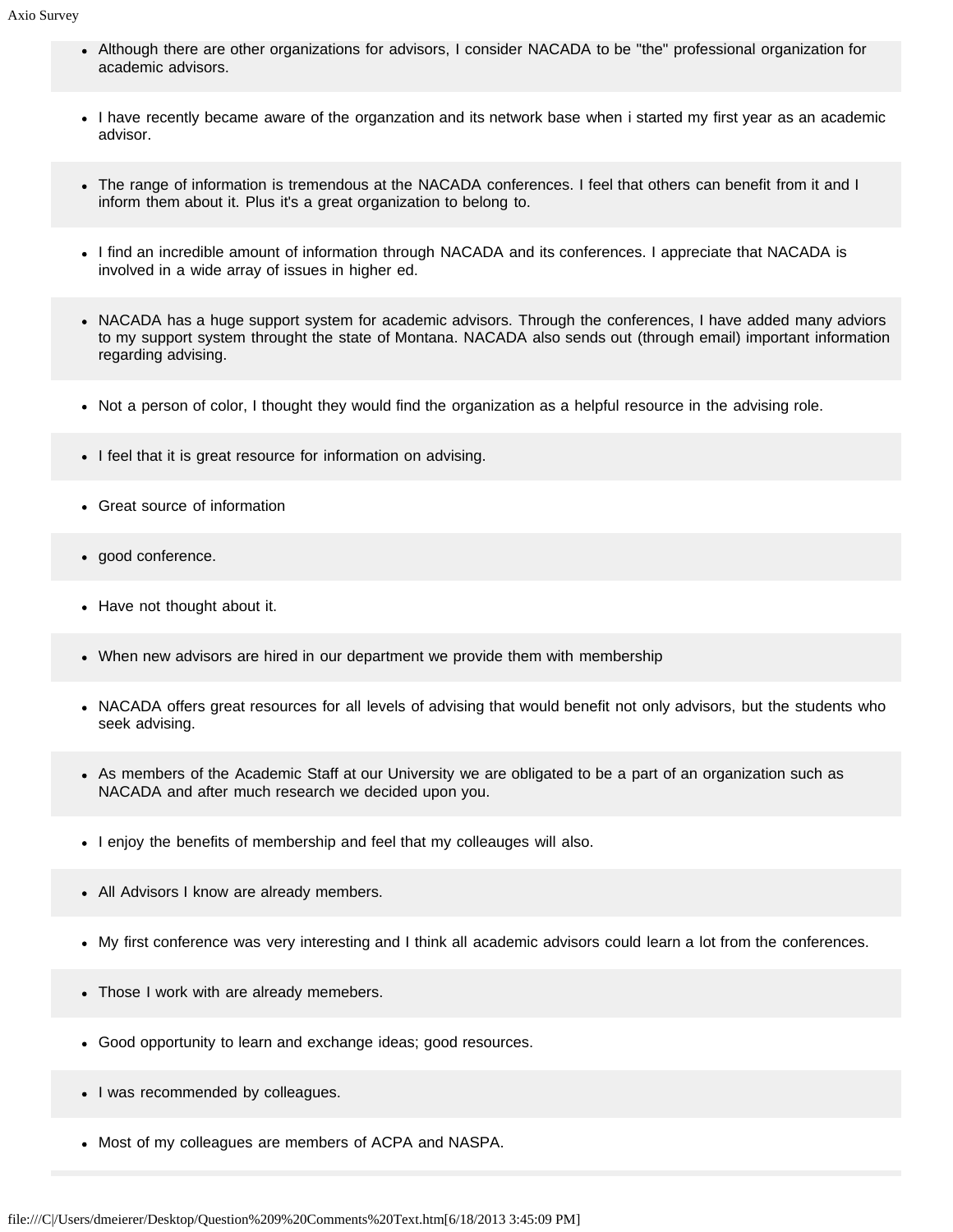- I told others of the Conference in Indianapolis. We will not be able to attend the one in Maryland but look forward to the one in Chicago which we will take a larger contingency.
- Yes, I have definitely recommended it to different new collegues.
- To further academic advising as a viable profession and encourage professional development opportunities
- My colleagues rarely see themselevs as advisors or counselors, but I think they should be involved.
- It is an important educational and support tool for the profession.
- I really believe that everyone involved in NACADA will benefit from it both academically and professionally.
- I recommend NACADA to all newly hired advisors and fund participation in conferences both regional and national, and I reward advisors who present. I also pay membership fees for advisors when my budget allows. Any advisor wishing to present at a conference must provide a proposed topic, and are encouraged to present their developing presentation at staff meetings and staff development in order to receive advice from colleagues. I have also recommended NACADA to student services specialists whose work is closely related to academic advising.
- I'd encourage others to come because we can all use rejuvenation and an infusion of new ideas.
- Great source of information and support for those involved with academic advising.
- It is a good way to network for academic advisors and to learn about other initiatives, successes, struggles across the field of advising.
- They introduced me to NACADA.
- Excellent resource for advisors.
- Wonderful resources
- Have not had the opportunity.
- I would like to participate more at the local and regional levels.
- It's not because I don't recommend the organization, I'm not fully involved enough to recommend.
- A good organization for advancement and credibility.
- It is an opportunity to learn about the profession of academic advising from the very best in the field. It's also a great opportunity for networking.
- It is a great resource and provides opportunities for development you don't necessarily get from your institution.
- Professional Development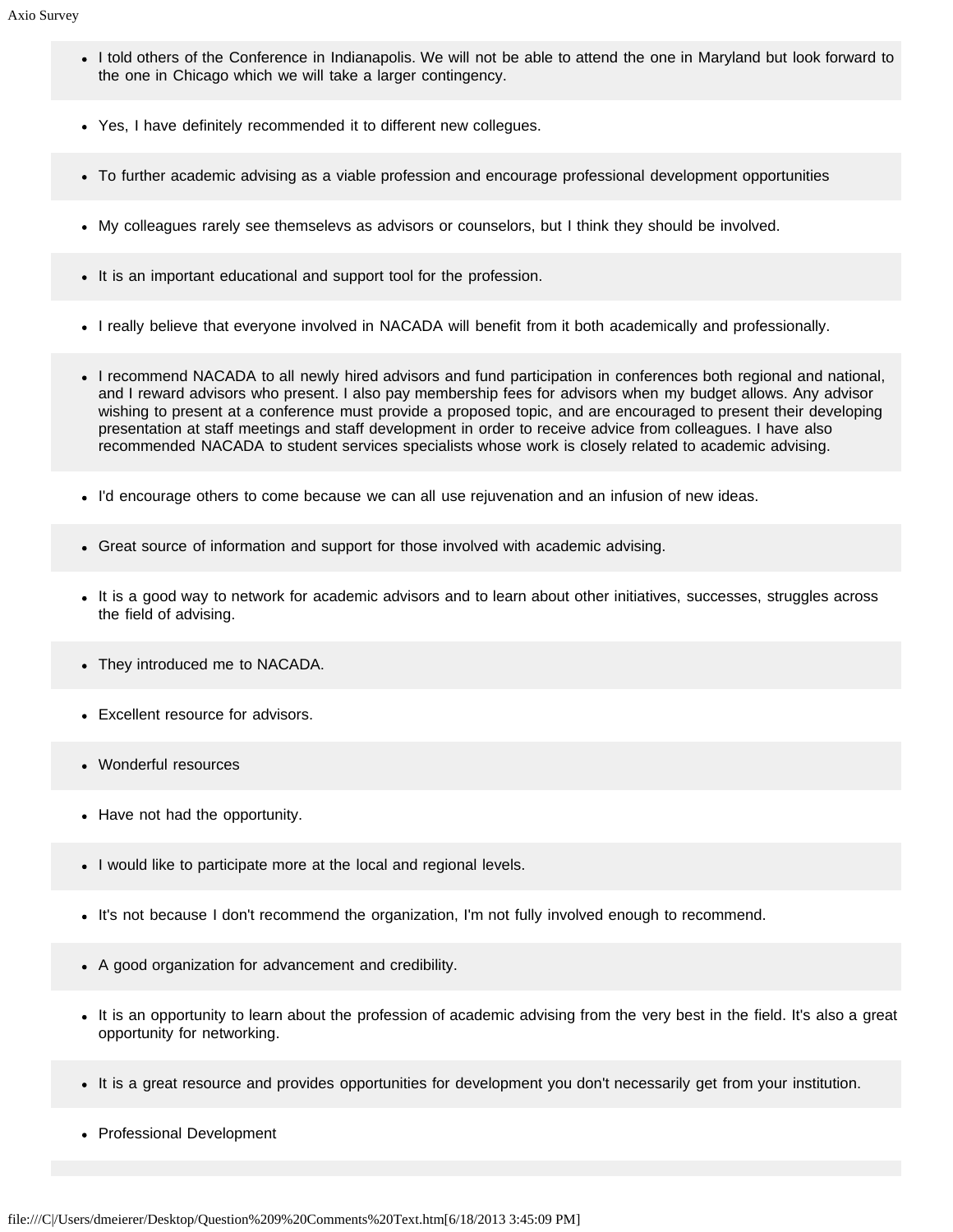- I believe that NACADA provides an opportunity to develop our professional skills. It is also a recognized, respected voice that can positively impact the wide range of educational institutions that members represent.
- I've recommended NACADA because it is the professional organization for academic advisors
- To improve our advising techniques and network with area and out of state colleagues.
- Only because it is a national association for academic advisors, and professionals need to belong to professional organizations.
- To learn about advising/counseling research and issues to better prepare for the counselor profession.
- NACADAs journal articles provides its readers with powerful suggestions and recommendations about confronting academic advising issues.
- It's an excellent way to connect and network with other advising professionals.
- Very informative and good base from which to begin understanding a career in higher education
- I cannot find any other reputable and strong organizations for Academic Advising networking and eduction. This seems to be the only one on town!
- For lack of time.
- For advisors, it provides a HUGE amount of benefits both in terms of resources and through professional connections.
- I believe that the more members we have as an organization the stronger we will become
- Brand new to organization
- I has been very beneficial to me.
- the conferences are great sources of new ideas
- I have been on campuses where I am the only one directing advising, so there were no other peers to recommend NACADA membership to.
- I have attended, received from it and believe in the mission.
- I think this association is very proactive in supporting academic advising in higher education, and enhances career development. I've had wonderful experiences attending the seminars and conferences.
- All colleagues I know are already members.
- As far as I know schools in the surrounding area are already involved.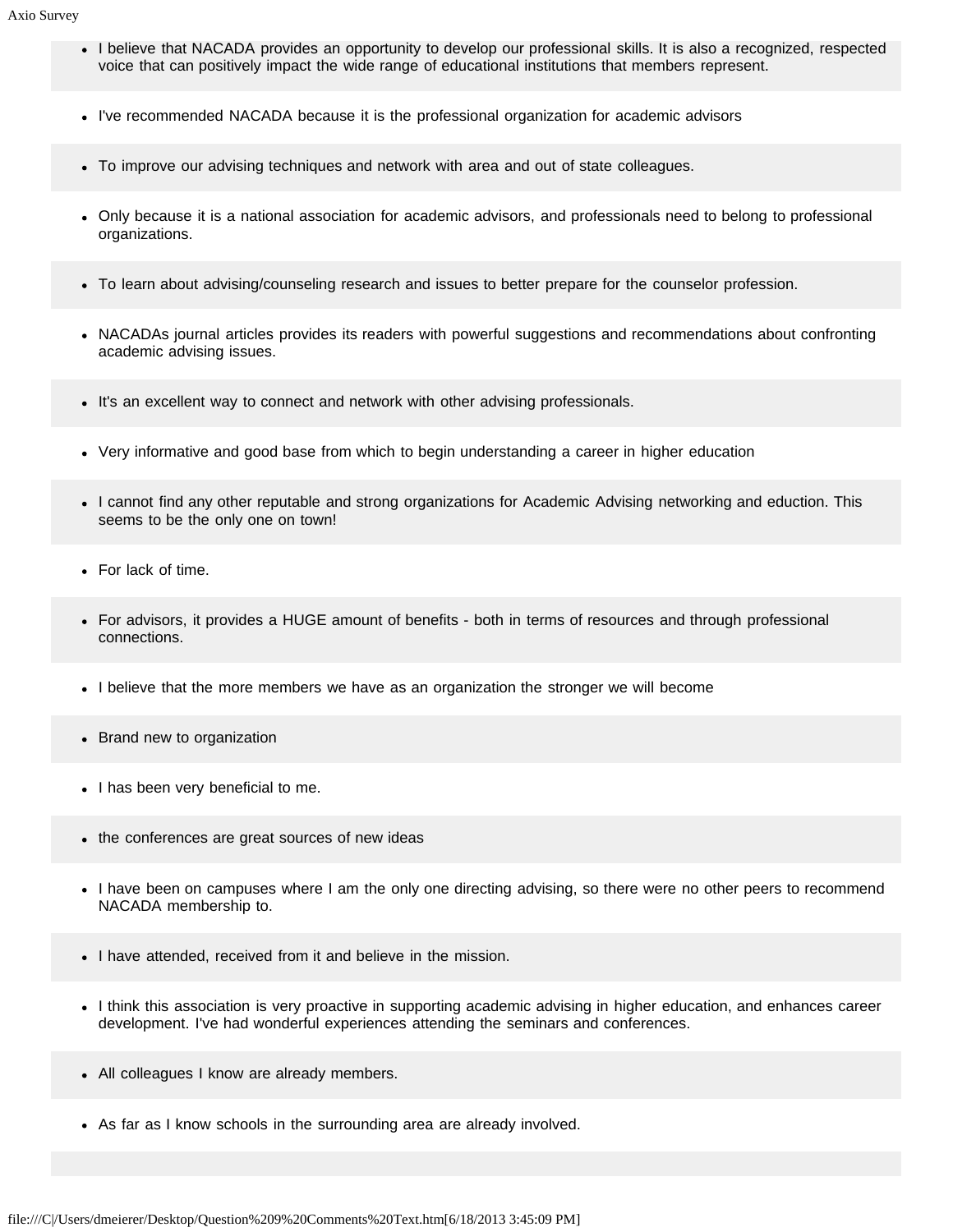- I beleive it is an especially rewarding professional organization for new and older advisors to join.
- I think it's good to be connected to the organization that provides you with tools necessary to assist us with our professional goals.
- Everyone in my office is aware of NACADA and the purpose of the association.
- It is important to learn from colleagues at other institutions, and to continue to learn what is new (or what has come around again) in our profession.
- I don't think I wnat them to experience what I felt. I've been an educator for 20 years and I still find it hard to believe we have to fight diversity issues. But then again, when you area part of a minority class, that is all there is realize. Good Luck!
- Informative organization
- Conferences and resources are beneficial.
- the topics were interesting, the speakers at luncheons were fantastic.
- It is always nice to get ideas from others, especially as we tend to become myopic in our viewpoints if we don't have opportunity to see diverse viewpoints.
- Networking, resource and professional development.
- I receoomned NACADA becasue I always come away from the national and regional conferences with such useful information that I also wanted my colleagues to be able to benefit from what NACADA has to offer.
- Most colleagues already members.
- Good information for job, and job advancement!
- professional growth
- I have not been that involved in NACADA so I find it difficult to speak on theese issues. There have been diverse speakers at conferences but that does not necesarily mean that an organization is comiitted to diversity.
- To a recent new advisement hire.
- I believe it is important for academic advisors to be members of professional organization that addresses their responsibilities
- It is a good general place to start.
- because overall i believe in NACADA's mission and hope that in time it will develop into a better organization.
- It has been a great resource for me in building our program. Members are very suportive.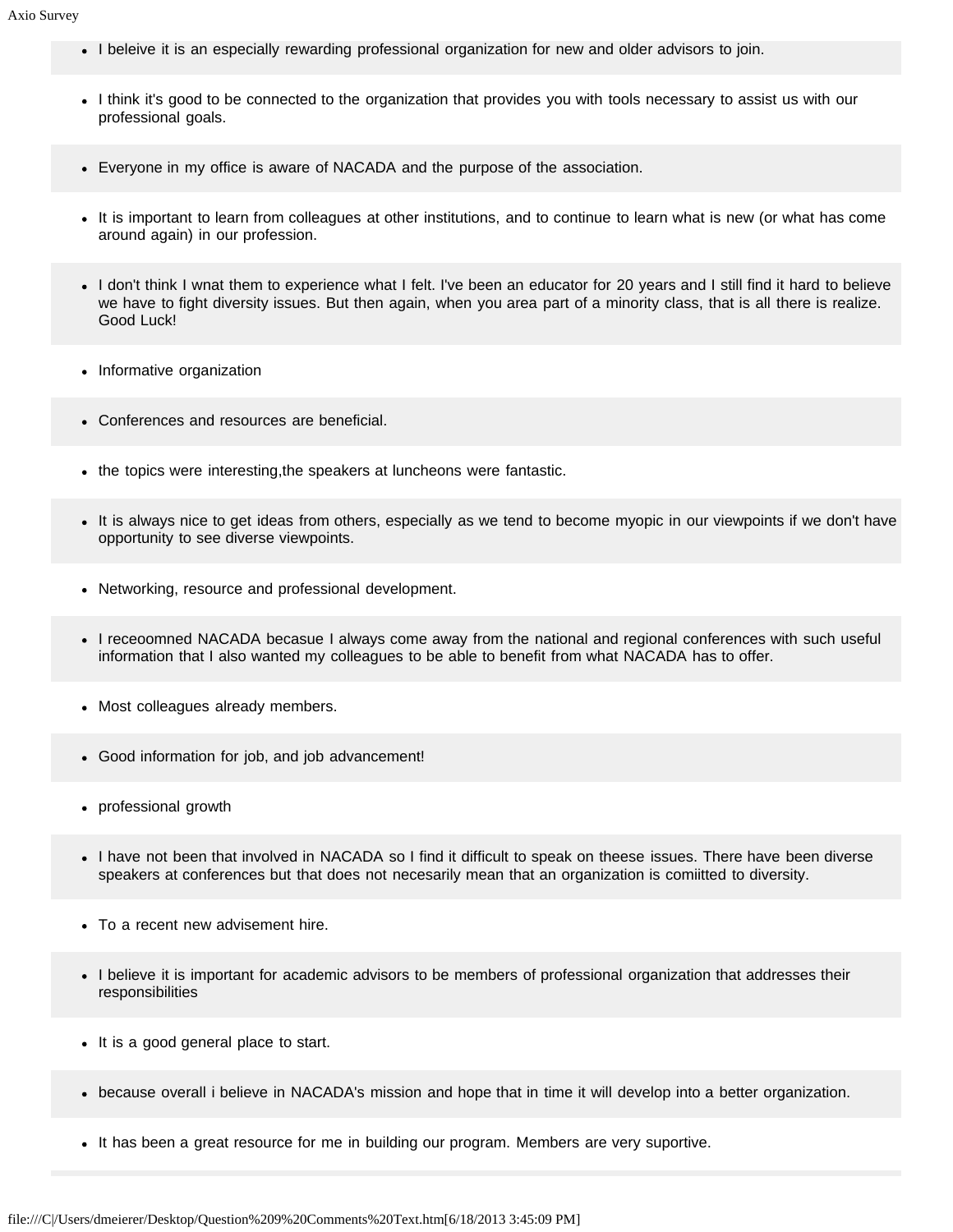- All of my colleagues are members of NACADA
- I just joined NACADA at the recommendation of the Student Affairs Director. I am still learning about the objectives and benefits of the organization, so I do not feel comfortable recommending it to others until I am well informed.
- I think all advisors should be associated with a common organization.
- It is an excellent opportunity to do networking and to learn about the multitude of services. We can only attend the annual meeting every 2nd year as we rotate our advisors' attendance due to budget and work load.
- it offers great networking opportunties
- The organization provides the most up to date and comprhenive services and information on advising.
- NACADA is the premier resource for information on academic advising.
- NACADA provides advisors with important and valuable information.
- If I am going to help enhance diversity in NACADA, I am want to help recruit more members of color to join NACADA.
- A great resource.
- Academic advising is a third career. I find that Nacada has met my professional needs through their publications and conferences more than any other professional organization I have been affiliated with in the past.
- breadth of subjects addressed: probation, high achieving, career, etc. Learn new things. Networking opportunities. Support materials through newsletters and journals. NACADA's currency with topics affecting most post-secondary schools.
- Net working
- I don't have much experience or knowledge of NACADA.
- there's useful information in membership.
- In the intitution I work for, because of its size and the fact that we are a kind of an off-campus of a larger university, advisors are not recognized at all. There are no awards, not budget for participating in conferences or other programs (this has improved a little), no incentive to professional development, and no support for innovation. Well, I am a person who likes to develop new things, to learn new things, to be on top of what is going on. That is one of the reasons why I decided to be a NACADA volunteer. I thought that would be a good way to learn new things, develop ideas, and participate in something that matters. I a meeting yesterday, I mentioned my first project and how great I felt in having participated - how much I learned and how much it made me feel more confident in myself. I encouraged my co-workers to volunteer also. I hope they do. Thanks for the opportunity to share my thoughts!
- I am new to NACADA and the Advisors I work with are already members.
- NACADA is the premiere student affairs professional organization.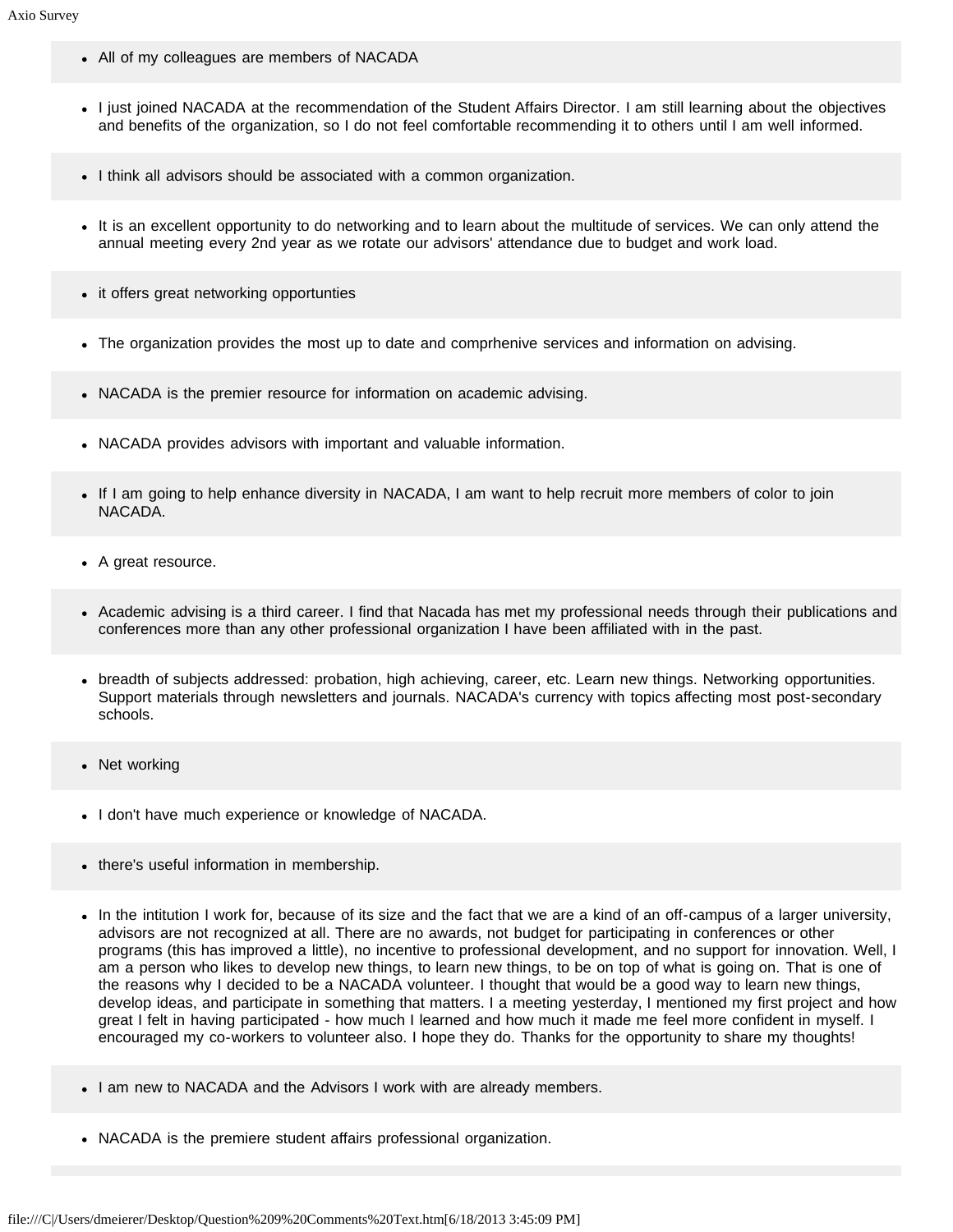- The organization offers the most appropriate way for an institution to plan, implement and assess its advising effectiveness. There has not been much activity on our campus previously with NACADA, but I find the scholarship, the opportunity to learn more about effective advising to be very stimulating and I have advised for many years previously. It's wonderful to be affiliated with a formal professional group.
- The conferences provide a great opportunity to learn more about ways to assist our students and sustain what we do.
- There isn't a place for communication and recommendations on my campus.
- That Advising is teaching and regardless of my title as a Dean, Advising is what we do. I strive to be better at what I do and firmly believe that we get better by sharing ideas.
- People I know as academic advisors are already members.
- encouraged peers to attend the last Regional conference, which all members of our advising attended.
- Great place to network and gain additonal knowlegde on advisiing and working with different groups of students
- it's a support organization for our profession
- Definate step to encourage professional growth in the advisement area Good group good networking opportunity.
- Most of my colleagues are counselors with formal counseling training, so NACADA may not meet their needs.
- Very informative for advisors
- I highly value professional development and think all advisors should continue to learn. NACADA is a great way to do this and also learn about programs across the country.
- most of my colleagues are already apart of the organization
- professional development.
- Great resource and clearinghouse of info
- It is important to be a lifelong learner and exposure to different points of view is vital to learning.
- To increase awareness about NACADA and improve the effectiveness of working with students overall.
- It is a national organization that directly relates to advising and offers professional development and ideas for improving student services.
- I was highly impressed with the National Conference in 2006. After the conference, I became a member and shared with colleagues all of the wonderful things about this organization. I do hope diversity becomes a NACADA commitment as higher education becomes more diversified as well.
- I don't know enough about it yet.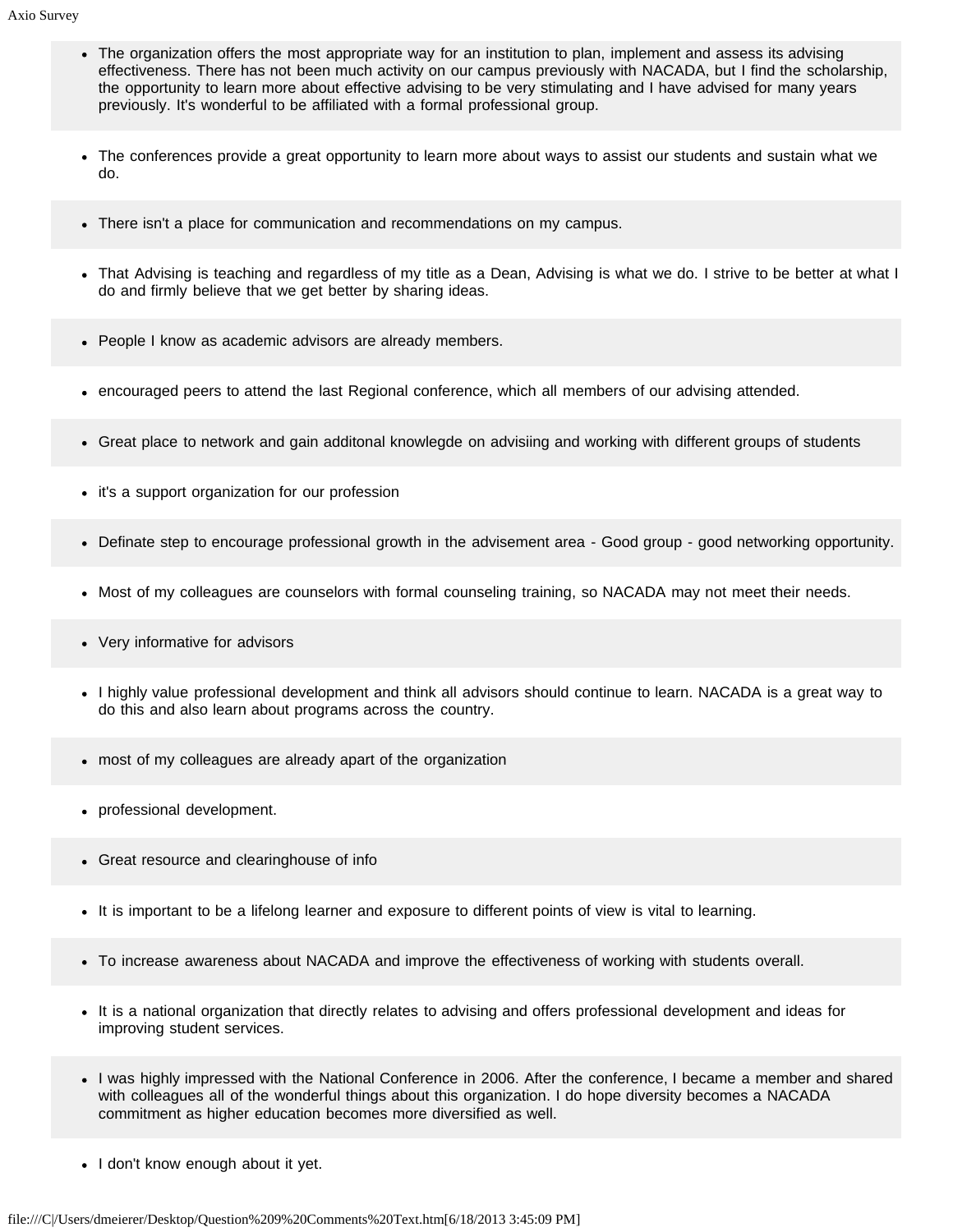- NACADA has wide range of knowledge and experience from its members.
- I find it very enlightening
- I have told colleagues about this wonderful organization and how there are so many opportunities to get involved. There are also so many opportunities to learn about the wonderful field of advising.
- This is a great organization for people (faculty and professional staff)who are involved with advising students.
- I've liked the conferences I've attended thus far and think any involved in Academic Advisng should become a member of NACADA.
- I am a new member. I suspect that after I participate in the summer institute in Vermont that I will have a sense of whether I would recommend NACADA.
- NACADA does provide good networking opportunities.
- All of my colleagues are already members of NACADA
- I feel that anyone who is in the field of academic advisement should have membership in the professional organization. It is a requirement of all my professional staff.
- I beleive it is very helpful in providing resource, guidance and networking with other universities.
- I recommend the NACADA resources to all my educator colleagues.
- I work with faculty advisors and try very hard to get them to learn more about their advising role by exposing them to NACADA articles, etc.
- I have recommended NACADA to new employees, so that they may have an opportunity to be more involved with your organization.
- No other organization has had as much impact on modern day, student centered education as NACADA.
- networking and professional development opportunities
- I found this organization to be well structured and committed to promoting effective advising.
- I feel that particularly for advisors new to the field, the contacts and resources provided by NACADA are invaluable as we grow as advisors.
- NACADA provides cutting edge information. As new advisors come into the this profession it is a great place for training and mentoring.
- Most of my colleagues are members.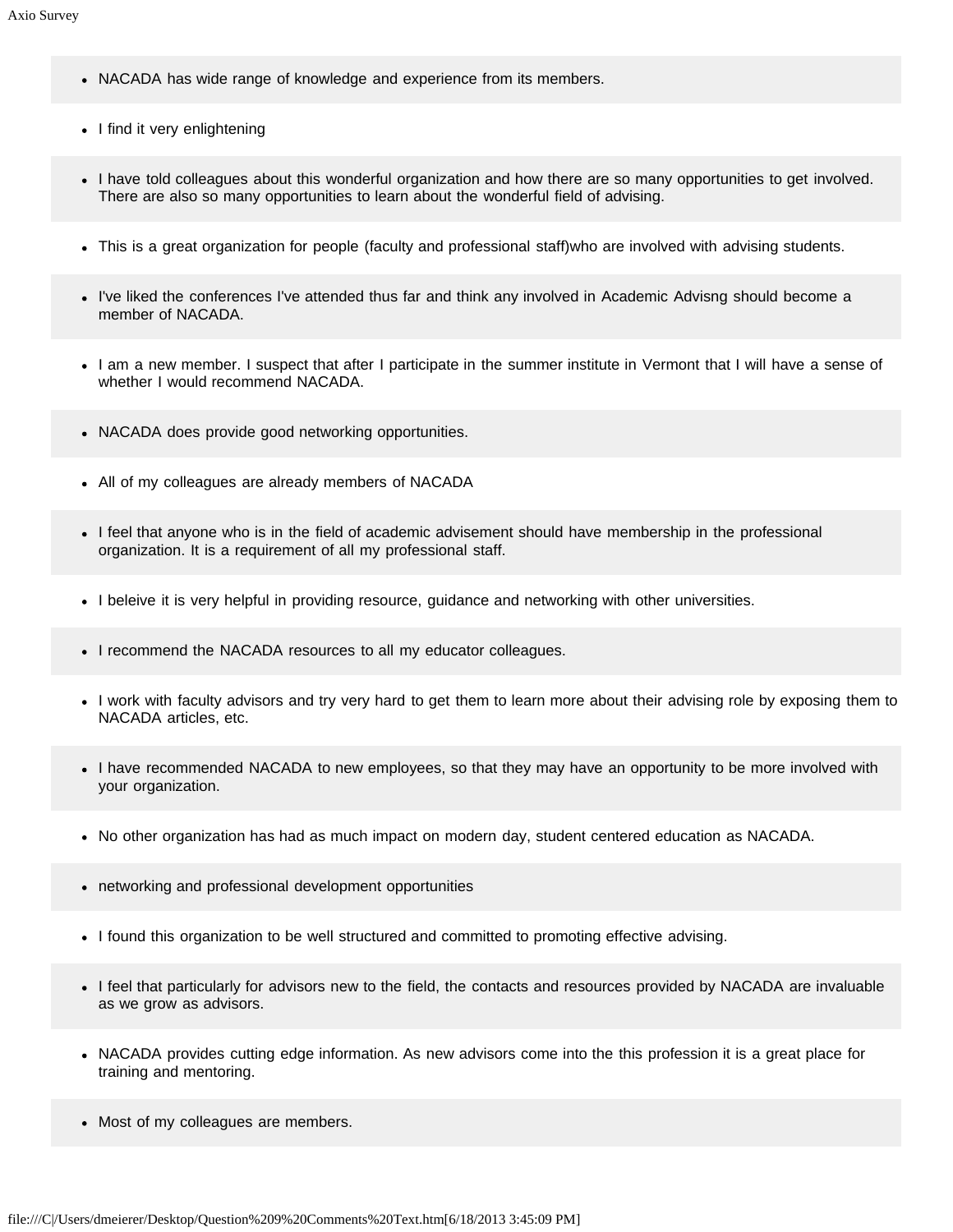At least to two other people of color so that they could get exposed to what other institutions are doing in the field of advising and meet some of the wonderful folks I did.

- I believe being aligned with a national association provides networking opportunities, provide professional and personal development in the field of academic advising. Those that are interested, I highly encourage them to go to the national website and learn how they can be involved.
- Networking is essential to this profession and current research in trends is vital.
- To me, it's a way to strength your professional skills, network, and find mentors to help you become a better professional in Higher Education. Most importantly, meet new friends from all over the USA and learn about opportunities.
- As an advising administrator, I have asked all of my professional advising staff to be a member.
- I feel NACADA is an excellent association in so many facets, diversity is one area I would focus to develop to make it even stronger and effective.
- The organization is an excellent networking and development tool.
- All of my colleagues are already members! :)
- NACADA provides up to date information in our field of expertise and professional development opportunities.
- Comprehensive organization and well-structured.
- NACADA is one of the leading association for higher education advising/counseling.
- Great organization to belong to. Professional development is outstanding.
- I've learned a lot from attending conferences and have met some great people. The membership dues are reasonable and there are many opportunities to be involved at different levels. I consider NACADA to be a very valuable opportunity.
- I submitted the volunteer interest survey about 4 times over the past two years and only received one form response and a generic response that didn't seem to address the areas in which I'd indicated an interest. Perhaps each activity/committee/division should have its own up-to-date descriptions of current needs and a local contact person, so that new members know exactly how to get involved, who to contact, and what they might be doing.
- I encouraged a colleague to join NACADA so she would have an opportunity to take advantage of the various trainings offered through the organization.
- I have recommended NACADA because I believe it is important for advising professionals to participate in professional development and NACADA provides such activities.
- NACADA is the national organization for academic advising. I have several advisors that work for me. Whenever possible, I send them to conferences so that they can stay informed and better able to assist our students.
- The organization is the most important with regard to advising in a college environment.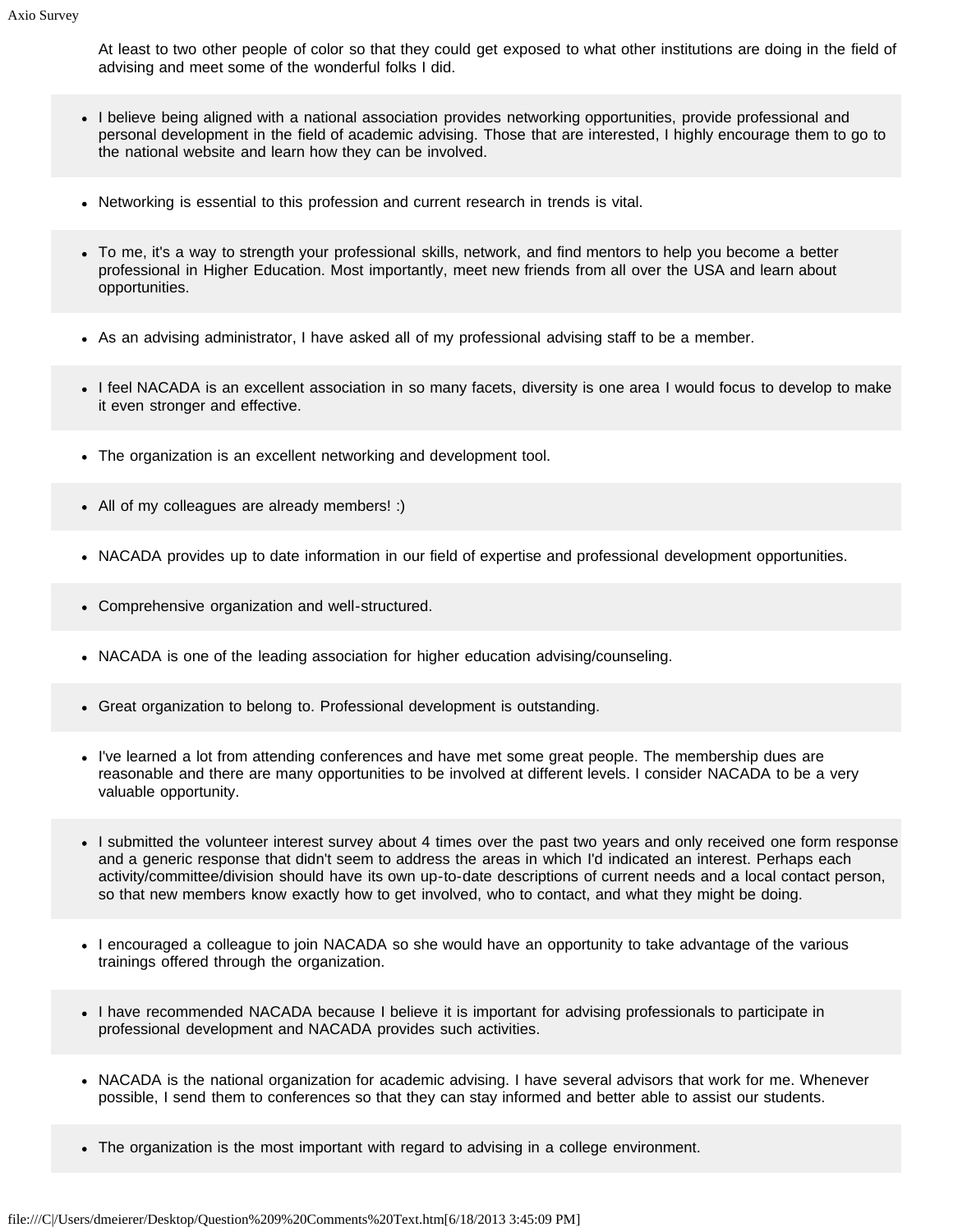- To network, grow and learn with other advisors and to be a proactive advisor for my students.
- need further review
- As an academic advisor I felt that the university should belong to an organization that could provide us with new ideas and strategies, while also giving us the same opportunity to do the same for other institutions.
- I think professional development is critical to the survival of the art of advising. Unfortunately, most institutions (certainly mine has not) have not grasped the importance of academic advising as a critical component to the teaching and learning mission of higher education. Therefore, there is not support to improving the skills necessary to become better in our jobs. Although I do so much more, advising (on my campus) is considered no more than a clerical responsibility of registering classes. This dark age mentality has hurt student retention as well as the professional development of advisors.
- I have not yet found it to be very helpful to my particular wants and needs.
- They belong to NACADA already.
- NACADA provides for is a common forum and affiliation for advisors in a university of college setting.
- NACADA is a good foundation especially for new advisors. It is also a good networking environment.
- Great organization with outstanding resources
- NACADA provides the most comprehensive info on advising
- I thought this organization is helpful for new professionals.
- NACADA provides opportunities for professional development beyond the very few available on individual campuses.
- All my colleagues are current NACADA members.
- I'm very new to NACADA still and don't know much about it.
- professional development
- Good for networking
- great information and sharing of ideas.
- Anytime I know of someone new to advising or interested in becoming an advisor, I steer them to NCADA.
- I recommended it to my colleagues for their professional development.
- It is an excellent professional development organization with awesome opportunities.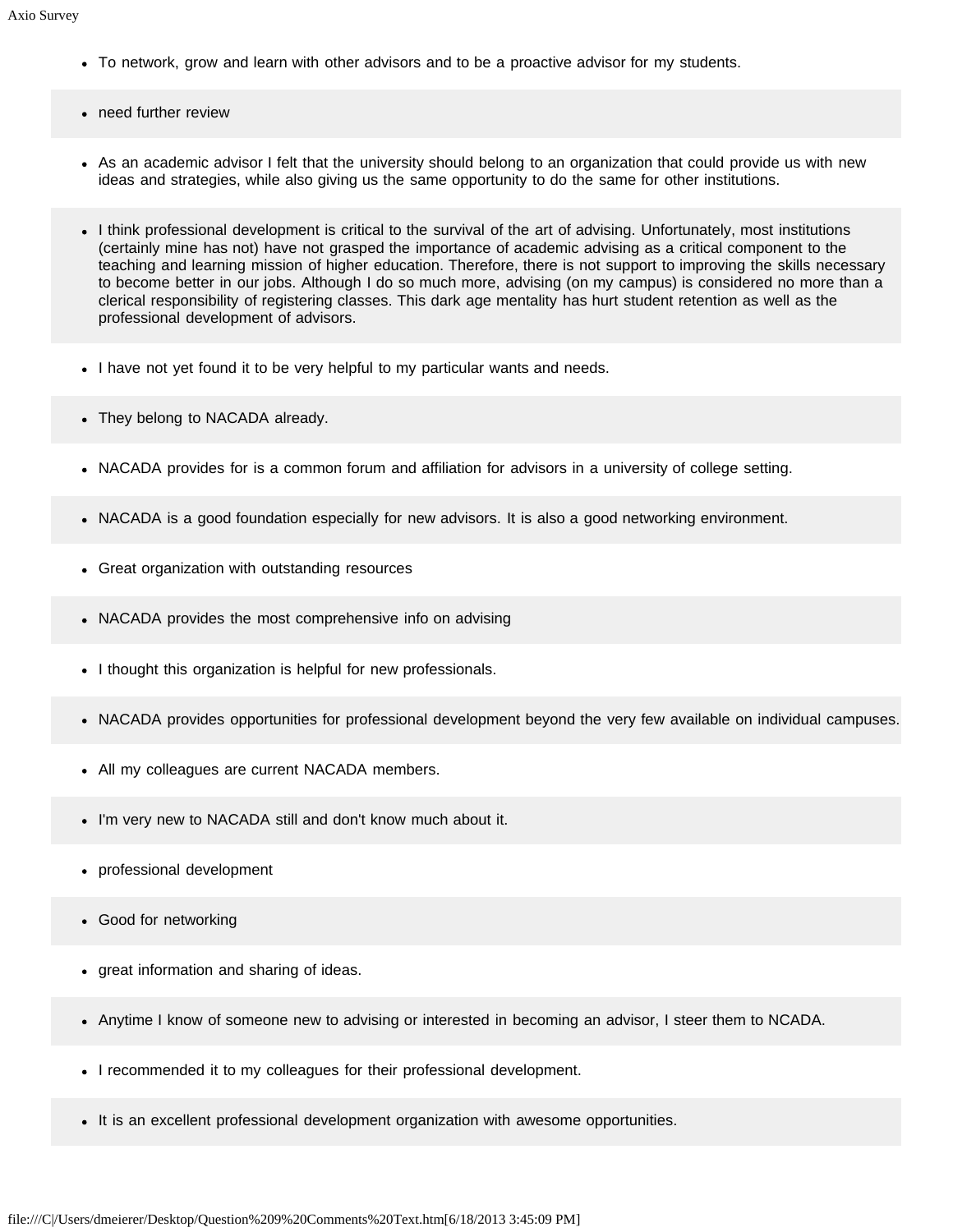for those involved in Student Affairs, esp. academic advising, NACADA is THE organization

- NACADA is an outstanding resource for academic advising professionals.
- All the advisors in my unit are members. I do not get to interact with other campus advisors as much.
- NACADA is the only major organization I know of created to serve the professional, Academic Advisor.
- Excellent source of information for advisors Great ideas for innovative practices
- Only one person in my office is a member of NACADA. I have encouraged everyone to become a member. I have had a positive experience thus far with the organization.
- I provided recommendations as I used the services and was helped by NACADA materials.
- Because it is the premier Advising organization.
- They already know about it. They will join if they wish.
- Most of my colleagues are aware or are already members.
- Suggested new advisors join for cheaper conference rates and access to information
- At this time those I would recommend it to are already members.
- Networking and learning opportunities
- NACADA is a very unique organization that supports academic advising at all levels and professions.
- To new advisors and I also need our faculty advisors need to come with us to our conferences as they don't have nearly enough training.
- I took an advisor last year.
- to help them better understand academic advising
- It would be nice to have more people of color involved at the national and regional level giving presentation or something on that level.
- Very resourceful and current and up to date information
- My current colleagues are not directly involved in academic advising responsibilities.
- Not yet.
- Good starting point for young advising professionals.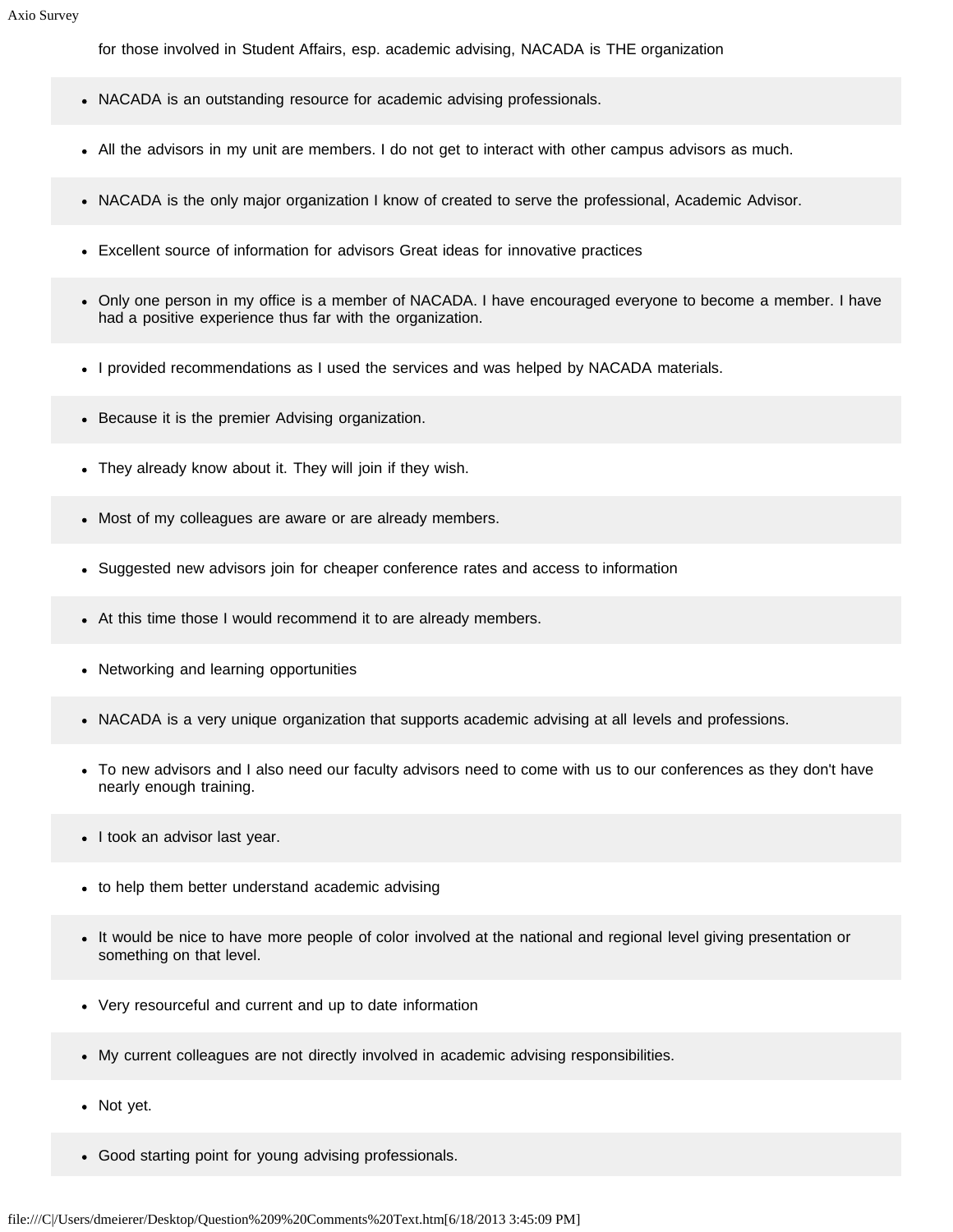- NACADA has been a great resource for me. I consider NACADA to be the "advising authority". I visit the website for research and theory information and I am subscribed to various interest group listserves. The information that I have access to on the website and through the journal and NYU Today contributes to my success as an advisor.
- I find your journal to be helpful and informative.
- Because of the information that is available on advising and retention.
- I have found that NACADA has a wealth of information and is very helpful to me as an advisor
- I believe that this organization provides professional network which supports and enhances what we do in the advising profession.
- It provides the most direct professional linkage for what my collegues do on a daily basis and it reaffirms the career field as a viable option.
- My colleagues are advisors!
- Still learning about NACADA.
- I attended a NACADA regional conference and it was very organized and informative. I enjoyed the registration goodies as well as the presentation topics. Overall, I had a great time and want other colleagues to go through the same experience.
- Very important for professional development and for our studnets to stay current, network and an opportunity to discover new ideas in advisement
- Because of the significance of the organization to those who do advising.
- To become more knowledgeable of the advising process.
- Education, certification, and regular interaction other professionals is always a good idea. NACADA's summer institute was my first glimpse into the organization -and what an introduction that was! I walked away with much more knowledge and respect for the field than I had ever anticipated. Keep up the good work!
- I don't have much colleagues in my field
- Many of my colleagues at this campus and our Rockville and Germantown campus are members of this organization. Last year, Dana Baker was recognized as counselor of the year, if I am not mistaken. Ms. Baker is an African American.
- It's long history and national reputation makes it a strong organization to promote to others in the advising field.
- I enjoy your conferences and I learn a great deal. I feel NACADA tries to convey useful information to its members.
- I always emphasize that NACADA offers the environment where one can learn from others and others can learn from you.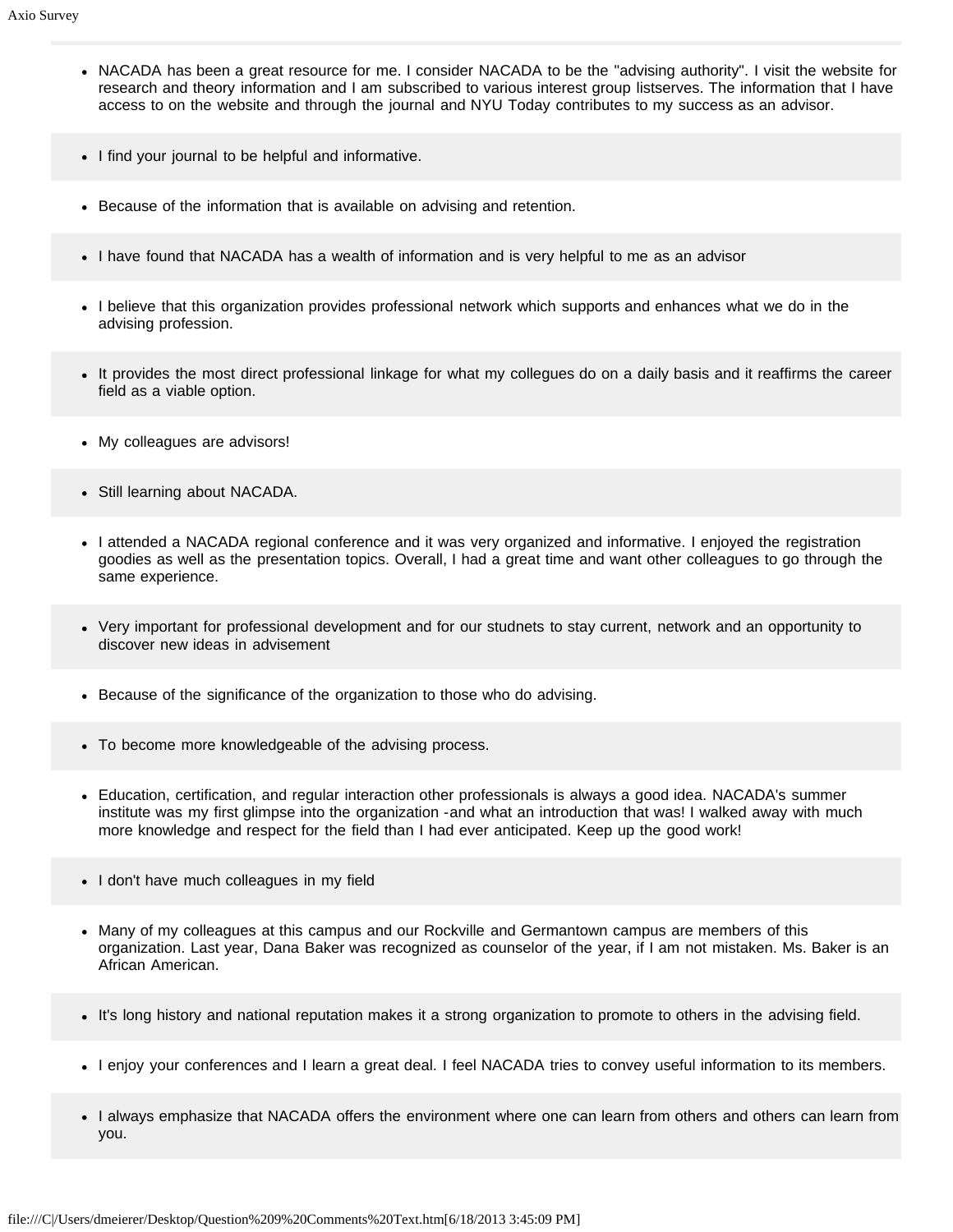- We now have some advisors and I sent seven to last years regional conference
- Everyone I know is already a member!
- Great opportunity to network with others in your field.
- Great for networking and sharing ideas.
- Most colleagues I know are already memebers of the organization.
- All my colleagues are members.
- NACADA is the best in the field. No other organization commits as much time and energy to a field I truly love.
- I enjoyed the information I received.
- Colleagues coming abroad to the college have been invited to join the association so that they can network, gather information and grow personally and professionally in the field of academic advisement.
- I don't necessary comment about the organization. I do regularly send colleagues to the website for critical information
- Exposure to present and meet other colleagues and learn of their practices
- I have only attended a conference, not sure what else NACADA has to offer.
- I recommend the origanization to all that are part of academic advising at my institution. I promote this organization to my staff.
- I have also used information from NACADA in researching different areas.
- To have an impact and raise our school profile in the national community.
- I recommend to new advisors in the field as a wonderful resource.
- They already know about NACADA
- Very supportive for those working in higher education.
- I feel it is important for members of our professional to have a context for the work that they do. NACADA provides the context & resources.
- For professional development 0n-line workshops
- I find a good fellowship and mentors among these colleagues and I look forward to getting together at the regional conferences to catch up with those friendships.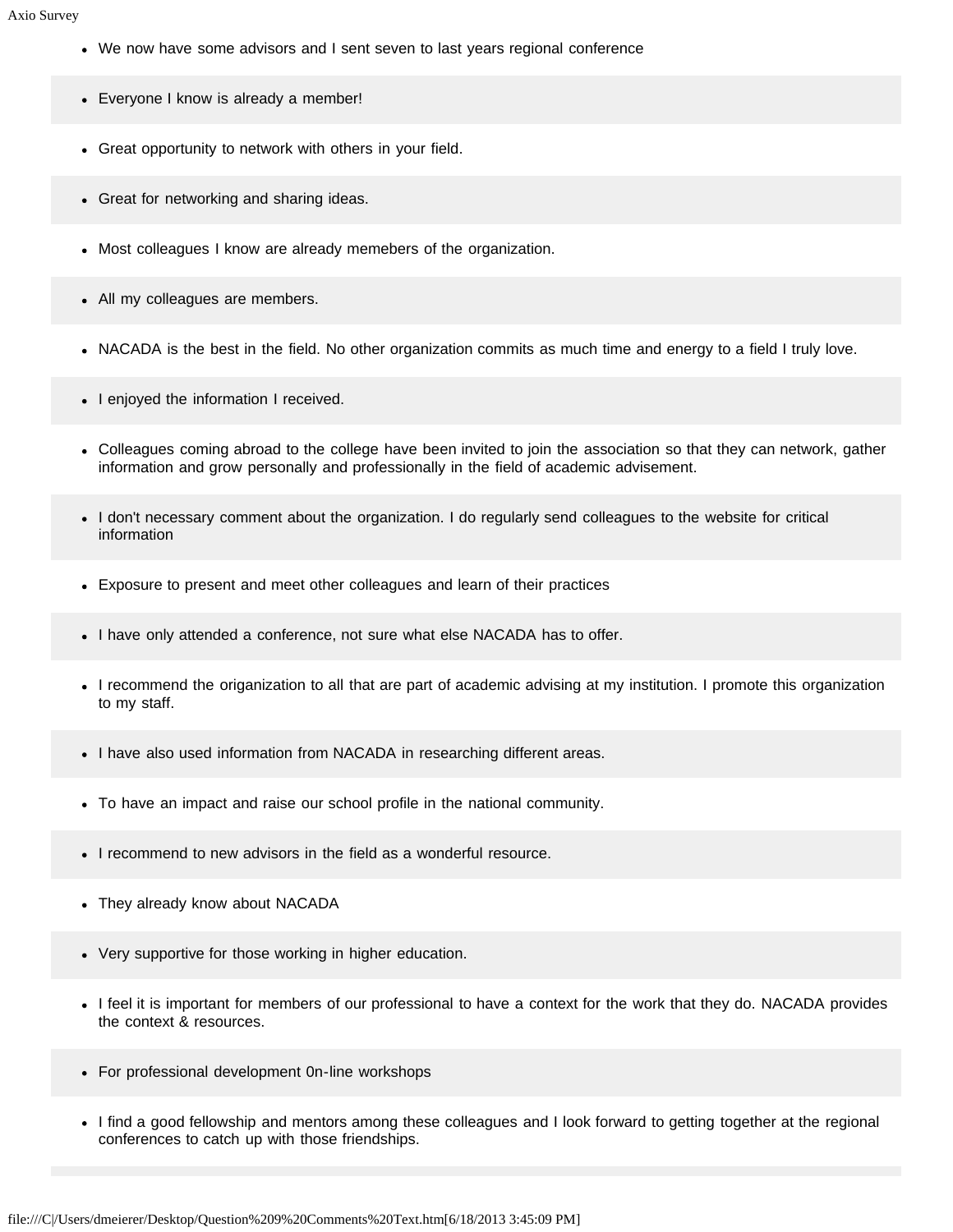- I will be recommending it to local area advisors from other institutions.
- No reason.
- all my colleagues are members
- It is an organization that has great potential for bringing about positive changes in our educational system.
- It is the national organization for academic advising and there is a lot of important information and research that goes through NACADA.
- I have recommended participation to our new academic advisors as a way for them to learn more about the profession.
- opportunity to network
- I think this is a good way to grow professionally.
- The colleague started a new position as an academic advisor.
- still learning about the org first.  $\bullet$
- The workshops and conferences are valuable in building advisor skills.
- NACADA has been a great resources/organization/experience for me that I want others to share and benefit from as well.
- I would like to be a part of the membership longer before recommending membership to someone else.
- Allof my co-workers are alreayd members. Many advisors on campus are members as well.
- I have gain a lot of knowledge from the new letters etc. and I have met wonderful people who can relate to my work.
- The materials available through NACADA are excellent and very practical.
- Involvement will expand knowledge base and aid professional development.
- I have recommended NACADA to departmental advisors on our campus as a resource for advising materials and suggestions.
- The information provided by NACADA is always timely, research supported, and easily accesible. The organization's values provide direction for all educational organizations in their service to students.
- For the wealth of information on advising....
- I have found the organization to be a good source of information for professional development.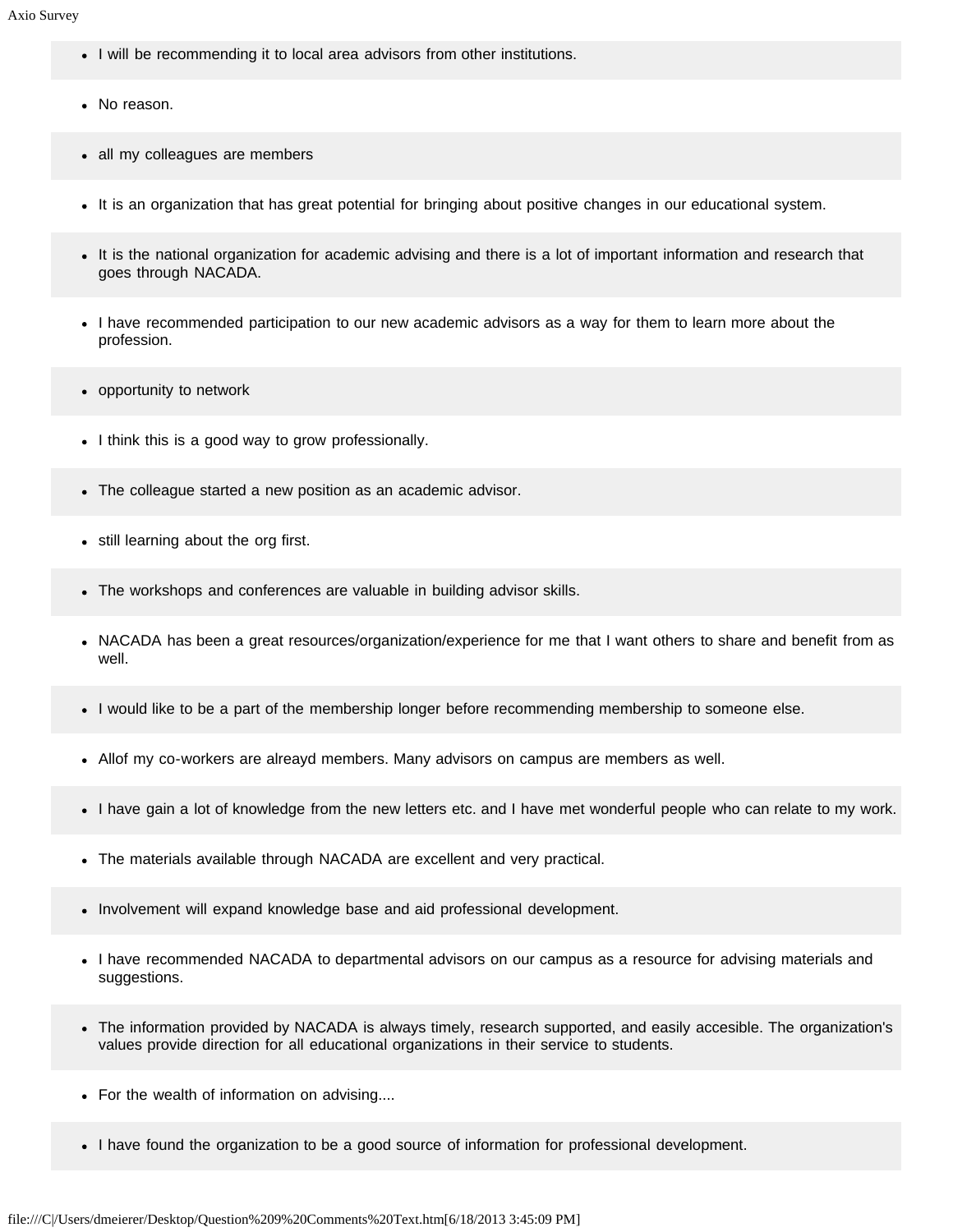- N/A: all professional advisors at the institution already belong.
- Promise within the structure of NACADA that equates support to the diverse institutions within the landscape of higher education.
- Would like to see more Native American at these conferences
- Because it is the only professional organization for Academic Advisors of its kind.
- Most of my colleagues are already members.
- I feel NACADA is a valuable resource for advising and membership only strengthens our profession.
- As I mentioned before I am a new member, and I am currently seeking an academic advisor position so my current colleagues aren't interested in academic advising.
- I believe NACADA offers excellent opportunities to develop and improve advising.
- To stay abreast of advising issues, trends, and best practices
- Advisor support
- New to this.

Close

**[Feedback](https://online.ksu.edu/Survey/public/feedback.jsp) | [Privacy](https://online.ksu.edu/Survey/public/privacy.jsp) | [Contact Us](https://online.ksu.edu/Survey/public/plain_about_us.jsp) © 2013 Axio Learning. All Rights Reserved.**